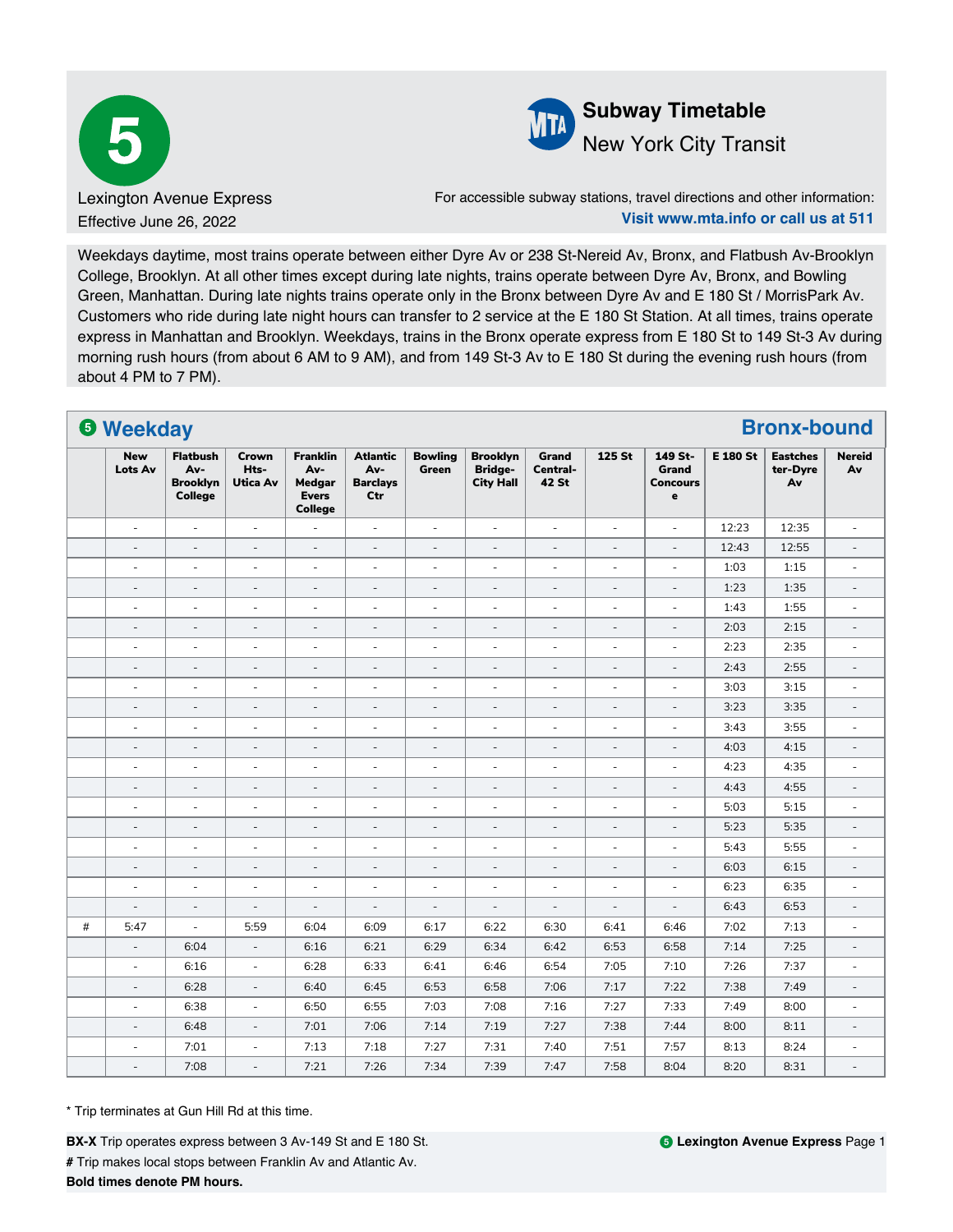|      | <b>New</b><br><b>Lots Av</b> | <b>Flatbush</b><br>Av-<br><b>Brooklyn</b><br>College | Crown<br>Hts-<br>Utica Av | Franklin<br>Av-<br>Medgar<br><b>Evers</b><br>College | Atlantic<br>Av-<br><b>Barclays</b><br>Ctr | <b>Bowling</b><br>Green | <b>Brooklyn</b><br><b>Bridge-</b><br><b>City Hall</b> | Grand<br>Central-<br>42 St | 125 St | 149 St-<br>Grand<br>Concours<br>$\mathbf{e}$ | E 180 St | <b>Eastches</b><br>ter-Dyre<br>Av | <b>Nereid</b><br>Av      |
|------|------------------------------|------------------------------------------------------|---------------------------|------------------------------------------------------|-------------------------------------------|-------------------------|-------------------------------------------------------|----------------------------|--------|----------------------------------------------|----------|-----------------------------------|--------------------------|
|      |                              | 7:17                                                 |                           | 7:30                                                 | 7:35                                      | 7:43                    | 7:48                                                  | 7:56                       | 8:07   | 8:13                                         | 8:29     | 8:40                              |                          |
|      | 7:16                         | $\overline{\phantom{a}}$                             | 7:29                      | 7:36                                                 | 7:41                                      | 7:49                    | 7:54                                                  | 8:02                       | 8:13   | 8:19                                         | 8:35     | 8:49                              |                          |
|      | $\overline{a}$               | 7:28                                                 | $\blacksquare$            | 7:41                                                 | 7:46                                      | 7:54                    | 7:59                                                  | 8:07                       | 8:18   | 8:24                                         | 8:40     | $\overline{\phantom{a}}$          |                          |
|      | $\overline{\phantom{a}}$     | 7:33                                                 | $\overline{\phantom{a}}$  | 7:49                                                 | 7:54                                      | 8:02                    | 8:07                                                  | 8:16                       | 8:27   | 8:33                                         | 8:49     | 9:00                              | $\overline{\phantom{a}}$ |
|      | $\overline{\phantom{a}}$     | 7:41                                                 | $\overline{\phantom{a}}$  | 7:56                                                 | 8:01                                      | 8:10                    | 8:15                                                  | 8:24                       | 8:36   | 8:42                                         | 8:58     | 9:09                              | $\overline{\phantom{a}}$ |
|      | $\overline{\phantom{a}}$     | 7:44                                                 | $\overline{\phantom{a}}$  | 8:01                                                 | 8:08                                      | 8:17                    | 8:22                                                  | 8:31                       | 8:42   | 8:48                                         | 9:03     | $\overline{\phantom{a}}$          |                          |
|      | $\overline{\phantom{a}}$     | 7:53                                                 | $\overline{\phantom{a}}$  | 8:06                                                 | 8:12                                      | 8:21                    | 8:26                                                  | 8:35                       | 8:47   | 8:53                                         | 9:11     | 9:22                              |                          |
|      | $\overline{\phantom{a}}$     | 8:00                                                 | $\overline{\phantom{a}}$  | 8:13                                                 | 8:20                                      | 8:29                    | 8:34                                                  | 8:43                       | 8:55   | 9:01                                         | 9:18     | 9:29                              |                          |
|      | ä,                           | 8:04                                                 | ä,                        | 8:17                                                 | 8:25                                      | 8:34                    | 8:39                                                  | 8:48                       | 9:00   | 9:06                                         | 9:24     | 9:35                              |                          |
| BX-X | $\overline{\phantom{a}}$     |                                                      |                           |                                                      | $\overline{\phantom{a}}$                  | 8:41                    | 8:46                                                  | 8:55                       | 9:07   | 9:13                                         | 9:26     | $\overline{\phantom{a}}$          | $9:34*$                  |
|      | $\overline{\phantom{a}}$     | 8:09                                                 | $\overline{\phantom{a}}$  | 8:25                                                 | 8:33                                      | 8:43                    | 8:48                                                  | 8:57                       | 9:09   | 9:15                                         | 9:33     | 9:44                              |                          |
| BX-X | $\overline{\phantom{a}}$     | $\overline{\phantom{a}}$                             | 8:34                      | 8:39                                                 | 8:44                                      | 8:54                    | 8:59                                                  | 9:08                       | 9:20   | 9:26                                         | 9:38     | $\overline{\phantom{a}}$          | $\overline{\phantom{a}}$ |
|      | $\overline{\phantom{a}}$     | 8:19                                                 | $\overline{\phantom{a}}$  | 8:35                                                 | 8:40                                      | 8:50                    | 8:55                                                  | 9:04                       | 9:16   | 9:22                                         | 9:38     | 9:49                              | $\overline{\phantom{a}}$ |
|      | $\overline{\phantom{a}}$     | 8:28                                                 | $\overline{\phantom{a}}$  | 8:42                                                 | 8:48                                      | 8:58                    | 9:03                                                  | 9:12                       | 9:24   | 9:30                                         | 9:46     | 9:57                              |                          |
| BX-X | ÷,                           |                                                      | 8:44                      | 8:48                                                 | 8:54                                      | 9:03                    | 9:08                                                  | 9:17                       | 9:29   | 9:35                                         | 9:48     |                                   |                          |
| BX-X | $\overline{\phantom{a}}$     |                                                      | $\overline{\phantom{a}}$  |                                                      |                                           | 9:10                    | 9:14                                                  | 9:23                       | 9:35   | 9:41                                         | 9:54     |                                   |                          |
|      | $\overline{\phantom{a}}$     | 8:37                                                 |                           | 8:50                                                 | 8:56                                      | 9:05                    | 9:10                                                  | 9:19                       | 9:31   | 9:37                                         | 9:55     | 10:06                             |                          |
|      | $\overline{\phantom{a}}$     | 8:44                                                 | $\overline{\phantom{a}}$  | 8:59                                                 | 9:04                                      | 9:14                    | 9:18                                                  | 9:27                       | 9:39   | 9:45                                         | 10:03    | 10:17                             | $\overline{\phantom{a}}$ |
|      | $\overline{\phantom{a}}$     | 8:50                                                 | $\overline{\phantom{a}}$  | 9:04                                                 | 9:09                                      | 9:18                    | 9:23                                                  | 9:32                       | 9:43   | 9:49                                         | 10:06    | 10:21                             |                          |
| BX-X | $\overline{\phantom{a}}$     | $\overline{\phantom{a}}$                             | $\overline{\phantom{a}}$  | $\overline{\phantom{a}}$                             | $\overline{\phantom{a}}$                  | 9:27                    | 9:32                                                  | 9:40                       | 9:52   | 9:58                                         | 10:10    | $\overline{\phantom{a}}$          | $10:18*$                 |
|      | $\overline{\phantom{a}}$     | 8:56                                                 | $\overline{\phantom{a}}$  | 9:09                                                 | 9:16                                      | 9:25                    | 9:30                                                  | 9:38                       | 9:50   | 9:56                                         | 10:12    | 10:28                             |                          |
|      |                              | 9:04                                                 | $\overline{\phantom{a}}$  | 9:19                                                 | 9:25                                      | 9:34                    | 9:38                                                  | 9:47                       | 9:58   | 10:04                                        | 10:21    | 10:36                             |                          |
|      | ٠                            | 9:12                                                 |                           | 9:25                                                 | 9:30                                      | 9:39                    | 9:43                                                  | 9:52                       | 10:03  | 10:09                                        | 10:26    | 10:40                             |                          |
| BX-X | $\qquad \qquad \blacksquare$ | $\overline{\phantom{a}}$                             |                           |                                                      | $\overline{\phantom{a}}$                  | 9:49                    | 9:53                                                  | 10:02                      | 10:13  | 10:19                                        | 10:33    | $\overline{\phantom{a}}$          | $10:41*$                 |
|      | $\overline{\phantom{a}}$     | 9:19                                                 | $\overline{\phantom{a}}$  | 9:32                                                 | 9:38                                      | 9:47                    | 9:51                                                  | 10:00                      | 10:11  | 10:17                                        | 10:34    | 10:48                             |                          |
|      | $\overline{\phantom{a}}$     | 9:30                                                 | $\overline{\phantom{a}}$  | 9:42                                                 | 9:48                                      | 9:56                    | 10:01                                                 | 10:09                      | 10:20  | 10:26                                        | 10:43    | 10:57                             | $\overline{\phantom{a}}$ |
|      | $\overline{\phantom{a}}$     | 9:36                                                 | $\overline{\phantom{a}}$  | 9:51                                                 | 9:57                                      | 10:05                   | 10:10                                                 | 10:18                      | 10:29  | 10:35                                        | 10:52    | 11:06                             | ٠                        |
|      | $\overline{\phantom{a}}$     | 9:46                                                 | $\overline{\phantom{a}}$  | 9:59                                                 | 10:04                                     | 10:13                   | 10:17                                                 | 10:25                      | 10:36  | 10:42                                        | 10:59    | 11:13                             |                          |
|      | $\overline{\phantom{a}}$     | 9:52                                                 | $\overline{\phantom{a}}$  | 10:05                                                | 10:10                                     | 10:18                   | 10:23                                                 | 10:31                      | 10:42  | 10:48                                        | 11:05    | 11:19                             |                          |
|      |                              | 10:01                                                | ÷,                        | 10:14                                                | 10:19                                     | 10:27                   | 10:32                                                 | 10:40                      | 10:51  | 10:57                                        | 11:14    | 11:28                             |                          |
|      | L,                           | 10:09                                                | L,                        | 10:23                                                | 10:28                                     | 10:36                   | 10:41                                                 | 10:49                      | 11:00  | 11:06                                        | 11:23    | 11:37                             |                          |
|      |                              | 10:14                                                |                           | 10:29                                                | 10:34                                     | 10:42                   | 10:47                                                 | 10:55                      | 11:06  | 11:12                                        | 11:31    | 11:45                             |                          |
| BX-X | $\overline{\phantom{a}}$     | $\sim$                                               | $\overline{\phantom{a}}$  | $\sim$                                               | $\overline{\phantom{a}}$                  | 10:51                   | 10:55                                                 | 11:03                      | 11:14  | 11:20                                        | 11:32    | $\overline{\phantom{a}}$          | $\overline{\phantom{a}}$ |
|      | $\overline{\phantom{a}}$     | 10:19                                                | $\overline{\phantom{a}}$  | 10:35                                                | 10:40                                     | 10:49                   | 10:53                                                 | 11:01                      | 11:12  | 11:18                                        | 11:36    | 11:51                             | $\overline{\phantom{a}}$ |
|      | $\overline{\phantom{a}}$     | 10:27                                                | $\overline{\phantom{a}}$  | 10:39                                                | 10:44                                     | 10:53                   | 10:57                                                 | 11:05                      | 11:16  | 11:22                                        | 11:42    | 11:56                             | ÷.                       |
|      | $\overline{\phantom{a}}$     | 10:33                                                | $\overline{\phantom{a}}$  | 10:46                                                | 10:51                                     | 10:59                   | 11:04                                                 | 11:12                      | 11:23  | 11:29                                        | 11:46    | 12:00                             | $\overline{\phantom{a}}$ |
|      | $\overline{\phantom{0}}$     | 10:43                                                | $\overline{\phantom{a}}$  | 10:56                                                | 11:01                                     | 11:09                   | 11:13                                                 | 11:21                      | 11:32  | 11:38                                        | 11:58    | 12:12                             |                          |
|      | $\overline{\phantom{a}}$     | 10:52                                                | $\overline{\phantom{a}}$  | 11:04                                                | 11:09                                     | 11:17                   | 11:22                                                 | 11:30                      | 11:41  | 11:47                                        | 12:04    | 12:18                             |                          |
|      | $\overline{\phantom{a}}$     | 11:00                                                | $\overline{\phantom{a}}$  | 11:12                                                | 11:17                                     | 11:25                   | 11:30                                                 | 11:38                      | 11:49  | 11:55                                        | 12:12    | 12:26                             |                          |
|      | $\overline{\phantom{a}}$     | 11:08                                                | $\overline{\phantom{a}}$  | 11:21                                                | 11:26                                     | 11:34                   | 11:38                                                 | 11:46                      | 11:57  | 12:03                                        | 12:21    | 12:35                             | $\overline{\phantom{a}}$ |
|      | $\overline{\phantom{a}}$     | 11:16                                                | $\overline{\phantom{a}}$  | 11:29                                                | 11:34                                     | 11:42                   | 11:46                                                 | 11:54                      | 12:05  | 12:11                                        | 12:29    | 12:43                             | $\overline{\phantom{a}}$ |
|      | $\overline{\phantom{a}}$     | 11:24                                                | $\overline{\phantom{a}}$  | 11:37                                                | 11:42                                     | 11:50                   | 11:54                                                 | 12:02                      | 12:13  | 12:19                                        | 12:37    | 12:51                             | $\overline{\phantom{a}}$ |
|      | $\overline{\phantom{a}}$     | 11:32                                                | $\overline{\phantom{a}}$  | 11:45                                                | 11:50                                     | 11:58                   | 12:02                                                 | 12:10                      | 12:21  | 12:27                                        | 12:45    | 12:59                             |                          |
|      | $\overline{\phantom{0}}$     | 11:40                                                | $\overline{\phantom{a}}$  | 11:53                                                | 11:58                                     | 12:06                   | 12:10                                                 | 12:18                      | 12:29  | 12:35                                        | 12:52    | 1:06                              |                          |
|      | $\overline{\phantom{a}}$     | 11:48                                                | $\overline{\phantom{a}}$  | 12:01                                                | 12:06                                     | 12:14                   | 12:18                                                 | 12:26                      | 12:37  | 12:43                                        | 1:00     | 1:14                              |                          |
|      | $\overline{\phantom{a}}$     | 11:56                                                | $\overline{\phantom{a}}$  | 12:09                                                | 12:14                                     | 12:22                   | 12:26                                                 | 12:34                      | 12:45  | 12:51                                        | 1:08     | 1:22                              |                          |
|      | $\overline{\phantom{a}}$     | 12:04                                                | $\blacksquare$            | 12:17                                                | 12:22                                     | 12:30                   | 12:34                                                 | 12:42                      | 12:53  | 12:59                                        | 1:16     | 1:30                              | $\blacksquare$           |

**BX-X** Trip operates express between 3 Av-149 St and E 180 St. **#** Trip makes local stops between Franklin Av and Atlantic Av. **Bold times denote PM hours.**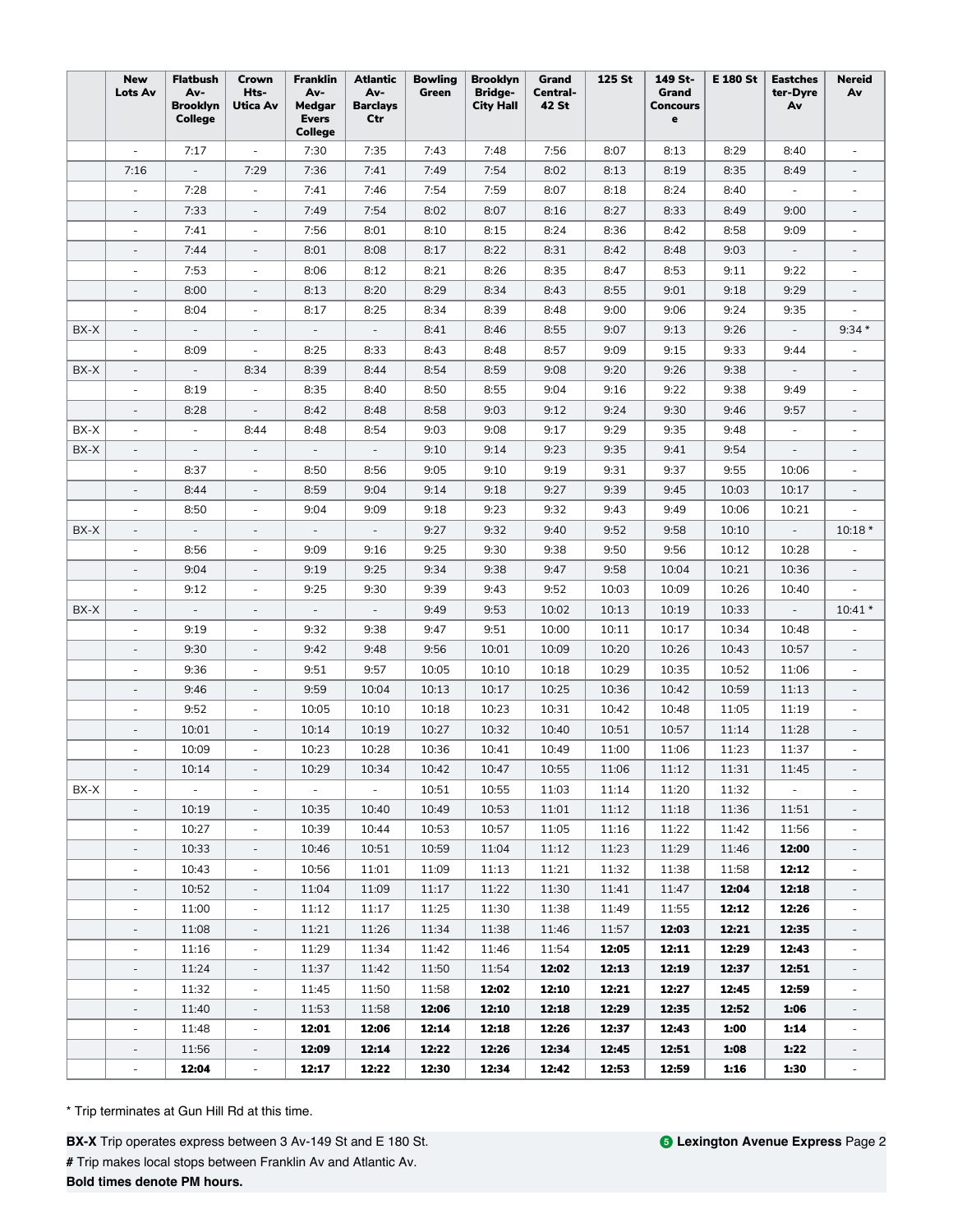| <b>New</b><br><b>Flatbush</b><br><b>Franklin</b><br><b>Bowling</b><br><b>Brooklyn</b><br>125 St<br>149 St-<br>Crown<br>Atlantic<br>Grand<br>Av-<br>Hts-<br>Av-<br>Av-<br>Green<br><b>Bridge-</b><br><b>Lots Av</b><br>Central-<br>Grand<br><b>Brooklyn</b><br>Utica Av<br><b>Medgar</b><br><b>Barclays</b><br><b>City Hall</b><br>42 St<br><b>Concours</b><br>College<br><b>Evers</b><br>Ctr<br>$\mathbf e$<br>College | E 180 St | <b>Eastches</b><br>ter-Dyre<br>Av | <b>Nereid</b><br>Av      |
|------------------------------------------------------------------------------------------------------------------------------------------------------------------------------------------------------------------------------------------------------------------------------------------------------------------------------------------------------------------------------------------------------------------------|----------|-----------------------------------|--------------------------|
| 12:12<br>12:30<br>12:38<br>12:42<br>12:50<br>1:01<br>$\overline{\phantom{a}}$<br>$\overline{\phantom{a}}$<br>12:25<br>1:07                                                                                                                                                                                                                                                                                             | 1:24     | 1:38                              | $\overline{\phantom{a}}$ |
| 12:20<br>12:33<br>12:38<br>12:50<br>12:46<br>12:58<br>1:09<br>1:15<br>$\overline{\phantom{a}}$<br>L.                                                                                                                                                                                                                                                                                                                   | 1:32     | 1:46                              |                          |
| 12:28<br>12:41<br>12:46<br>12:54<br>12:58<br>1:23<br>1:06<br>1:17<br>$\overline{\phantom{a}}$<br>$\overline{\phantom{a}}$                                                                                                                                                                                                                                                                                              | 1:40     | 1:54                              |                          |
| 12:36<br>12:49<br>12:54<br>1:02<br>1:06<br>1:14<br>1:25<br>1:31<br>÷,                                                                                                                                                                                                                                                                                                                                                  | 1:48     | 2:02                              |                          |
| 12:44<br>12:57<br>1:02<br>1:14<br>1:22<br>1:33<br>1:39<br>1:10<br>$\overline{\phantom{a}}$<br>$\overline{\phantom{a}}$                                                                                                                                                                                                                                                                                                 | 1:56     | 2:09                              | $\overline{\phantom{a}}$ |
| 12:52<br>1:22<br>1:05<br>1:10<br>1:18<br>1:30<br>1:41<br>1:47<br>$\overline{\phantom{a}}$<br>$\overline{\phantom{a}}$                                                                                                                                                                                                                                                                                                  | 2:04     | 2:18                              | ×.                       |
| 1:00<br>1:30<br>1:13<br>1:18<br>1:26<br>1:38<br>1:49<br>1:55<br>$\overline{\phantom{a}}$<br>$\overline{\phantom{a}}$                                                                                                                                                                                                                                                                                                   | 2:12     | 2:26                              | $\overline{\phantom{a}}$ |
| 1:08<br>1:21<br>1:26<br>1:34<br>1:38<br>2:03<br>1:46<br>1:57<br>$\overline{\phantom{a}}$<br>$\overline{\phantom{a}}$                                                                                                                                                                                                                                                                                                   | 2:20     | 2:34                              | $\overline{\phantom{a}}$ |
| 1:29<br>1:34<br>1:54<br>2:11<br>1:16<br>1:42<br>1:46<br>2:05<br>$\overline{\phantom{a}}$<br>$\overline{\phantom{0}}$                                                                                                                                                                                                                                                                                                   | 2:28     | 2:40                              | $\overline{\phantom{a}}$ |
| 1:42<br>1:50<br>1:54<br>2:02<br>2:19<br>1:24<br>1:37<br>2:13<br>$\overline{\phantom{a}}$<br>$\overline{\phantom{a}}$                                                                                                                                                                                                                                                                                                   | 2:36     | 2:50                              |                          |
| 1:50<br>1:32<br>1:45<br>1:58<br>2:02<br>2:10<br>2:21<br>2:27<br>$\overline{\phantom{0}}$                                                                                                                                                                                                                                                                                                                               | 2:44     | 2:56                              |                          |
| 1:40<br>1:53<br>1:58<br>2:06<br>2:10<br>2:18<br>2:29<br>2:35<br>$\blacksquare$<br>$\overline{\phantom{a}}$                                                                                                                                                                                                                                                                                                             | 2:52     | 3:03                              | $\overline{\phantom{a}}$ |
| 1:48<br>2:01<br>2:06<br>2:14<br>2:18<br>2:26<br>2:37<br>2:43<br>$\overline{\phantom{a}}$<br>$\overline{\phantom{a}}$                                                                                                                                                                                                                                                                                                   | 3:00     | 3:11                              | $\overline{\phantom{a}}$ |
| 1:56<br>2:09<br>2:14<br>2:22<br>2:26<br>2:34<br>$\overline{\phantom{a}}$<br>2:45<br>2:51<br>$\overline{\phantom{a}}$                                                                                                                                                                                                                                                                                                   | 3:08     | 3:19                              | $\overline{\phantom{a}}$ |
| 2:04<br>2:17<br>2:22<br>2:30<br>2:34<br>2:42<br>2:53<br>2:59<br>$\overline{\phantom{a}}$<br>$\overline{\phantom{a}}$                                                                                                                                                                                                                                                                                                   | 3:16     | 3:27                              | $\overline{\phantom{a}}$ |
| 2:12<br>2:25<br>2:30<br>2:38<br>2:42<br>2:50<br>3:01<br>3:07<br>$\overline{\phantom{a}}$                                                                                                                                                                                                                                                                                                                               | 3:24     | 3:35                              |                          |
| 2:20<br>2:33<br>2:38<br>2:50<br>2:58<br>3:10<br>3:16<br>2:46<br>$\overline{\phantom{a}}$<br>$\overline{\phantom{a}}$                                                                                                                                                                                                                                                                                                   | 3:32     | 3:43                              |                          |
| 2:58<br>2:28<br>2:41<br>2:46<br>2:54<br>3:06<br>3:18<br>3:24<br>$\overline{\phantom{a}}$                                                                                                                                                                                                                                                                                                                               | 3:40     | 3:51                              |                          |
| 2:36<br>2:48<br>2:53<br>3:01<br>3:06<br>3:14<br>3:26<br>3:32<br>$\overline{\phantom{a}}$<br>$\overline{\phantom{a}}$                                                                                                                                                                                                                                                                                                   | 3:48     | 3:59                              | $\overline{\phantom{a}}$ |
| 2:56<br>2:44<br>3:01<br>3:09<br>3:14<br>3:22<br>3:34<br>3:40<br>$\overline{\phantom{a}}$<br>$\overline{\phantom{a}}$                                                                                                                                                                                                                                                                                                   | 3:56     | 4:07                              | $\overline{\phantom{a}}$ |
| 2:52<br>3:04<br>3:09<br>3:17<br>3:22<br>3:30<br>3:42<br>3:48<br>$\overline{\phantom{a}}$<br>$\overline{\phantom{a}}$                                                                                                                                                                                                                                                                                                   | 4:04     | 4:15                              | $\overline{\phantom{a}}$ |
| 3:00<br>3:12<br>3:17<br>3:25<br>3:29<br>3:38<br>3:49<br>3:55<br>$\overline{\phantom{a}}$<br>$\overline{\phantom{a}}$                                                                                                                                                                                                                                                                                                   | 4:12     | 4:23                              |                          |
| 3:08<br>3:20<br>3:25<br>3:33<br>3:37<br>3:46<br>3:57<br>4:03<br>$\overline{\phantom{a}}$<br>$\overline{\phantom{0}}$                                                                                                                                                                                                                                                                                                   | 4:20     | 4:31                              |                          |
| 3:14<br>3:26<br>3:31<br>3:39<br>3:43<br>3:52<br>4:03<br>4:09<br>$\sim$<br>$\sim$                                                                                                                                                                                                                                                                                                                                       | 4:26     | 4:37                              |                          |
| 3:24<br>3:36<br>3:41<br>3:49<br>3:53<br>4:02<br>4:14<br>4:20<br>$\overline{\phantom{a}}$<br>$\overline{\phantom{a}}$                                                                                                                                                                                                                                                                                                   | 4:37     | 4:48                              |                          |
| 3:59<br>BX-X<br>3:29<br>3:42<br>3:47<br>3:55<br>4:08<br>4:20<br>4:26<br>$\overline{\phantom{a}}$<br>$\overline{\phantom{a}}$                                                                                                                                                                                                                                                                                           | 4:39     | 4:51                              | $\overline{\phantom{a}}$ |
| 3:53<br>4:05<br>4:32<br>BX-X<br>3:35<br>3:48<br>4:01<br>4:14<br>4:26<br>$\overline{\phantom{a}}$<br>$\overline{\phantom{a}}$                                                                                                                                                                                                                                                                                           | 4:45     | 4:59                              | $\overline{\phantom{a}}$ |
| BX-X<br>3:54<br>3:59<br>4:12<br>4:21<br>4:33<br>3:41<br>4:07<br>4:40<br>$\overline{\phantom{a}}$<br>$\blacksquare$                                                                                                                                                                                                                                                                                                     | 4:53     | 5:06                              | $\overline{\phantom{a}}$ |
| BX-X<br>3:56<br>3:59<br>4:04<br>4:13<br>4:17<br>4:26<br>4:38<br>$\overline{\phantom{a}}$<br>$\overline{\phantom{a}}$<br>4:46                                                                                                                                                                                                                                                                                           | 4:59     | 5:13                              |                          |
| 3:50<br>4:05<br>4:10<br>4:23<br>4:32<br>4:44<br>4:52<br>BX-X<br>4:19<br>$\overline{\phantom{a}}$<br>$\overline{\phantom{a}}$                                                                                                                                                                                                                                                                                           | 5:05     |                                   | 5:21                     |
| 4:31<br>4:59<br>BX-X<br>3:59<br>4:13<br>4:18<br>4:26<br>4:40<br>4:52                                                                                                                                                                                                                                                                                                                                                   | 5:12     | 5:24                              |                          |
| BX-X<br>4:13<br>4:17<br>4.22<br>4.30<br>4:35<br>4:44<br>4:56<br>5:04                                                                                                                                                                                                                                                                                                                                                   | 5:17     | 5:28                              |                          |
| BX-X<br>4:05<br>4:19<br>4:24<br>4:32<br>4:37<br>4:46<br>4:58<br>5:05<br>$\overline{\phantom{a}}$                                                                                                                                                                                                                                                                                                                       | 5:19     | $\sim$                            | 5:35                     |
| BX-X<br>4:28<br>4:55<br>4:13<br>4:33<br>4:41<br>4:46<br>5:08<br>5:15<br>$\blacksquare$<br>$\overline{\phantom{a}}$                                                                                                                                                                                                                                                                                                     | 5:29     | 5:40                              | $\sim$                   |
| BX-X<br>4:29<br>4:52<br>$\sim$<br>4:33<br>4:38<br>4:47<br>5:01<br>5:13<br>5:20<br>$\overline{\phantom{a}}$                                                                                                                                                                                                                                                                                                             | 5:33     | $\sim$                            | 5:49                     |
| BX-X<br>4:21<br>4:35<br>4:40<br>4:49<br>4:54<br>5:03<br>5:15<br>5:22<br>$\overline{\phantom{a}}$<br>$\sim$                                                                                                                                                                                                                                                                                                             | 5:35     | 5:49                              | $\sim$                   |
| $\mathcal{L}_{\mathcal{A}}$<br>$\sim$<br>$\sim$<br>5:02<br>5:24<br>BX-X<br>$\overline{\phantom{a}}$<br>$\sim$<br>4:57<br>5:11<br>5:31                                                                                                                                                                                                                                                                                  | 5:45     | $\sim$                            | 6:01                     |
| BX-X<br>4:43<br>4:47<br>4:52<br>5:01<br>5:06<br>5:15<br>5:26<br>5:35<br>$\sim$                                                                                                                                                                                                                                                                                                                                         | 5:49     | 6:01                              |                          |
| 4:54<br>5:17<br>5:37<br>BX-X<br>4:35<br>4:49<br>5:03<br>5:08<br>5:30<br>$\overline{\phantom{a}}$<br>$\overline{\phantom{a}}$                                                                                                                                                                                                                                                                                           | 5:52     | $\sim$                            | 6:08                     |
| BX-X<br>4:40<br>4:53<br>4:58<br>5:07<br>5:12<br>5:21<br>5:34<br>5:41                                                                                                                                                                                                                                                                                                                                                   | 5:55     | 6:07                              |                          |
| BX-X<br>5:25<br>5:11<br>5:16<br>5:37<br>5:46<br>$\overline{\phantom{a}}$<br>$\sim$<br>$\overline{\phantom{a}}$<br>$\sim$<br>$\sigma_{\rm{eff}}$                                                                                                                                                                                                                                                                        | 6:01     | $\sim$                            | 6:18                     |
| BX-X<br>4:47<br>5:01<br>5:06<br>5:15<br>5:20<br>5:29<br>5:42<br>5:49<br>$\overline{\phantom{a}}$<br>$\overline{\phantom{a}}$                                                                                                                                                                                                                                                                                           | 6:03     | 6:15                              |                          |
| BX-X<br>$\overline{\phantom{a}}$<br>4:52<br>5:07<br>5:13<br>5:21<br>5:26<br>5:36<br>5:49<br>5:56<br>$\overline{\phantom{a}}$                                                                                                                                                                                                                                                                                           | 6:10     | $\sim$                            | 6:26                     |
| BX-X<br>5:23<br>$\overline{\phantom{a}}$<br>$\sim$<br>$\sim$<br>$\sim$<br>5:28<br>5:38<br>5:51<br>5:58<br>$\overline{\phantom{a}}$                                                                                                                                                                                                                                                                                     | 6:12     | 6:25                              |                          |
| 5:35<br>BX-X<br>5:12<br>5:16<br>5:22<br>5:30<br>5:45<br>5:58<br>6:04<br>$\bar{a}$<br>$\sim$                                                                                                                                                                                                                                                                                                                            | 6:19     | 6:32                              | $\sim$                   |
| BX-X<br>5:02<br>5:19<br>5:26<br>5:34<br>5:39<br>5:49<br>6:02<br>6:08<br>$\overline{\phantom{a}}$<br>$\overline{\phantom{a}}$                                                                                                                                                                                                                                                                                           | 6:24     | $\sim$                            | 6:42                     |
| BX-X<br>5:11<br>5:25<br>5:30<br>5:39<br>5:44<br>5:53<br>6:07<br>6:13<br>$\overline{\phantom{a}}$<br>$\overline{\phantom{a}}$                                                                                                                                                                                                                                                                                           | 6:27     | 6:40                              | $\sim$                   |

**#** Trip makes local stops between Franklin Av and Atlantic Av.

**Bold times denote PM hours.**

**BX-X** Trip operates express between 3 Av-149 St and E 180 St.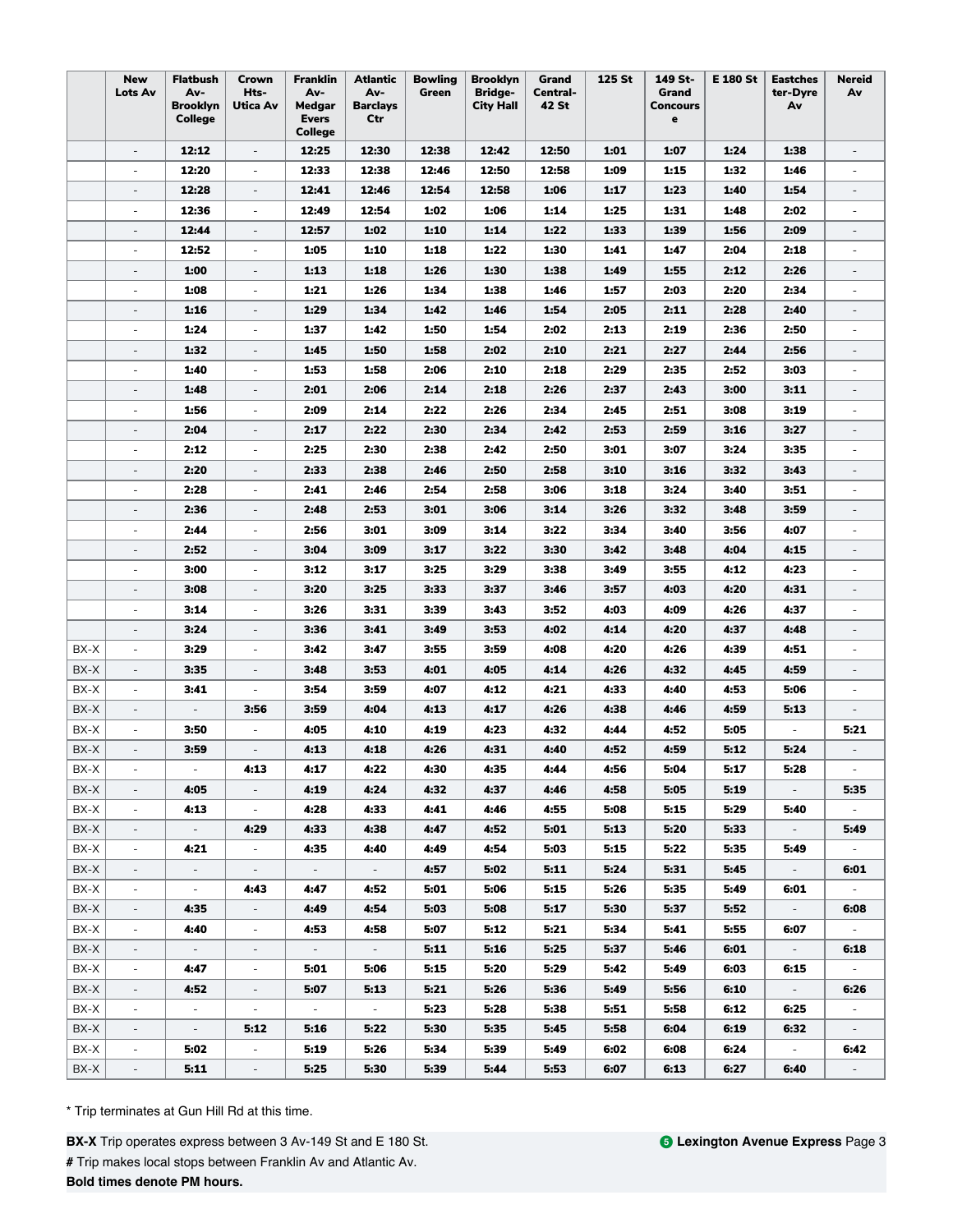|      | <b>New</b><br>Lots Av    | <b>Flatbush</b><br>Av-<br><b>Brooklyn</b><br><b>College</b> | Crown<br>Hts-<br><b>Utica Av</b> | <b>Franklin</b><br>Av-<br>Medgar<br><b>Evers</b><br>College | Atlantic<br>Av-<br><b>Barclays</b><br>Ctr | <b>Bowling</b><br>Green  | <b>Brooklyn</b><br><b>Bridge-</b><br><b>City Hall</b> | Grand<br>Central-<br>42 St | 125 St          | 149 St-<br>Grand<br><b>Concours</b><br>e | <b>E 180 St</b> | <b>Eastches</b><br>ter-Dyre<br>Av | <b>Nereid</b><br>Av         |
|------|--------------------------|-------------------------------------------------------------|----------------------------------|-------------------------------------------------------------|-------------------------------------------|--------------------------|-------------------------------------------------------|----------------------------|-----------------|------------------------------------------|-----------------|-----------------------------------|-----------------------------|
| BX-X | $\overline{\phantom{a}}$ | $\omega$                                                    | 5:25                             | 5:29                                                        | 5:35                                      | 5:43                     | 5:48                                                  | 5:58                       | 6:11            | 6:17                                     | 6:31            | $\overline{\phantom{a}}$          | 6:48                        |
| BX-X | $\overline{\phantom{a}}$ | 5:18                                                        | $\overline{\phantom{a}}$         | 5:32                                                        | 5:39                                      | 5:47                     | 5:52                                                  | 6:02                       | 6:15            | 6:21                                     | 6:37            | 6:48                              |                             |
| BX-X | $\overline{\phantom{a}}$ | 5:23                                                        | ÷,                               | 5:37                                                        | 5:43                                      | 5:51                     | 5:56                                                  | 6:06                       | 6:19            | 6:25                                     | 6:41            | $\overline{\phantom{a}}$          | 6:57                        |
| BX-X | $\qquad \qquad -$        | 5:27                                                        |                                  | 5:43                                                        | 5:48                                      | 5:57                     | 6:02                                                  | 6:11                       | 6:24            | 6:30                                     | 6:45            | 6:56                              |                             |
| BX-X | $\overline{\phantom{a}}$ | $\overline{\phantom{a}}$                                    | 5:42                             | 5:47                                                        | 5:52                                      | 6:01                     | 6:06                                                  | 6:15                       | 6:26            | 6:34                                     | 6:48            | $\overline{\phantom{a}}$          | 7:05                        |
| BX-X | $\overline{\phantom{a}}$ | 5:39                                                        | $\overline{\phantom{a}}$         | 5:53                                                        | 5:59                                      | 6:07                     | 6:12                                                  | 6:21                       | 6:34            | 6:40                                     | 6:54            | 7:06                              |                             |
| BX-X | $\overline{\phantom{a}}$ | 5:44                                                        | $\overline{\phantom{a}}$         | 5:58                                                        | 6:04                                      | 6:12                     | 6:17                                                  | 6:26                       | 6:39            | 6:45                                     | 6:59            | $\overline{\phantom{a}}$          | 7:17                        |
| BX-X | $\overline{\phantom{a}}$ | 5:51                                                        | $\overline{\phantom{a}}$         | 6:06                                                        | 6:11                                      | 6:19                     | 6:24                                                  | 6:33                       | 6:46            | 6:52                                     | 7:06            | 7:17                              |                             |
| BX-X | $\overline{\phantom{a}}$ | 5:58                                                        | $\sim$                           | 6:11                                                        | 6:16                                      | 6:24                     | 6:29                                                  | 6:38                       | 6:51            | 6:57                                     | 7:11            | 7:23                              |                             |
| BX-X | $\overline{\phantom{a}}$ | $\overline{\phantom{a}}$                                    | 6:11                             | 6:16                                                        | 6:21                                      | 6:29                     | 6:34                                                  | 6:42                       | 6:55            | 7:01                                     | 7:17            | 7:28                              | $\overline{\phantom{a}}$    |
| BX-X | $\overline{\phantom{a}}$ | 6:11                                                        | $\overline{\phantom{a}}$         | 6:24                                                        | 6:29                                      | 6:37                     | 6:42                                                  | 6:50                       | 7:02            | 7:08                                     | 7:22            | 7:34                              | $\overline{\phantom{m}}$    |
| BX-X | $\overline{\phantom{a}}$ | 6:18                                                        | $\overline{\phantom{a}}$         | 6:33                                                        | 6:38                                      | 6:46                     | 6:51                                                  | 6:59                       | 7:10            | 7:16                                     | 7:30            | 7:41                              | $\overline{\phantom{a}}$    |
| BX-X | $\overline{\phantom{a}}$ | 6:28                                                        | $\overline{\phantom{a}}$         | 6:41                                                        | 6:46                                      | 6:54                     | 6:59                                                  | 7:07                       | 7:18            | 7:24                                     | 7:38            | 7:49                              | $\overline{\phantom{a}}$    |
| BX-X | $\overline{\phantom{a}}$ | 6:36                                                        | $\overline{\phantom{a}}$         | 6:48                                                        | 6:55                                      | 7:03                     | 7:07                                                  | 7:15                       | 7:26            | 7:32                                     | 7:46            | 7:58                              | $\overline{\phantom{0}}$    |
| BX-X | $\overline{\phantom{a}}$ | 6:45                                                        | $\overline{\phantom{a}}$         | 6:58                                                        | 7:04                                      | 7:12                     | 7:16                                                  | 7:24                       | 7:35            | 7:41                                     | 7:56            | 8:08                              | $\overline{\phantom{a}}$    |
| BX-X | $\overline{\phantom{a}}$ | 6:55                                                        | $\overline{\phantom{a}}$         | 7:10                                                        | 7:15                                      | 7:23                     | 7:27                                                  | 7:35                       | 7:46            | 7:52                                     | 8:06            | 8:18                              |                             |
|      | ÷,                       | 7:02                                                        | ÷,                               | 7:14                                                        | 7:19                                      | 7:27                     | 7:32                                                  | 7:40                       | 7:51            | 7:57                                     | 8:16            | 8:27                              |                             |
|      |                          | 7:10                                                        |                                  | 7:24                                                        | 7:29                                      | 7:37                     | 7:41                                                  | 7:49                       | 8:00            | 8:06                                     | 8:23            | 8:35                              |                             |
|      | $\overline{\phantom{a}}$ | 7:18                                                        | $\overline{\phantom{a}}$         | 7:30                                                        | 7:35                                      | 7:43                     | 7:48                                                  | 7:56                       | 8:07            | 8:13                                     | 8:30            | 8:41                              | $\overline{\phantom{a}}$    |
|      | $\overline{\phantom{a}}$ | 7:27                                                        | $\overline{\phantom{a}}$         | 7:39                                                        | 7:44                                      | 7:52                     | 7:57                                                  | 8:05                       | 8:16            | 8:22                                     | 8:39            | 8:50                              | $\overline{\phantom{a}}$    |
|      | $\overline{\phantom{a}}$ | 7:36                                                        | $\overline{\phantom{a}}$         | 7:48                                                        | 7:53                                      | 8:01                     | 8:06                                                  | 8:14                       | 8:25            | 8:31                                     | 8:48            | 8:59                              | $\overline{\phantom{a}}$    |
|      | $\overline{\phantom{a}}$ | 7:45                                                        | $\overline{\phantom{a}}$         | 7:58                                                        | 8:03                                      | 8:11                     | 8:15                                                  | 8:23                       | 8:34            | 8:40                                     | 8:57            | 9:09                              | $\overline{\phantom{a}}$    |
|      | $\overline{\phantom{a}}$ | 7:55                                                        | ÷,                               | 8:07                                                        | 8:14                                      | 8:22                     | 8:26                                                  | 8:34                       | 8:45            | 8:51                                     | 9:08            | 9:19                              |                             |
|      | $\overline{a}$           | 8:03                                                        | $\overline{a}$                   | 8:15                                                        | 8:20                                      | 8:28                     | 8:33                                                  | 8:41                       | 8:51            | 8:57                                     | 9:14            | 9:26                              |                             |
|      | ÷,                       | 8:11                                                        | $\overline{\phantom{a}}$         | 8:24                                                        | 8:29                                      | 8:37                     | 8:41                                                  | 8:49                       | 9:00            | 9:06                                     | 9:23            | 9:35                              | $\overline{a}$              |
|      | $\overline{\phantom{a}}$ | 8:19                                                        | $\overline{\phantom{a}}$         | 8:32                                                        | 8:37                                      | 8:45                     | 8:49                                                  | 8:57                       | 9:08            | 9:14                                     | 9:30            | 9:42                              | $\overline{\phantom{a}}$    |
|      | $\overline{\phantom{a}}$ | 8:30                                                        | $\overline{\phantom{a}}$         | 8:42                                                        | 8:49                                      | 8:57                     | 9:01                                                  | 9:09                       | 9:20            | 9:26                                     | 9:44            | 9:55                              | $\overline{\phantom{a}}$    |
|      | $\overline{\phantom{a}}$ | 8:36                                                        | $\overline{\phantom{a}}$         | 8:49                                                        | 8:54                                      | 9:02                     | 9:06                                                  | 9:14                       | 9:25            | 9:31                                     | 9:47            | 9:58                              | $\overline{\phantom{a}}$    |
|      | $\overline{\phantom{a}}$ | $\bar{a}$                                                   | $\overline{\phantom{a}}$         | $\overline{\phantom{a}}$                                    |                                           | 9:10                     | 9:14                                                  | 9:22                       | 9:33            | 9:39                                     | 9:55            | 10:06                             |                             |
|      |                          |                                                             |                                  | $\overline{\phantom{a}}$                                    |                                           | 9:14                     | 9:19                                                  | 9:27                       | 9:37            | 9:43                                     | 9:59            | 10:11                             |                             |
|      |                          |                                                             | $\sim$                           |                                                             |                                           | 9:23                     | 9:28                                                  | 9:36                       | 9:46            | 9:52                                     | 10:08           | 10:20                             |                             |
|      |                          |                                                             |                                  |                                                             |                                           | 9.33                     | 9:37                                                  | 9:45                       | 9:56            | 10:02                                    | 10:18           | 10:30                             |                             |
|      | $\blacksquare$           | $\overline{\phantom{a}}$                                    | $\sim$                           | $\sim$                                                      | $\sim$                                    | 9:44                     | 9:48                                                  | 9:56                       | 10:07           | 10:13                                    | 10:29           | 10:40                             | $\overline{\phantom{a}}$    |
|      | $\frac{1}{2}$            | $\overline{\phantom{a}}$                                    | $\overline{\phantom{a}}$         | $\sim$                                                      | $\overline{\phantom{a}}$                  | 9:54                     | 9:58                                                  | 10:06                      | 10:17           | 10:23                                    | 10:39           | 10:51                             | $\overline{\phantom{a}}$    |
|      | $\overline{\phantom{a}}$ | $\overline{\phantom{a}}$                                    | $\overline{\phantom{a}}$         | $\overline{\phantom{a}}$                                    | $\overline{\phantom{a}}$                  | $\sim$                   | $\sim$ $-$                                            | $\sim 10^{-11}$            | $\sim 10^{-11}$ | $\sim$                                   | 10:43           | 10:55                             | $\overline{\phantom{a}}$    |
|      | $\overline{\phantom{a}}$ | $\overline{\phantom{a}}$                                    | $\overline{\phantom{a}}$         | $\sim$                                                      | $\overline{\phantom{a}}$                  | 10:04                    | 10:08                                                 | 10:16                      | 10:27           | 10:33                                    | 10:49           | 11:01                             | $\overline{\phantom{a}}$    |
|      | $\overline{\phantom{a}}$ | $\overline{\phantom{a}}$                                    | $\overline{\phantom{a}}$         | $\sim$                                                      | $\omega$                                  | 10:14                    | 10:18                                                 | 10:26                      | 10:37           | 10:43                                    | 10:59           | 11:11                             | $\mathcal{L}_{\mathcal{A}}$ |
|      | $\overline{\phantom{a}}$ | $\overline{\phantom{a}}$                                    | $\overline{\phantom{a}}$         | $\overline{\phantom{a}}$                                    | $\frac{1}{2}$                             | $\sim$                   | $\sim$                                                | $\sim$                     | $\sim$          | $\sim$                                   | 11:03           | 11:15                             |                             |
|      | $\overline{\phantom{a}}$ | $\overline{\phantom{a}}$                                    | $\overline{\phantom{a}}$         | $\overline{\phantom{a}}$                                    | $\overline{\phantom{0}}$                  | $\sim$                   | $\sim$                                                | $\sim$                     | $\sim$          | $\overline{\phantom{a}}$                 | 11:18           | 11:30                             | $\overline{\phantom{a}}$    |
|      | $\overline{\phantom{a}}$ | $\overline{\phantom{a}}$                                    | $\overline{\phantom{a}}$         | $\sim$                                                      |                                           | $\overline{\phantom{a}}$ | $\sim$                                                | $\overline{\phantom{a}}$   | $\sim$          | $\overline{\phantom{a}}$                 | 11:33           | 11:45                             |                             |
|      | $\overline{\phantom{a}}$ | $\sim$                                                      | $\overline{\phantom{a}}$         | $\sim$                                                      | $\overline{\phantom{a}}$                  | $\sim$                   | $\sim$                                                | $\sim$                     | $\sim$          | $\sim$                                   | 11:47           | 11:59                             | $\sim$                      |
|      | $\overline{\phantom{a}}$ | $\sim$                                                      | $\overline{\phantom{a}}$         | $\sim$                                                      | $\overline{\phantom{a}}$                  | $\sim$                   | $\sim$                                                | $\sim$                     | $\sim$          | $\blacksquare$                           | 12:04           | 12:16                             | $\sim$                      |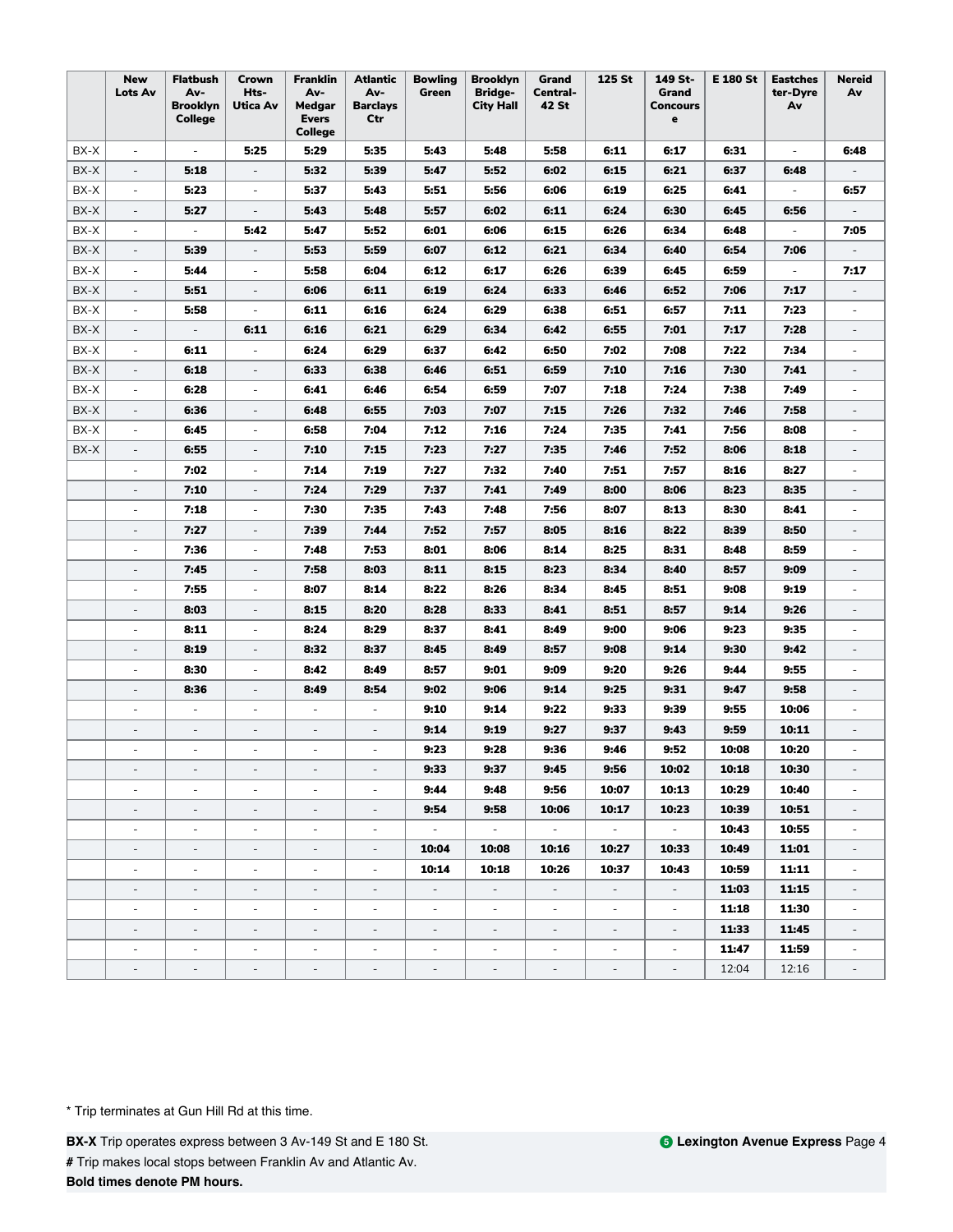|      | <b>6 Weekday</b>         |                                   |                 |                                          |                          | <b>Manhattan/Brooklyn-bound</b> |                                                       |                          |                                                  |                                                                    |                                 |                                                      |  |
|------|--------------------------|-----------------------------------|-----------------|------------------------------------------|--------------------------|---------------------------------|-------------------------------------------------------|--------------------------|--------------------------------------------------|--------------------------------------------------------------------|---------------------------------|------------------------------------------------------|--|
|      | <b>Nereid Av</b>         | <b>Eastchest</b><br>er-Dyre<br>Av | <b>E 180 St</b> | 149 St-<br>Grand<br><b>Concours</b><br>e | 125 St                   | Grand<br>Central-4<br>2St       | <b>Brooklyn</b><br><b>Bridge-</b><br><b>City Hall</b> | <b>Bowling</b><br>Green  | <b>Atlantic</b><br>Av-<br><b>Barclays</b><br>Ctr | <b>Franklin</b><br>Av-<br>Medgar<br><b>Evers</b><br><b>College</b> | Crown<br><b>Hts-Utica</b><br>Av | <b>Flatbush</b><br>Av-<br><b>Brooklyn</b><br>College |  |
|      | $\overline{\phantom{a}}$ | 12:02                             | 12:13           | $\overline{\phantom{a}}$                 | $\overline{\phantom{a}}$ | $\overline{\phantom{a}}$        | $\overline{\phantom{a}}$                              | $\overline{\phantom{a}}$ | $\overline{\phantom{a}}$                         |                                                                    | ÷,                              | $\overline{\phantom{a}}$                             |  |
|      | $\overline{\phantom{a}}$ | 12:22                             | 12:33           | $\bar{a}$                                | $\sim$                   | $\overline{\phantom{a}}$        | $\overline{\phantom{a}}$                              | $\overline{\phantom{a}}$ | $\overline{\phantom{a}}$                         | ÷,                                                                 | ÷,                              | $\sim$                                               |  |
|      | $\overline{\phantom{a}}$ | 12:42                             | 12:53           | $\overline{\phantom{a}}$                 | $\overline{\phantom{a}}$ | $\overline{\phantom{a}}$        | $\overline{\phantom{a}}$                              | $\overline{\phantom{a}}$ | $\overline{\phantom{a}}$                         | ÷                                                                  | $\overline{\phantom{a}}$        | $\overline{\phantom{a}}$                             |  |
|      | $\overline{\phantom{a}}$ | 1:02                              | 1:13            | $\overline{\phantom{a}}$                 | $\overline{\phantom{a}}$ | $\overline{\phantom{a}}$        | $\overline{\phantom{a}}$                              | $\overline{\phantom{a}}$ | $\overline{\phantom{a}}$                         | $\bar{ }$                                                          | $\overline{\phantom{a}}$        | $\overline{\phantom{a}}$                             |  |
|      | $\sim$                   | 1:22                              | 1:33            | $\sim$                                   | $\sim$                   | ÷.                              | $\sim$                                                | ä,                       | $\sim$                                           | $\sim$                                                             | $\overline{a}$                  | $\sim$                                               |  |
|      |                          | 1:42                              | 1:53            |                                          |                          | L,                              |                                                       | L,                       | $\overline{\phantom{a}}$                         |                                                                    | L,                              |                                                      |  |
|      | i.                       | 2:02                              | 2:13            | $\sim$                                   | ä,                       | ÷,                              | $\sim$                                                | $\bar{a}$                | $\sim$                                           | $\sim$                                                             | $\overline{a}$                  | $\sim$                                               |  |
|      | $\overline{\phantom{a}}$ | 2:22                              | 2:33            | $\overline{\phantom{a}}$                 | $\overline{\phantom{a}}$ | $\overline{\phantom{a}}$        | $\overline{\phantom{a}}$                              | $\overline{\phantom{a}}$ | $\overline{\phantom{a}}$                         | $\overline{\phantom{a}}$                                           | $\overline{\phantom{a}}$        | $\overline{\phantom{a}}$                             |  |
|      | $\sim$                   | 2:42                              | 2:53            | $\overline{\phantom{a}}$                 | $\overline{\phantom{a}}$ | $\overline{\phantom{a}}$        | $\overline{\phantom{a}}$                              | $\overline{\phantom{a}}$ | $\overline{\phantom{a}}$                         | $\overline{\phantom{0}}$                                           | $\overline{\phantom{a}}$        | $\sim$                                               |  |
|      | $\overline{\phantom{a}}$ | 3:02                              | 3:13            | $\overline{\phantom{a}}$                 | $\overline{\phantom{a}}$ | $\overline{\phantom{a}}$        | $\overline{\phantom{a}}$                              | $\overline{\phantom{a}}$ | $\overline{\phantom{a}}$                         | ÷,                                                                 | $\overline{\phantom{0}}$        | $\overline{\phantom{a}}$                             |  |
|      | $\overline{\phantom{a}}$ | 3:22                              | 3:33            | $\overline{\phantom{a}}$                 | $\overline{\phantom{a}}$ | $\overline{\phantom{a}}$        | $\overline{\phantom{a}}$                              | $\overline{\phantom{a}}$ | ÷,                                               | $\overline{\phantom{0}}$                                           | $\overline{\phantom{a}}$        | $\overline{\phantom{a}}$                             |  |
|      | $\overline{\phantom{a}}$ | 3:42                              | 3:53            | $\overline{\phantom{a}}$                 | $\sim$                   | $\overline{\phantom{a}}$        | $\sim$                                                | $\overline{a}$           | $\sim$                                           | $\overline{\phantom{a}}$                                           | $\overline{a}$                  | $\sim$                                               |  |
|      | ÷,                       | 4:02                              | 4:13            | $\overline{\phantom{a}}$                 | $\overline{\phantom{0}}$ | $\overline{\phantom{a}}$        | $\overline{\phantom{a}}$                              | $\frac{1}{2}$            | $\overline{\phantom{a}}$                         | ÷,                                                                 | $\overline{\phantom{a}}$        | $\overline{\phantom{a}}$                             |  |
|      | $\overline{\phantom{a}}$ | 4:22                              | 4:33            | $\overline{\phantom{a}}$                 | $\overline{\phantom{a}}$ | $\overline{\phantom{a}}$        | $\overline{\phantom{a}}$                              | $\overline{\phantom{a}}$ | $\overline{\phantom{a}}$                         | $\qquad \qquad -$                                                  | $\overline{\phantom{m}}$        | $\qquad \qquad -$                                    |  |
|      | $\overline{\phantom{a}}$ | 4:42                              | 4:53            | $\overline{\phantom{a}}$                 | $\overline{\phantom{a}}$ | $\overline{\phantom{a}}$        | $\overline{\phantom{a}}$                              | $\overline{\phantom{a}}$ | $\overline{\phantom{a}}$                         | $\overline{\phantom{a}}$                                           | $\overline{\phantom{a}}$        | $\overline{\phantom{a}}$                             |  |
|      | $\overline{\phantom{a}}$ | 4:59                              | 5:10            | $\blacksquare$                           | $\overline{\phantom{a}}$ | $\overline{\phantom{a}}$        | $\overline{\phantom{a}}$                              | $\overline{\phantom{a}}$ | $\overline{\phantom{a}}$                         | ÷,                                                                 | $\overline{a}$                  | $\overline{\phantom{a}}$                             |  |
|      | $\sim$                   | $\overline{\phantom{a}}$          | 5:12            | 5:28                                     | 5:34                     | 5:44                            | 5:52                                                  | 5:57                     | 6:05                                             | 6:09                                                               | ÷,                              | 6:22                                                 |  |
|      | $\sim$                   | 5:12                              | 5:23            | 5:39                                     | 5:44                     | 5:55                            | 6:03                                                  | 6:07                     | 6:15                                             | 6:20                                                               | $\overline{\phantom{a}}$        | 6:33                                                 |  |
|      | ÷.                       | 5:24                              | 5:35            | 5:51                                     | 5:56                     | 6:07                            | 6:15                                                  | 6:19                     | 6:27                                             | 6:32                                                               | $\overline{a}$                  | 6:45                                                 |  |
|      |                          | 5:32                              | 5:43            | 5:59                                     | 6:05                     | 6:15                            | 6:23                                                  | 6:28                     | 6:36                                             | 6:40                                                               |                                 | 6:53                                                 |  |
|      | $\overline{\phantom{a}}$ | 5:42                              | 5:53            | 6:09                                     | 6:15                     | 6:25                            | 6:33                                                  | 6:38                     | 6:46                                             | 6:50                                                               | $\overline{\phantom{a}}$        | 7:03                                                 |  |
|      | $\overline{\phantom{a}}$ | 5:50                              | 6:01            | 6:17                                     | 6:23                     | 6:33                            | 6:41                                                  | 6:46                     | 6:54                                             | 6:58                                                               | $\overline{\phantom{a}}$        | 7:11                                                 |  |
| BX-X | $\overline{\phantom{a}}$ | 6:02                              | 6:13            | 6:27                                     | 6:33                     | 6:44                            | 6:52                                                  | 6:56                     | 7:04                                             | 7:09                                                               | $\overline{\phantom{a}}$        | 7:21                                                 |  |
| BX-X | $\overline{\phantom{a}}$ | 6:08                              | 6:19            | 6:33                                     | 6:39                     | 6:50                            | 6:58                                                  | 7:03                     | 7:11                                             | 7:16                                                               | $\overline{\phantom{a}}$        | 7:29                                                 |  |
| BX-X | ÷,                       | 6:14                              | 6:25            | 6:39                                     | 6:45                     | 6:56                            | 7:04                                                  | 7:09                     | 7:18                                             | 7:22                                                               | ä,                              | 7:35                                                 |  |
| BX-X | 6:15                     | $\overline{\phantom{a}}$          | 6:31            | 6:45                                     | 6:51                     | 7:02                            | 7:11                                                  | 7:16                     | 7:24                                             | 7:29                                                               |                                 | 7:42                                                 |  |
| BX-X |                          | 6:26                              | 6:37            | 6:51                                     | 6:57                     | 7:08                            | 7:17                                                  | 7:22                     | 7:31                                             | 7:35                                                               |                                 | 7:51                                                 |  |
| BX-X | 6:27                     | ÷                                 | 6:43            | 6:57                                     | 7:03                     | 7:14                            | 7:23                                                  | 7:28                     | 7:37                                             | 7:41                                                               | $\qquad \qquad -$               | 7:56                                                 |  |
| BX-X | ÷,                       | 6:36                              | 6:48            | 7:02                                     | 7:09                     | 7:20                            | 7:29                                                  | 7:34                     | 7:43                                             | 7:47                                                               | $\sim$                          | 8:02                                                 |  |
| BX-X | 6:39                     |                                   | 6:55            | 7:09                                     | 7:15                     | 7:26                            | 7:35                                                  | 7:40                     | 7:49                                             | 7:53                                                               |                                 | 8:07                                                 |  |
| BX-X | $\sim$                   | 6:50                              | 7:01            | 7:15                                     | 7:21                     | 7:32                            | 7:41                                                  | 7:46                     | 7:55                                             | 7:59                                                               | $\sim$                          | 8:15                                                 |  |
| BX-X | 6:46                     | $\sim$                            | 7:02            | 7:20                                     | 7:26                     | 7:38                            | 7:47                                                  | 7:52                     | 8:01                                             | 8:05                                                               | $\overline{\phantom{a}}$        | 8:21                                                 |  |
| BX-X | $\sim$                   | 6:59                              | 7:11            | 7:25                                     | 7:31                     | 7:43                            | 7:52                                                  | 7:57                     | 8:05                                             | 8:10                                                               | 8:14                            | $\sim$                                               |  |
| BX-X | 6:58                     | $\sim$                            | 7:14            | 7:28                                     | 7:36                     | 7:48                            | 7:57                                                  | 8:02                     | 8:10                                             | 8:15                                                               | $\overline{\phantom{a}}$        | 8:30                                                 |  |
| BX-X | $\sim$                   | 7:07                              | 7:19            | 7:33                                     | 7:42                     | 7:54                            | 8:04                                                  | 8:09                     | 8:17                                             | 8:22                                                               | $\sim$                          | 8:38                                                 |  |
| BX-X | 7:08                     | $\omega$                          | 7:24            | 7:39                                     | 7:46                     | 7:59                            | 8:08                                                  | 8:13                     | 8:22                                             | 8:26                                                               | 8:31                            | $\sim$                                               |  |
| BX-X | $\omega$                 | 7:16                              | 7:28            | 7:43                                     | 7:50                     | 8:03                            | 8:13                                                  | 8:18                     | 8:26                                             | 8:31                                                               | $\overline{\phantom{a}}$        | 8:46                                                 |  |
| BX-X | 7:16                     | $\omega_{\rm c}$                  | 7:33            | 7:48                                     | 7:55                     | 8:08                            | 8:18                                                  | 8:23                     | 8:31                                             | 8:36                                                               |                                 | 8:51                                                 |  |
| BX-X | $\sim$                   | 7:26                              | 7:38            | 7:53                                     | 8:00                     | 8:13                            | 8:23                                                  | 8:28                     | 8:36                                             | 8:41                                                               | $\overline{\phantom{a}}$        | 8:57                                                 |  |
| BX-X | $\sim$                   | $\overline{\phantom{a}}$          | 7:42            | 7:57                                     | 8:04                     | 8:17                            | 8:27                                                  | 8:32                     | $\sim$                                           | $\sim$                                                             | $\overline{\phantom{a}}$        | $\sim$                                               |  |
| BX-X | 7:28                     | $\sim$                            | 7:44            | 8:00                                     | 8:08                     | 8:21                            | 8:32                                                  | 8:37                     | 8:45                                             | 8:50                                                               | $\sim$                          | 9:05                                                 |  |
| BX-X | $\sim$                   | 7:37                              | 7:49            | 8:04                                     | 8:12                     | 8:26                            | 8:36                                                  | 8:41                     | 8:50                                             | 8:54                                                               | 8:59                            | $\sim$                                               |  |
| BX-X | $\omega$ .               | 7:41                              | 7:53            | 8:08                                     | 8:16                     | 8:30                            | 8:41                                                  | 8:46                     | 8:55                                             | 8:59                                                               | $\omega$                        | 9:14                                                 |  |
| BX-X | 7:40                     | $\sim$                            | 7:56            | 8:13                                     | 8:20                     | 8:35                            | 8:46                                                  | 8:51                     | 8:59                                             | 9:04                                                               | 9:08                            | $\omega_{\rm c}$                                     |  |
| BX-X | $\overline{\phantom{a}}$ | 7:50                              | 8:01            | 8:16                                     | 8:24                     | 8:39                            | 8:50                                                  | 8:55                     | 9:03                                             | 9:07                                                               | $\overline{\phantom{a}}$        | 9:25                                                 |  |
|      |                          |                                   |                 |                                          |                          |                                 |                                                       |                          |                                                  |                                                                    |                                 |                                                      |  |

**#** Trip makes local stops between Franklin Av and Atlantic Av.

**Bold times denote PM hours.**

**BX-X** Trip operates express between 3 Av-149 St and E 180 St.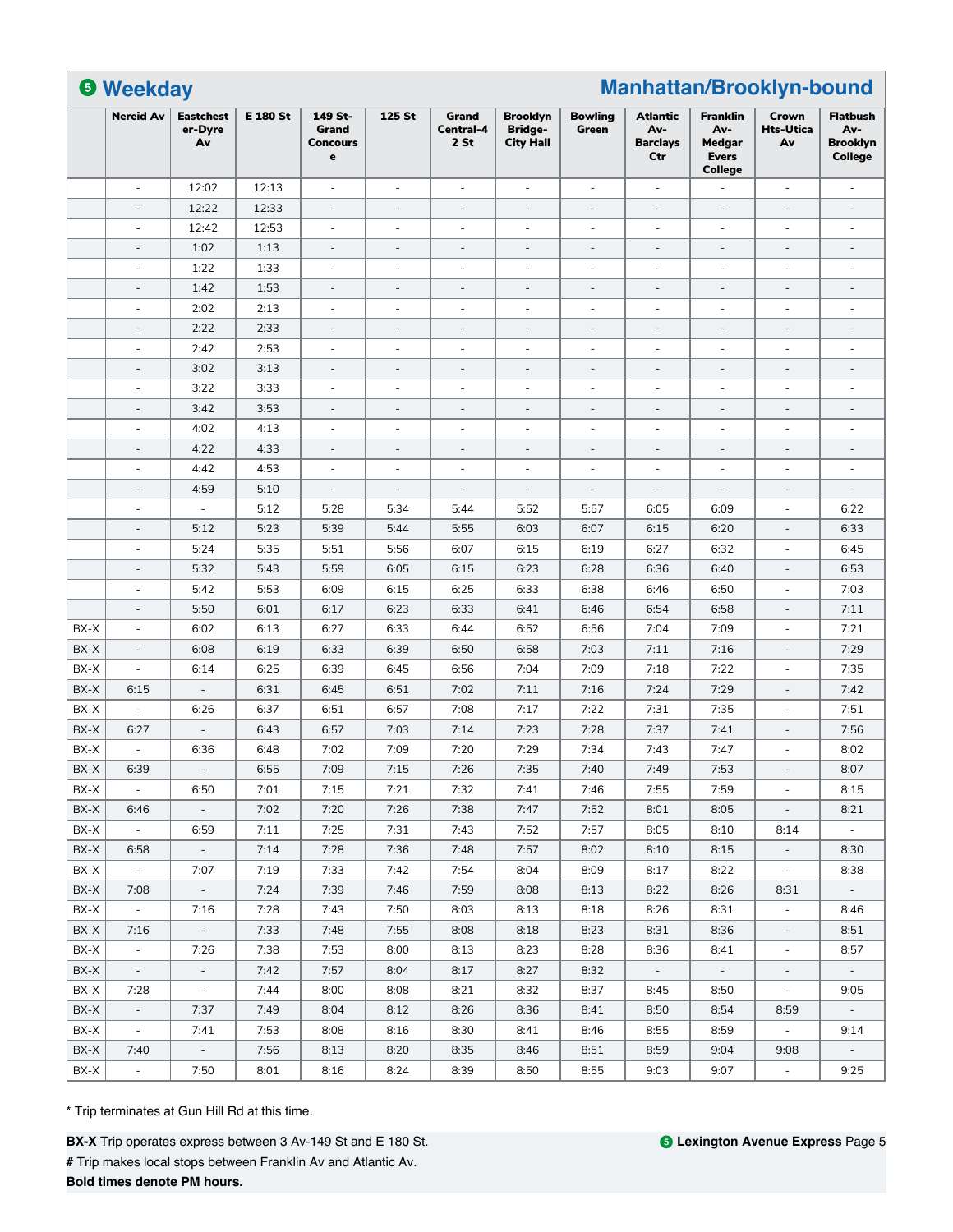|      | <b>Nereid Av</b>         | <b>Eastchest</b><br>er-Dyre<br>Av | <b>E 180 St</b> | 149 St-<br>Grand<br>Concours<br>e | 125 St | Grand<br>Central-4<br>2 St | <b>Brooklyn</b><br><b>Bridge-</b><br><b>City Hall</b> | <b>Bowling</b><br>Green | <b>Atlantic</b><br>Av-<br><b>Barclays</b><br>Ctr | <b>Franklin</b><br>Av-<br>Medgar<br><b>Evers</b><br><b>College</b> | Crown<br><b>Hts-Utica</b><br>Av | <b>Flatbush</b><br>Av-<br><b>Brooklyn</b><br>College |
|------|--------------------------|-----------------------------------|-----------------|-----------------------------------|--------|----------------------------|-------------------------------------------------------|-------------------------|--------------------------------------------------|--------------------------------------------------------------------|---------------------------------|------------------------------------------------------|
| BX-X | 7:49                     | $\overline{\phantom{a}}$          | 8:05            | 8:20                              | 8:29   | 8:44                       | 8:55                                                  | 9:00                    | $\overline{\phantom{a}}$                         | $\overline{\phantom{a}}$                                           | $\overline{\phantom{a}}$        |                                                      |
| BX-X | $\overline{\phantom{a}}$ | 8:00                              | 8:12            | 8:27                              | 8:34   | 8:49                       | 9:00                                                  | 9:05                    | 9:14                                             | 9:18                                                               |                                 | 9:31                                                 |
| BX-X | 7:57                     |                                   | 8:13            | 8:31                              | 8:38   | 8:53                       | 9:04                                                  | 9:09                    | 9:18                                             | 9:22                                                               |                                 | 9:38                                                 |
| BX-X | $\overline{\phantom{a}}$ | 8:06                              | 8:18            | 8:33                              | 8:43   | 8:58                       | 9:09                                                  | 9:14                    |                                                  |                                                                    | $\overline{\phantom{a}}$        |                                                      |
| BX-X | 8:07                     | $\overline{\phantom{a}}$          | 8:24            | 8:39                              | 8:48   | 9:03                       | 9:14                                                  | 9:19                    | 9:28                                             | 9:32                                                               | $\overline{\phantom{a}}$        | 9:48                                                 |
| BX-X | $\overline{\phantom{a}}$ | 8:18                              | 8:29            | 8:44                              | 8:53   | 9:08                       | 9:20                                                  | 9:25                    | 9:34                                             | 9:38                                                               | $\overline{\phantom{a}}$        | 9:54                                                 |
| BX-X | $\overline{\phantom{a}}$ | 8:24                              | 8:35            | 8:50                              | 8:58   | 9:12                       | 9:24                                                  | 9:29                    | $\overline{\phantom{a}}$                         | $\overline{\phantom{a}}$                                           |                                 |                                                      |
| BX-X | $\overline{\phantom{a}}$ | 8:33                              | 8:45            | 8:59                              | 9:06   | 9:19                       | 9:31                                                  | 9:36                    | 9:45                                             | 9:49                                                               | $\overline{\phantom{a}}$        | 10:03                                                |
| BX-X | $\sim$                   | 8:39                              | 8:51            | 9:05                              | 9:12   | 9:25                       | 9:37                                                  | 9:42                    | 9:51                                             | 9:55                                                               |                                 | 10:10                                                |
| BX-X | $\overline{\phantom{a}}$ | 8:44                              | 8:56            | 9:10                              | 9:18   | 9:31                       | 9:42                                                  | 9:48                    | 9:57                                             | 10:01                                                              | $\overline{\phantom{a}}$        | 10:16                                                |
|      | $\overline{\phantom{a}}$ | $\overline{\phantom{a}}$          | 8:58            | 9:17                              | 9:23   | 9:36                       | 9:47                                                  | 9:52                    | 10:01                                            | 10:05                                                              | $\overline{\phantom{a}}$        | 10:21                                                |
|      | $\overline{\phantom{a}}$ | 8:58                              | 9:09            | 9:26                              | 9:32   | 9:44                       | 9:55                                                  | 10:01                   | 10:10                                            | 10:14                                                              | $\overline{\phantom{a}}$        | 10:28                                                |
|      | $\overline{\phantom{a}}$ | $\overline{\phantom{a}}$          | 9:14            | 9:31                              | 9:37   | 9:48                       | 9:59                                                  | 10:04                   | $\overline{\phantom{a}}$                         | $\overline{\phantom{a}}$                                           | $\overline{\phantom{a}}$        | $\overline{\phantom{a}}$                             |
|      | ä,                       | 9:08                              | 9:20            | 9:36                              | 9:42   | 9:53                       | 10:03                                                 | 10:08                   | 10:18                                            | 10:22                                                              | $\overline{\phantom{a}}$        | 10:39                                                |
|      |                          | 9:20                              | 9:32            | 9:48                              | 9:54   | 10:05                      | 10:14                                                 | 10:19                   | 10:28                                            | 10:32                                                              |                                 | 10:45                                                |
|      |                          | 9:28                              | 9:40            | 9:56                              | 10:02  | 10:13                      | 10:22                                                 | 10:27                   | 10:35                                            | 10:39                                                              |                                 | 10:54                                                |
|      |                          | 9:34                              | 9:46            | 10:02                             | 10:10  | 10:21                      | 10:29                                                 | 10:34                   | 10:43                                            | 10:47                                                              |                                 | 11:02                                                |
|      | $\overline{\phantom{a}}$ | 9:42                              | 9:54            | 10:10                             | 10:18  | 10:29                      | 10:37                                                 | 10:42                   | 10:51                                            | 10:55                                                              | $\overline{\phantom{a}}$        | 11:10                                                |
|      | $\overline{\phantom{a}}$ | 9:50                              | 10:02           | 10:18                             | 10:26  | 10:37                      | 10:45                                                 | 10:50                   | 10:59                                            | 11:03                                                              | $\overline{\phantom{a}}$        | 11:18                                                |
|      | ä,                       | 9:58                              | 10:10           | 10:26                             | 10:34  | 10:45                      | 10:54                                                 | 10:59                   | 11:07                                            | 11:11                                                              | $\overline{\phantom{a}}$        | 11:26                                                |
|      | $\overline{\phantom{a}}$ | 10:05                             | 10:17           | 10:34                             | 10:42  | 10:53                      | 11:01                                                 | 11:06                   | 11:15                                            | 11:19                                                              |                                 | 11:34                                                |
|      | ä,                       | 10:13                             | 10:26           | 10:42                             | 10:50  | 11:01                      | 11:09                                                 | 11:14                   | 11:23                                            | 11:27                                                              |                                 | 11:42                                                |
|      | $\sim$                   | 10:21                             | 10:34           | 10:50                             | 10:58  | 11:09                      | 11:17                                                 | 11:22                   | 11:31                                            | 11:35                                                              | $\overline{\phantom{a}}$        | 11:50                                                |
|      | $\sim$                   | 10:28                             | 10:41           | 10:58                             | 11:06  | 11:17                      | 11:25                                                 | 11:30                   | 11:39                                            | 11:43                                                              | $\overline{\phantom{a}}$        | 11:58                                                |
|      | $\overline{\phantom{a}}$ | 10:36                             | 10:49           | 11:06                             | 11:14  | 11:25                      | 11:33                                                 | 11:38                   | 11:47                                            | 11:51                                                              | $\overline{\phantom{a}}$        | 12:06                                                |
|      | $\overline{\phantom{a}}$ | 10:44                             | 10:57           | 11:14                             | 11:22  | 11:33                      | 11:41                                                 | 11:46                   | 11:55                                            | 11:59                                                              | $\overline{\phantom{a}}$        | 12:14                                                |
|      | $\overline{a}$           | 10:52                             | 11:05           | 11:22                             | 11:30  | 11:41                      | 11:49                                                 | 11:54                   | 12:03                                            | 12:07                                                              | $\overline{\phantom{a}}$        | 12:22                                                |
|      | $\sim$                   | 11:00                             | 11:13           | 11:30                             | 11:38  | 11:49                      | 11:57                                                 | 12:02                   | 12:11                                            | 12:15                                                              | $\overline{\phantom{a}}$        | 12:30                                                |
|      | $\overline{\phantom{a}}$ | 11:08                             | 11:21           | 11:38                             | 11:46  | 11:57                      | 12:05                                                 | 12:10                   | 12:19                                            | 12:23                                                              |                                 | 12:38                                                |
|      |                          | 11:16                             | 11:29           | 11:46                             | 11:54  | 12:05                      | 12:13                                                 | 12:18                   | 12:27                                            | 12:31                                                              |                                 | 12:46                                                |
|      |                          | 11:24                             | 11:37           | 11:54                             | 12:02  | 12:13                      | 12:21                                                 | 12:26                   | 12:35                                            | 12:39                                                              |                                 | 12:54                                                |
|      | $\overline{\phantom{a}}$ | 11:32                             | 11:45           | 12:02                             | 12:10  | 12:21                      | 12:29                                                 | 12:34                   | 12:43                                            | 12:47                                                              | $\overline{\phantom{a}}$        | 1:02                                                 |
|      | $\overline{\phantom{a}}$ | 11:40                             | 11:53           | 12:10                             | 12:18  | 12:29                      | 12:37                                                 | 12:42                   | 12:51                                            | 12:55                                                              | $\overline{\phantom{a}}$        | 1:10                                                 |
|      | ÷,                       | 11:48                             | 12:01           | 12:18                             | 12:26  | 12:37                      | 12:45                                                 | 12:50                   | 12:59                                            | 1:03                                                               | $\overline{\phantom{a}}$        | 1:18                                                 |
|      |                          | 11:56                             | 12:09           | 12:26                             | 12:34  | 12:45                      | 12:53                                                 | 12:58                   | 1:07                                             | 1:11                                                               | $\overline{\phantom{a}}$        | 1:26                                                 |
|      |                          | 12:04                             | 12:17           | 12:34                             | 12:42  | 12:53                      | 1:01                                                  | 1:06                    | 1:15                                             | 1:19                                                               |                                 | 1:34                                                 |
|      | $\overline{\phantom{a}}$ | 12:12                             | 12:25           | 12:42                             | 12:50  | 1:01                       | 1:09                                                  | 1:14                    | 1:23                                             | 1:27                                                               | $\overline{\phantom{a}}$        | 1:42                                                 |
|      | $\overline{\phantom{a}}$ | 12:20                             | 12:33           | 12:50                             | 12:58  | 1:09                       | 1:17                                                  | 1:22                    | 1:31                                             | 1:35                                                               | $\overline{\phantom{a}}$        | 1:50                                                 |
|      | $\overline{\phantom{a}}$ | 12:28                             | 12:41           | 12:58                             | 1:06   | 1:17                       | 1:25                                                  | 1:30                    | 1:39                                             | 1:43                                                               | $\overline{\phantom{a}}$        | 1:58                                                 |
|      | ÷,                       | 12:36                             | 12:49           | 1:06                              | 1:14   | 1:25                       | 1:33                                                  | 1:38                    | 1:47                                             | 1:51                                                               | $\overline{\phantom{a}}$        | 2:06                                                 |
|      | $\overline{\phantom{a}}$ | 12:44                             | 12:57           | 1:14                              | 1:22   | 1:33                       | 1:41                                                  | 1:46                    | 1:55                                             | 1:59                                                               | $\overline{\phantom{a}}$        | 2:14                                                 |
|      | ä,                       | 12:52                             | 1:05            | 1:22                              | 1:30   | 1:41                       | 1:49                                                  | 1:54                    | 2:03                                             | 2:07                                                               |                                 | 2:22                                                 |
|      | $\overline{\phantom{a}}$ | 1:00                              | 1:13            | 1:30                              | 1:38   | 1:49                       | 1:57                                                  | 2:02                    | 2:11                                             | 2:15                                                               | $\blacksquare$                  | 2:30                                                 |
|      | $\overline{\phantom{a}}$ | 1:08                              | 1:21            | 1:38                              | 1:46   | 1:57                       | 2:05                                                  | 2:10                    | 2:19                                             | 2:23                                                               | $\overline{\phantom{a}}$        | 2:38                                                 |
|      | $\overline{\phantom{a}}$ | 1:16                              | 1:29            | 1:46                              | 1:54   | 2:05                       | 2:13                                                  | 2:18                    | 2:27                                             | 2:31                                                               | $\overline{\phantom{a}}$        | 2:46                                                 |
|      | $\overline{\phantom{0}}$ | 1:24                              | 1:37            | 1:54                              | 2:02   | 2:13                       | 2:21                                                  | 2:26                    | 2:35                                             | 2:39                                                               | $\overline{\phantom{a}}$        | 2:54                                                 |
|      | $\overline{a}$           | 1:32                              | 1:45            | 2:02                              | 2:10   | 2:21                       | 2:29                                                  | 2:34                    | 2:43                                             | 2:47                                                               | $\overline{\phantom{a}}$        | 3:02                                                 |

**#** Trip makes local stops between Franklin Av and Atlantic Av.

**Bold times denote PM hours.**

**BX-X** Trip operates express between 3 Av-149 St and E 180 St.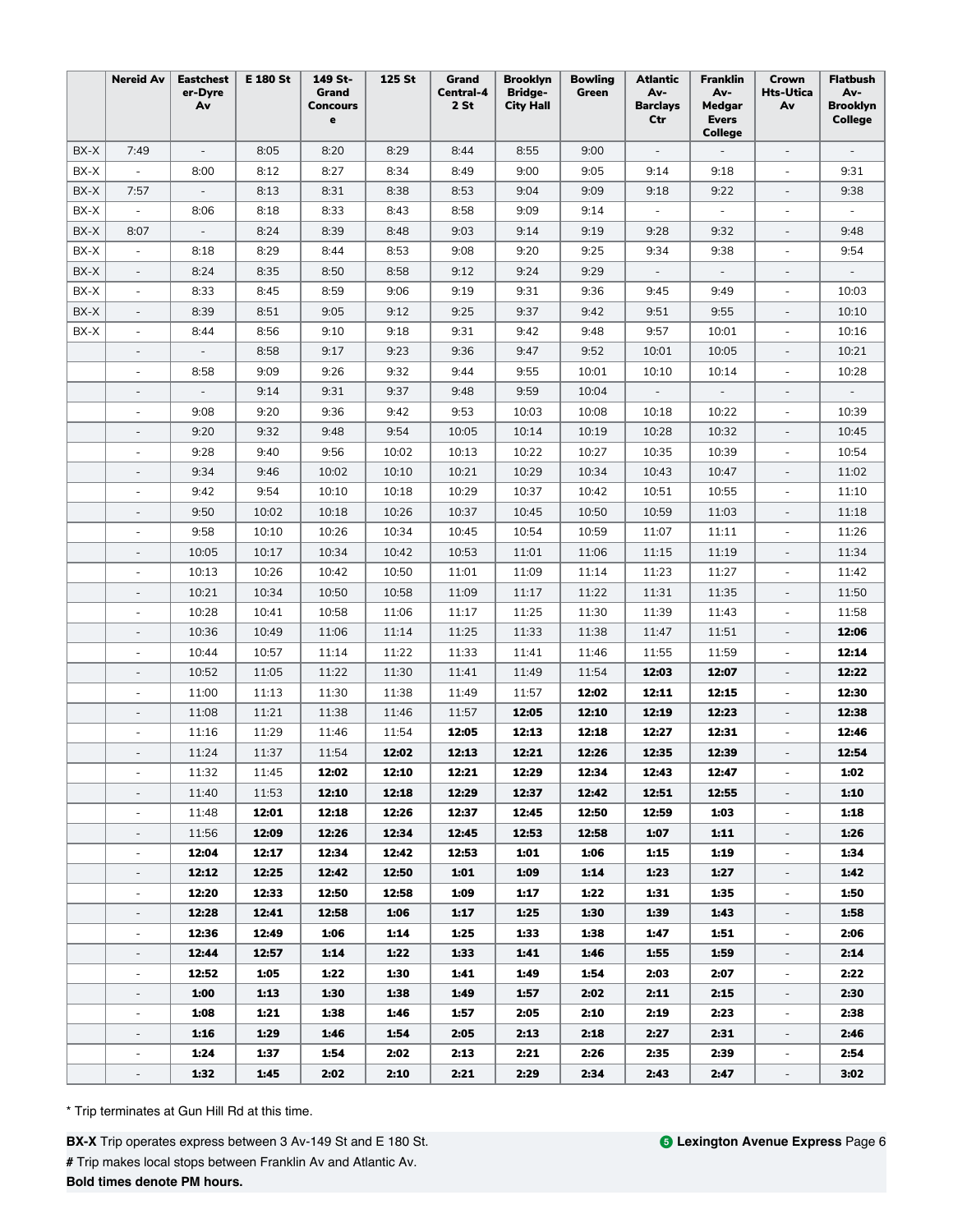| <b>Nereid Av</b>         | <b>Eastchest</b><br>er-Dyre<br>Av | E 180 St | 149 St-<br>Grand<br><b>Concours</b><br>e | 125 St | Grand<br>Central-4<br>2 St | <b>Brooklyn</b><br><b>Bridge-</b><br><b>City Hall</b> | <b>Bowling</b><br>Green | <b>Atlantic</b><br>Av-<br><b>Barclays</b><br>Ctr | <b>Franklin</b><br>Av-<br>Medgar<br><b>Evers</b><br>College | Crown<br>Hts-Utica<br>Av    | <b>Flatbush</b><br>Av-<br><b>Brooklyn</b><br>College |
|--------------------------|-----------------------------------|----------|------------------------------------------|--------|----------------------------|-------------------------------------------------------|-------------------------|--------------------------------------------------|-------------------------------------------------------------|-----------------------------|------------------------------------------------------|
| $\sim$                   | 1:40                              | 1:53     | 2:10                                     | 2:18   | 2:29                       | 2:37                                                  | 2:42                    | 2:51                                             | 2:55                                                        | $\overline{\phantom{a}}$    | 3:10                                                 |
|                          | 1:48                              | 2:01     | 2:18                                     | 2:26   | 2:37                       | 2:45                                                  | 2:50                    | 2:59                                             | 3:03                                                        |                             | 3:16                                                 |
| ÷,                       | 1:56                              | 2:09     | 2:26                                     | 2:34   | 2:45                       | 2:53                                                  | 2:58                    | 3:07                                             | 3:11                                                        | $\overline{\phantom{a}}$    | 3:26                                                 |
|                          | 2:04                              | 2:16     | 2:33                                     | 2:40   | 2:51                       | 3:00                                                  | 3:05                    | 3:13                                             | 3:17                                                        |                             | 3:31                                                 |
| $\overline{\phantom{a}}$ | 2:10                              | 2:22     | 2:39                                     | 2:46   | 2:57                       | 3:06                                                  | 3:11                    | 3:19                                             | 3:23                                                        | $\overline{\phantom{a}}$    | 3:39                                                 |
| $\overline{\phantom{a}}$ | 2:13                              | 2:25     | 2:42                                     | 2:52   | 3:05                       | 3:13                                                  | 3:18                    | 3:27                                             | 3:31                                                        | $\overline{\phantom{a}}$    | 3:46                                                 |
| $\overline{\phantom{a}}$ | 2:25                              | 2:37     | 2:54                                     | 3:02   | 3:13                       | 3:21                                                  | 3:26                    | 3:35                                             | 3:39                                                        | $\overline{\phantom{a}}$    | 3:52                                                 |
| $\overline{\phantom{a}}$ | 2:33                              | 2:45     | 3:02                                     | 3:08   | 3:19                       | 3:27                                                  | 3:32                    | 3:41                                             | 3:45                                                        | $\overline{\phantom{a}}$    | 4:01                                                 |
| $\sim$                   | 2:40                              | 2:52     | 3:09                                     | 3:15   | 3:26                       | 3:34                                                  | 3:39                    | 3:48                                             | 3:52                                                        | $\overline{\phantom{a}}$    | 4:07                                                 |
| ÷,                       | $\overline{\phantom{a}}$          | 2:54     | 3:11                                     | 3:17   | 3:28                       | 3:36                                                  | 3:41                    | 3:50                                             | 3:54                                                        | 3:57                        |                                                      |
| $\overline{\phantom{a}}$ | 2:45                              | 2:57     | 3:14                                     | 3:21   | 3:32                       | 3:41                                                  | 3:46                    | 3:55                                             | 3:59                                                        | $\overline{\phantom{a}}$    | 4:15                                                 |
| $\overline{\phantom{a}}$ | $\overline{\phantom{a}}$          | 3:01     | 3:19                                     | 3:24   | 3:35                       | 3:45                                                  | 3:50                    | $\overline{\phantom{a}}$                         | $\overline{\phantom{a}}$                                    | $\overline{\phantom{a}}$    | $\overline{\phantom{a}}$                             |
| $\overline{\phantom{a}}$ | 2:55                              | 3:07     | 3:26                                     | 3:31   | 3:42                       | 3:52                                                  | 3:57                    | 4:05                                             | 4:09                                                        | $\overline{\phantom{a}}$    | 4:23                                                 |
| $\overline{\phantom{a}}$ | 3:00                              | 3:12     | 3:30                                     | 3:36   | 3:47                       | 3:57                                                  | 4:02                    | 4:10                                             | 4:14                                                        | 4:18                        |                                                      |
| ÷,                       | $\overline{\phantom{a}}$          | 3:14     | 3:32                                     | 3:38   | 3:49                       | 3:59                                                  | 4:04                    |                                                  |                                                             |                             |                                                      |
| $\overline{\phantom{a}}$ | 3:06                              | 3:18     | 3:36                                     | 3:42   | 3:53                       | 4:03                                                  | 4:08                    | 4:17                                             | 4:21                                                        | $\overline{\phantom{a}}$    | 4:37                                                 |
| $\overline{a}$           | 3:11                              | 3:23     | 3:40                                     | 3:47   | 3:58                       | 4:08                                                  | 4:13                    | 4:22                                             | 4:26                                                        | 4:30                        |                                                      |
| $\overline{\phantom{a}}$ | 3:15                              | 3:27     | 3:45                                     | 3:51   | 4:02                       | 4:12                                                  | 4:18                    | 4:27                                             | 4:31                                                        | $\overline{\phantom{a}}$    | 4:43                                                 |
| $\overline{\phantom{a}}$ | 3:19                              | 3:31     | 3:48                                     | 3:57   | 4:08                       | 4:18                                                  | 4:24                    | 4:33                                             | 4:37                                                        | $\overline{\phantom{a}}$    | 4:50                                                 |
| $\overline{\phantom{a}}$ | 3:27                              | 3:39     | 3:56                                     | 4:04   | 4:15                       | 4:25                                                  | 4:31                    | 4:40                                             | 4:45                                                        | $\overline{\phantom{a}}$    | 4:58                                                 |
| $\sim$                   | 3:34                              | 3:45     | 4:03                                     | 4:10   | 4:21                       | 4:31                                                  | 4:36                    | 4:46                                             | 4:50                                                        | $\mathcal{L}_{\mathcal{A}}$ | 5:04                                                 |
| $\overline{\phantom{a}}$ | $\overline{\phantom{a}}$          | 3:50     | 4:08                                     | 4:15   | 4:26                       | 4:36                                                  | 4:41                    | 4:51                                             | 4:55                                                        | 5:00                        |                                                      |
| $\overline{a}$           | 3:41                              | 3:52     | 4:10                                     | 4:19   | 4:30                       | 4:41                                                  | 4:46                    | 4:56                                             | 5:00                                                        | $\sim$                      | 5:13                                                 |
| $\overline{a}$           | 3:47                              | 3:58     | 4:16                                     | 4:23   | 4:35                       | 4:45                                                  | 4:51                    | 5:00                                             | 5:05                                                        |                             | 5:20                                                 |
| $\overline{\phantom{a}}$ | $\overline{\phantom{a}}$          | 4:04     | 4:22                                     | 4:29   | 4:41                       | 4:52                                                  | 4:57                    | 5:07                                             | 5:11                                                        | $\overline{\phantom{a}}$    | 5:25                                                 |
| $\overline{\phantom{a}}$ | 3:58                              | 4:09     | 4:26                                     | 4:33   | 4:46                       | 4:56                                                  | 5:02                    | $\overline{\phantom{a}}$                         | $\overline{\phantom{a}}$                                    | $\overline{\phantom{a}}$    | $\overline{\phantom{a}}$                             |
| $\sim$                   | $\overline{\phantom{a}}$          | 4:11     | 4:28                                     | 4:35   | 4:48                       | 4:58                                                  | 5:04                    | 5:13                                             | 5:18                                                        | $\overline{\phantom{a}}$    | 5:33                                                 |
| $\overline{\phantom{a}}$ | 4:04                              | 4:15     | 4:32                                     | 4:39   | 4:52                       | 5:02                                                  | 5:08                    | 5:17                                             | 5:22                                                        | 5:26                        |                                                      |
| $\overline{\phantom{a}}$ | 4:08                              | 4:19     | 4:36                                     | 4:43   | 4:56                       | 5:06                                                  | 5:12                    | 5:21                                             | 5:26                                                        |                             | 5:40                                                 |
|                          | 4:14                              | 4:25     | 4:42                                     | 4:50   | 5:03                       | 5:13                                                  | 5:19                    | 5:28                                             | 5:33                                                        |                             | 5:46                                                 |
|                          | 4:19                              | 4:30     | 4:48                                     | 4:55   | 5:07                       | 5:18                                                  | 5:23                    | 5:33                                             | 5:38                                                        |                             | 5:53                                                 |
| $\overline{\phantom{a}}$ | 4:27                              | 4:38     | 4:55                                     | 5:02   | 5:15                       | 5:26                                                  | 5:31                    | 5:41                                             | 5:46                                                        | $\sim$                      | 6:04                                                 |
| $\sim$                   | 4:35                              | 4:46     | 5:03                                     | 5:10   | 5:21                       | 5:32                                                  | 5:37                    | 5:47                                             | 5:52                                                        | 5:57                        |                                                      |
| $\overline{\phantom{a}}$ | 4:41                              | 4:52     | 5:09                                     | 5:15   | 5:27                       | 5:38                                                  | 5:43                    | 5:52                                             | 5:58                                                        | $\sim$                      | 6:12                                                 |
|                          | 4:54                              | 5:05     | 5:22                                     | 5:28   | 5:39                       | 5:49                                                  | 5:54                    | 6:04                                             | 6:09                                                        | 6:14                        |                                                      |
| $\blacksquare$           | 5:01                              | 5:12     | 5:28                                     | 5:34   | 5:45                       | 5:55                                                  | 6:00                    | 6:09                                             | 6:13                                                        |                             | 6:26                                                 |
| ÷,                       | 5:05                              | 5:16     | 5:33                                     | 5:38   | 5:50                       | 5:59                                                  | 6:04                    | 6:13                                             | 6:17                                                        | $\overline{\phantom{a}}$    | 6:33                                                 |
| $\overline{\phantom{a}}$ | 5:13                              | 5:24     | 5:41                                     | 5:46   | 5:58                       | 6:07                                                  | 6:12                    | 6:21                                             | 6:25                                                        | $\overline{\phantom{a}}$    | 6:41                                                 |
| $\overline{\phantom{a}}$ | 5:21                              | 5:32     | 5:49                                     | 5:56   | 6:07                       | 6:16                                                  | 6:21                    | 6:30                                             | 6:34                                                        | $\overline{\phantom{a}}$    | 6:47                                                 |
| $\overline{\phantom{a}}$ | 5:29                              | 5:40     | 5:57                                     | 6:04   | 6:15                       | 6:24                                                  | 6:29                    | 6:38                                             | 6:42                                                        | $\overline{\phantom{a}}$    | 6:57                                                 |
| $\sim$                   | 5:41                              | 5:52     | 6:09                                     | 6:14   | 6:25                       | 6:34                                                  | 6:39                    | 6:48                                             | 6:52                                                        | $\overline{\phantom{a}}$    | 7:04                                                 |
| $\overline{\phantom{a}}$ | 5:50                              | 6:02     | 6:18                                     | 6:24   | 6:35                       | 6:44                                                  | 6:49                    | 6:57                                             | 7:01                                                        | $\overline{\phantom{a}}$    | 7:14                                                 |
| $\overline{\phantom{a}}$ | 6:01                              | 6:12     | 6:28                                     | 6:34   | 6:45                       | 6:54                                                  | 6:59                    | 7:07                                             | 7:11                                                        |                             | 7:24                                                 |
| $\overline{a}$           | 6:10                              | 6:21     | 6:37                                     | 6:43   | 6:54                       | 7:03                                                  | 7:08                    | 7:16                                             | 7:20                                                        | $\overline{\phantom{a}}$    | 7:33                                                 |
| $\overline{\phantom{a}}$ | 6:18                              | 6:30     | 6:46                                     | 6:53   | 7:04                       | 7:12                                                  | 7:17                    | 7:26                                             | 7:30                                                        | $\overline{\phantom{a}}$    | 7:42                                                 |
| $\overline{\phantom{a}}$ | 6:30                              | 6:41     | 6:57                                     | 7:02   | 7:13                       | 7:22                                                  | 7:27                    | 7:35                                             | 7:39                                                        | $\overline{\phantom{a}}$    | 7:53                                                 |
| $\overline{\phantom{a}}$ | 6:37                              | 6:49     | 7:05                                     | 7:10   | 7:21                       | 7:29                                                  | 7:34                    | 7:43                                             | 7:47                                                        | $\overline{\phantom{a}}$    | 7:59                                                 |
|                          |                                   |          |                                          |        |                            |                                                       |                         |                                                  |                                                             |                             |                                                      |

**BX-X** Trip operates express between 3 Av-149 St and E 180 St.

**#** Trip makes local stops between Franklin Av and Atlantic Av.

**Bold times denote PM hours.**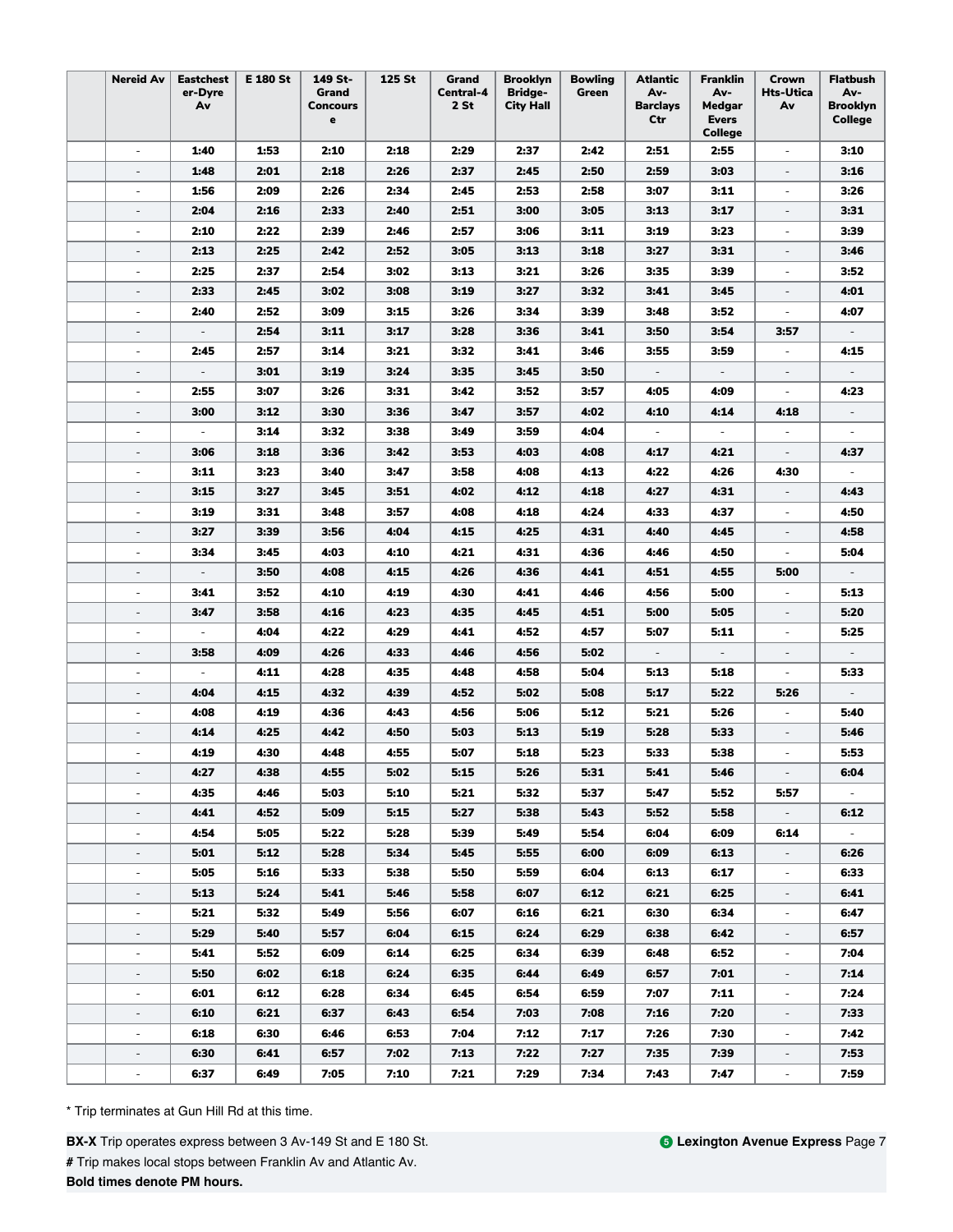| <b>Nereid Av</b>         | <b>Eastchest</b><br>er-Dyre<br>Av | <b>E 180 St</b> | 149 St-<br>Grand<br><b>Concours</b><br>e | 125 St                   | <b>Grand</b><br>Central-4<br>$2$ St | <b>Brooklyn</b><br><b>Bridge-</b><br><b>City Hall</b> | <b>Bowling</b><br>Green  | <b>Atlantic</b><br>Av-<br><b>Barclays</b><br>Ctr | <b>Franklin</b><br>Av-<br>Medgar<br><b>Evers</b><br><b>College</b> | Crown<br><b>Hts-Utica</b><br>Av | <b>Flatbush</b><br>Av-<br><b>Brooklyn</b><br><b>College</b> |
|--------------------------|-----------------------------------|-----------------|------------------------------------------|--------------------------|-------------------------------------|-------------------------------------------------------|--------------------------|--------------------------------------------------|--------------------------------------------------------------------|---------------------------------|-------------------------------------------------------------|
| $\overline{\phantom{a}}$ | 6:46                              | 6:58            | 7:14                                     | 7:20                     | 7:31                                | 7:39                                                  | 7:44                     | 7:53                                             | 7:57                                                               | $\overline{\phantom{a}}$        | 8:09                                                        |
| $\sim$                   | 6:54                              | 7:05            | 7:21                                     | 7:27                     | 7:38                                | 7:46                                                  | 7:51                     | 8:00                                             | 8:04                                                               | $\bar{a}$                       | 8:16                                                        |
| $\overline{\phantom{a}}$ | 7:04                              | 7:16            | 7:32                                     | 7:37                     | 7:48                                | 7:56                                                  | 8:01                     | 8:10                                             | 8:14                                                               | $\overline{\phantom{a}}$        | 8:28                                                        |
| $\overline{\phantom{a}}$ | 7:11                              | 7:22            | 7:38                                     | 7:43                     | 7:54                                | 8:03                                                  | 8:07                     | 8:16                                             | 8:20                                                               | $\mathcal{L}_{\mathcal{A}}$     | 8:32                                                        |
| $\overline{\phantom{a}}$ | 7:18                              | 7:30            | 7:46                                     | 7:51                     | 8:02                                | 8:10                                                  | 8:15                     | 8:23                                             | 8:27                                                               | 8:31                            | $\overline{\phantom{a}}$                                    |
| $\overline{\phantom{a}}$ | 7:29                              | 7:41            | 7:57                                     | 8:02                     | 8:13                                | 8:21                                                  | 8:26                     | 8:34                                             | 8:38                                                               | 8:42                            | $\overline{\phantom{a}}$                                    |
| $\overline{\phantom{a}}$ | 7:41                              | 7:52            | 8:08                                     | 8:13                     | 8:24                                | 8:32                                                  | 8:37                     | 8:45                                             | 8:49                                                               | 8:53                            | $\overline{\phantom{a}}$                                    |
| $\overline{\phantom{a}}$ | 7:48                              | 7:59            | 8:15                                     | 8:21                     | 8:32                                | 8:40                                                  | 8:45                     | $\overline{\phantom{a}}$                         | $\blacksquare$                                                     | $\overline{\phantom{a}}$        | $\overline{\phantom{a}}$                                    |
| $\blacksquare$           | 8:01                              | 8:12            | 8:28                                     | 8:35                     | 8:46                                | 8:54                                                  | 8:59                     | $\blacksquare$                                   | $\overline{\phantom{a}}$                                           | $\overline{\phantom{a}}$        | $\overline{\phantom{a}}$                                    |
| ÷                        | 8:15                              | 8:26            | 8:42                                     | 8:50                     | 9:00                                | 9:08                                                  | 9:13                     | ÷                                                | ÷                                                                  | ÷.                              | a.                                                          |
| $\overline{\phantom{a}}$ | 8:25                              | 8:36            | 8:52                                     | 8:59                     | 9:10                                | 9:18                                                  | 9:22                     | $\overline{\phantom{a}}$                         | $\overline{\phantom{a}}$                                           | $\overline{\phantom{a}}$        | $\overline{\phantom{a}}$                                    |
| ÷                        | 8:32                              | 8:43            | 8:59                                     | 9:04                     | 9:14                                | 9:22                                                  | 9:27                     | $\sim$                                           | ٠                                                                  | $\sim$                          | ٠                                                           |
| $\overline{\phantom{a}}$ | 8:45                              | 8:56            | 9:12                                     | 9:17                     | 9:27                                | 9:35                                                  | 9:40                     | $\overline{\phantom{a}}$                         | $\overline{\phantom{a}}$                                           | $\overline{\phantom{a}}$        | $\overline{\phantom{a}}$                                    |
| $\overline{\phantom{a}}$ | 8:56                              | 9:07            | 9:23                                     | 9:28                     | 9:39                                | 9:47                                                  | 9:51                     | $\overline{\phantom{a}}$                         | ÷,                                                                 | $\sim$                          |                                                             |
| ÷,                       | 9:04                              | 9:15            | 9:31                                     | 9:36                     | 9:46                                | 9:54                                                  | 9:59                     | $\bar{a}$                                        | $\overline{\phantom{a}}$                                           | $\overline{\phantom{a}}$        | $\overline{\phantom{a}}$                                    |
| $\overline{\phantom{a}}$ | 9:14                              | 9:25            | $\overline{\phantom{a}}$                 | $\overline{\phantom{a}}$ | $\overline{\phantom{a}}$            | ÷,                                                    | $\overline{\phantom{a}}$ | $\overline{\phantom{a}}$                         | $\overline{a}$                                                     | $\sim$                          | ÷,                                                          |
| ÷,                       | 9:24                              | 9:35            | $\overline{\phantom{a}}$                 | $\overline{\phantom{a}}$ | $\overline{\phantom{a}}$            | $\frac{1}{2}$                                         | $\overline{\phantom{a}}$ | $\overline{\phantom{a}}$                         | $\overline{a}$                                                     | $\overline{\phantom{a}}$        | $\overline{a}$                                              |
| ä,                       | 9:36                              | 9:47            | ÷,                                       | $\overline{\phantom{a}}$ | $\overline{\phantom{a}}$            | ÷,                                                    | $\overline{\phantom{a}}$ | $\overline{\phantom{a}}$                         | ÷                                                                  | $\overline{\phantom{a}}$        | $\overline{\phantom{a}}$                                    |
| L,                       | 9:48                              | 9:59            | $\frac{1}{2}$                            | $\overline{\phantom{a}}$ | $\overline{\phantom{a}}$            | $\frac{1}{2}$                                         | $\overline{\phantom{a}}$ | $\overline{\phantom{a}}$                         | ÷,                                                                 | $\overline{\phantom{a}}$        | $\overline{\phantom{0}}$                                    |
| $\overline{\phantom{a}}$ | 10:01                             | 10:12           | $\overline{\phantom{a}}$                 | $\overline{\phantom{a}}$ | $\overline{\phantom{a}}$            | $\sim$                                                | $\overline{\phantom{a}}$ | $\overline{\phantom{a}}$                         | $\overline{\phantom{a}}$                                           | $\overline{\phantom{a}}$        | $\overline{\phantom{a}}$                                    |
| ÷,                       | 10:19                             | 10:30           | $\overline{a}$                           | $\overline{\phantom{a}}$ | $\overline{\phantom{a}}$            | $\overline{\phantom{a}}$                              | $\overline{\phantom{a}}$ | $\overline{\phantom{a}}$                         | $\overline{\phantom{a}}$                                           | $\overline{\phantom{a}}$        | $\overline{\phantom{a}}$                                    |
| ÷.                       | 10:36                             | 10:47           | $\overline{\phantom{a}}$                 | $\overline{\phantom{a}}$ | $\overline{\phantom{a}}$            | ÷,                                                    | $\overline{\phantom{a}}$ | $\overline{\phantom{a}}$                         | $\overline{\phantom{a}}$                                           | $\overline{\phantom{a}}$        | $\sim$                                                      |
| $\overline{a}$           | 10:54                             | 11:05           | $\bar{a}$                                | $\overline{\phantom{a}}$ | $\sim$                              | ÷,                                                    | $\overline{\phantom{a}}$ | $\overline{\phantom{a}}$                         | $\bar{a}$                                                          | $\overline{\phantom{a}}$        | $\overline{a}$                                              |
| $\overline{a}$           | 11:09                             | 11:20           | $\omega$                                 | $\overline{\phantom{a}}$ | $\overline{\phantom{a}}$            | $\overline{\phantom{a}}$                              | $\overline{\phantom{a}}$ | $\overline{\phantom{a}}$                         | $\overline{\phantom{a}}$                                           | $\sim$                          | $\sim$                                                      |
| ÷,                       | 11:24                             | 11:35           | $\overline{\phantom{a}}$                 | $\overline{\phantom{a}}$ | $\overline{\phantom{a}}$            | $\overline{a}$                                        | $\overline{\phantom{a}}$ | $\overline{\phantom{a}}$                         | $\overline{\phantom{a}}$                                           | $\overline{\phantom{a}}$        | $\overline{\phantom{a}}$                                    |
|                          | 11:42                             | 11:53           | ÷,                                       | $\sim$                   | ä,                                  | ä,                                                    | $\sim$                   | $\overline{\phantom{a}}$                         | $\overline{\phantom{a}}$                                           | $\sim$                          | $\overline{\phantom{a}}$                                    |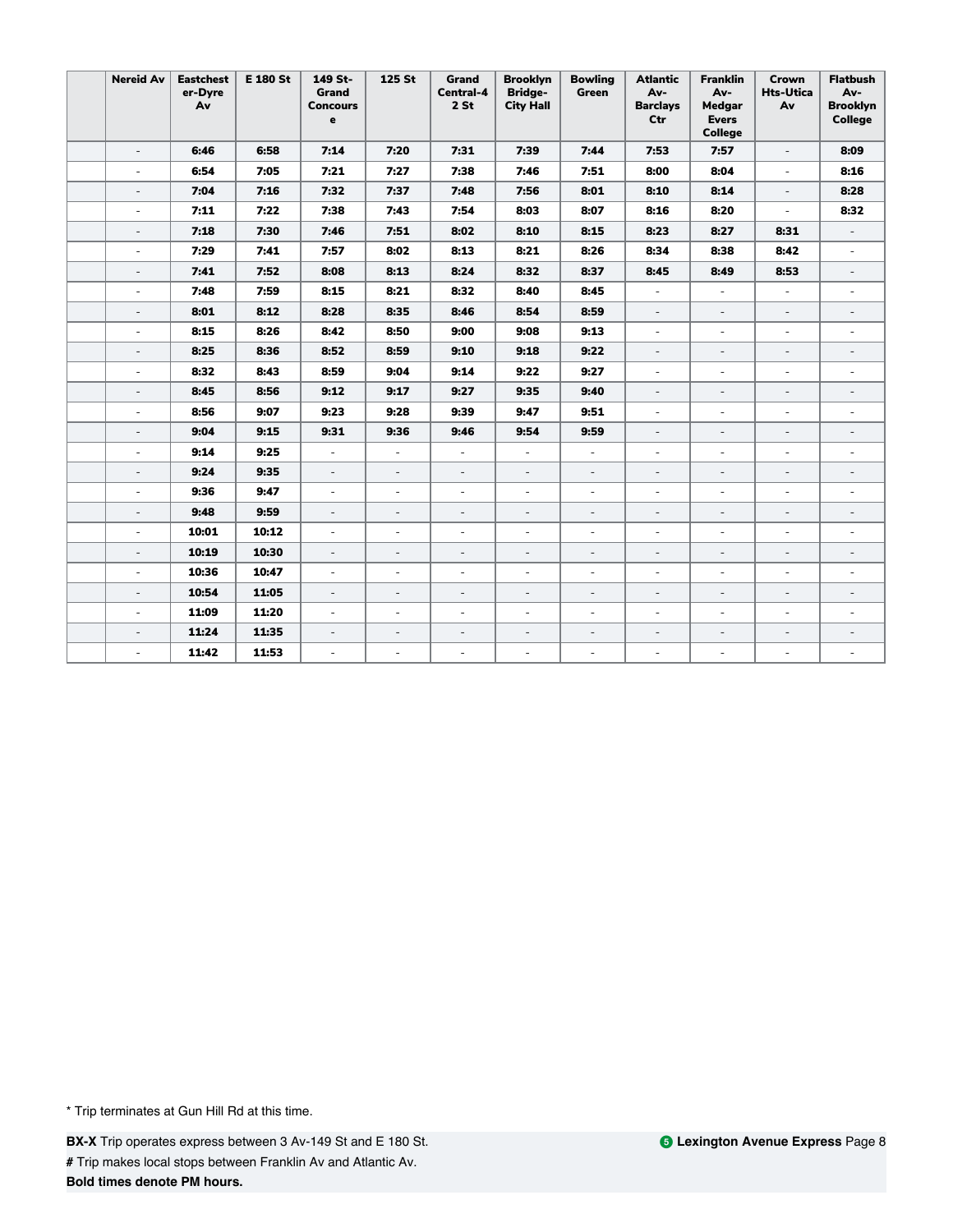| <b>6 Saturday</b>        |                                             |                               |                          |                                  |                 |                               |
|--------------------------|---------------------------------------------|-------------------------------|--------------------------|----------------------------------|-----------------|-------------------------------|
| <b>Bowling Green</b>     | <b>Brooklyn Bridge-</b><br><b>City Hall</b> | <b>Grand Central-42</b><br>St | 125 St                   | 149 St-Grand<br><b>Concourse</b> | <b>E 180 St</b> | <b>Eastchester-Dyre</b><br>Av |
| $\overline{\phantom{a}}$ |                                             | L,                            | ä,                       | ÷,                               | 12:23           | 12:35                         |
| $\sim$                   | $\overline{a}$                              | $\overline{a}$                | $\overline{\phantom{a}}$ | $\overline{\phantom{a}}$         | 12:43           | 12:55                         |
| $\overline{a}$           | $\overline{a}$                              | ÷,                            | $\overline{\phantom{a}}$ | $\overline{\phantom{a}}$         | 1:03            | 1:15                          |
| $\overline{\phantom{a}}$ | $\overline{\phantom{a}}$                    | $\overline{a}$                | $\overline{\phantom{a}}$ | $\overline{\phantom{a}}$         | 1:23            | 1:35                          |
| $\overline{\phantom{a}}$ | $\sim$                                      | ä,                            | ä,                       | $\sim$                           | 1:43            | 1:55                          |
| $\overline{a}$           |                                             | L,                            | $\qquad \qquad -$        | $\overline{a}$                   | 2:03            | 2:15                          |
| $\sim$                   | $\sim$                                      | ä,                            | ÷,                       | $\sim$                           | 2:23            | 2:35                          |
| $\overline{\phantom{a}}$ | $\bar{ }$                                   | $\overline{a}$                | $\qquad \qquad -$        | $\overline{\phantom{a}}$         | 2:43            | 2:55                          |
| $\sim$                   | ÷.                                          | ÷.                            | $\overline{\phantom{a}}$ | $\sim$                           | 3:03            | 3:15                          |
| $\overline{a}$           |                                             |                               | $\qquad \qquad -$        | $\overline{a}$                   | 3:23            | 3:35                          |
| $\overline{\phantom{m}}$ | $\overline{\phantom{a}}$                    | $\qquad \qquad \blacksquare$  | $\overline{\phantom{a}}$ | $\overline{\phantom{a}}$         | 3:43            | 3:55                          |
| $\overline{\phantom{a}}$ | $\overline{\phantom{a}}$                    | $\overline{a}$                | $\overline{\phantom{a}}$ | $\overline{\phantom{a}}$         | 4:03            | 4:15                          |
| ÷,                       | ÷                                           | ä,                            | $\overline{\phantom{a}}$ | $\sim$                           | 4:23            | 4:35                          |
| $\overline{\phantom{a}}$ |                                             | $\overline{a}$                | $\qquad \qquad -$        | $\sim$                           | 4:43            | 4:55                          |
| $\overline{\phantom{a}}$ | $\overline{a}$                              | ÷                             | $\overline{\phantom{m}}$ | $\overline{\phantom{a}}$         | 5:03            | 5:15                          |
| $\overline{\phantom{a}}$ | $\overline{\phantom{a}}$                    | L,                            | $\overline{\phantom{a}}$ | $\sim$                           | 5:23            | 5:35                          |
| ÷,                       | $\overline{\phantom{a}}$                    | ä,                            | ÷,                       | $\sim$                           | 5:40            | 5:52                          |
| $\overline{\phantom{a}}$ | $\overline{\phantom{a}}$                    | $\qquad \qquad -$             | $\overline{\phantom{a}}$ | $\overline{\phantom{a}}$         | 6:00            | 6:12                          |
| $\overline{\phantom{a}}$ | $\overline{\phantom{a}}$                    | ÷,                            | $\overline{\phantom{a}}$ | $\overline{\phantom{a}}$         | 6:20            | 6:32                          |
| $\sim$                   | $\sim$                                      | $\overline{a}$                | $\overline{\phantom{a}}$ | $\sim$                           | 6:40            | 6:52                          |
| $\overline{\phantom{a}}$ | $\overline{\phantom{a}}$                    | ä,                            | $\overline{\phantom{a}}$ | $\sim$                           | 7:00            | 7:12                          |
| $\overline{\phantom{a}}$ | $\overline{\phantom{a}}$                    | $\overline{a}$                | $\overline{\phantom{a}}$ | $\overline{a}$                   | 7:17            | 7:29                          |
| 6:49                     | 6:53                                        | 7:01                          | 7:11                     | 7:16                             | 7:31            | 7:43                          |
| 7:03                     | 7:07                                        | 7:15                          | 7:25                     | 7:30                             | 7:45            | 7:57                          |
| 7:13                     | 7:17                                        | 7:25                          | 7:36                     | 7:41                             | 7:55            | 8:07                          |
| 7:25                     | 7:29                                        | 7:37                          | 7:47                     | 7:52                             | 8:07            | 8:19                          |
| 7:37                     | 7:41                                        | 7:49                          | 7:59                     | 8:04                             | 8:19            | 8:31                          |
| 7:51                     | 7:55                                        | 8:03                          | 8:14                     | 8:19                             | 8:33            | 8:45                          |
| 8:01                     | 8:05                                        | 8:13                          | 8:24                     | 8:29                             | 8:43            | 8:55                          |
| 8:13                     | 8:17                                        | 8:25                          | 8:36                     | 8:41                             | 8:55            | 9:07                          |
| 8:25                     | 8:29                                        | 8:37                          | 8:48                     | 8:53                             | 9:07            | 9:22                          |
| 8:37                     | 8:41                                        | 8:49                          | 9:00                     | 9:05                             | 9:19            | 9:34                          |
| 8:49                     | 8:53                                        | 9:01                          | 9:12                     | 9:17                             | 9:31            | 9:46                          |
| 9:01                     | 9:05                                        | 9:13                          | 9:24                     | 9:29                             | 9:43            | 9:58                          |
| 9:13                     | 9:17                                        | 9:25                          | 9:36                     | 9:41                             | 9:55            | 10:10                         |
| 9:25                     | 9:29                                        | 9:37                          | 9:48                     | 9:53                             | 10:07           | 10:22                         |
| 9:37                     | 9:41                                        | 9:49                          | 10:00                    | 10:05                            | 10:19           | 10:34                         |
| 9:49                     | 9:53                                        | 10:01                         | 10:12                    | 10:17                            | 10:31           | 10:46                         |
| 10:01                    | 10:05                                       | 10:13                         | 10:24                    | 10:29                            | 10:43           | 10:58                         |
| 10:13                    | 10:17                                       | 10:25                         | 10:36                    | 10:41                            | 10:55           | 11:10                         |
| 10:25                    | 10:29                                       | 10:37                         | 10:48                    | 10:53                            | 11:07           | 11:22                         |
| 10:37                    | 10:41                                       | 10:49                         | 11:00                    | 11:05                            | 11:19           | 11:34                         |
| 10:49                    | 10:53                                       | 11:01                         | 11:12                    | 11:17                            | 11:31           | 11:46                         |
| 11:01                    | 11:05                                       | 11:13                         | 11:24                    | 11:29                            | 11:43           | 11:58                         |
| 11:13                    | 11:17                                       | 11:25                         | 11:36                    | 11:41                            | 11:55           | 12:10                         |
| 11:25                    | 11:29                                       | 11:37                         | 11:48                    | 11:53                            | 12:07           | 12:22                         |
| 11:37                    | 11:41                                       | 11:49                         | 12:00                    | 12:05                            | 12:19           | 12:34                         |

**BX-X** Trip operates express between 3 Av-149 St and E 180 St. **#** Trip makes local stops between Franklin Av and Atlantic Av. **Bold times denote PM hours.**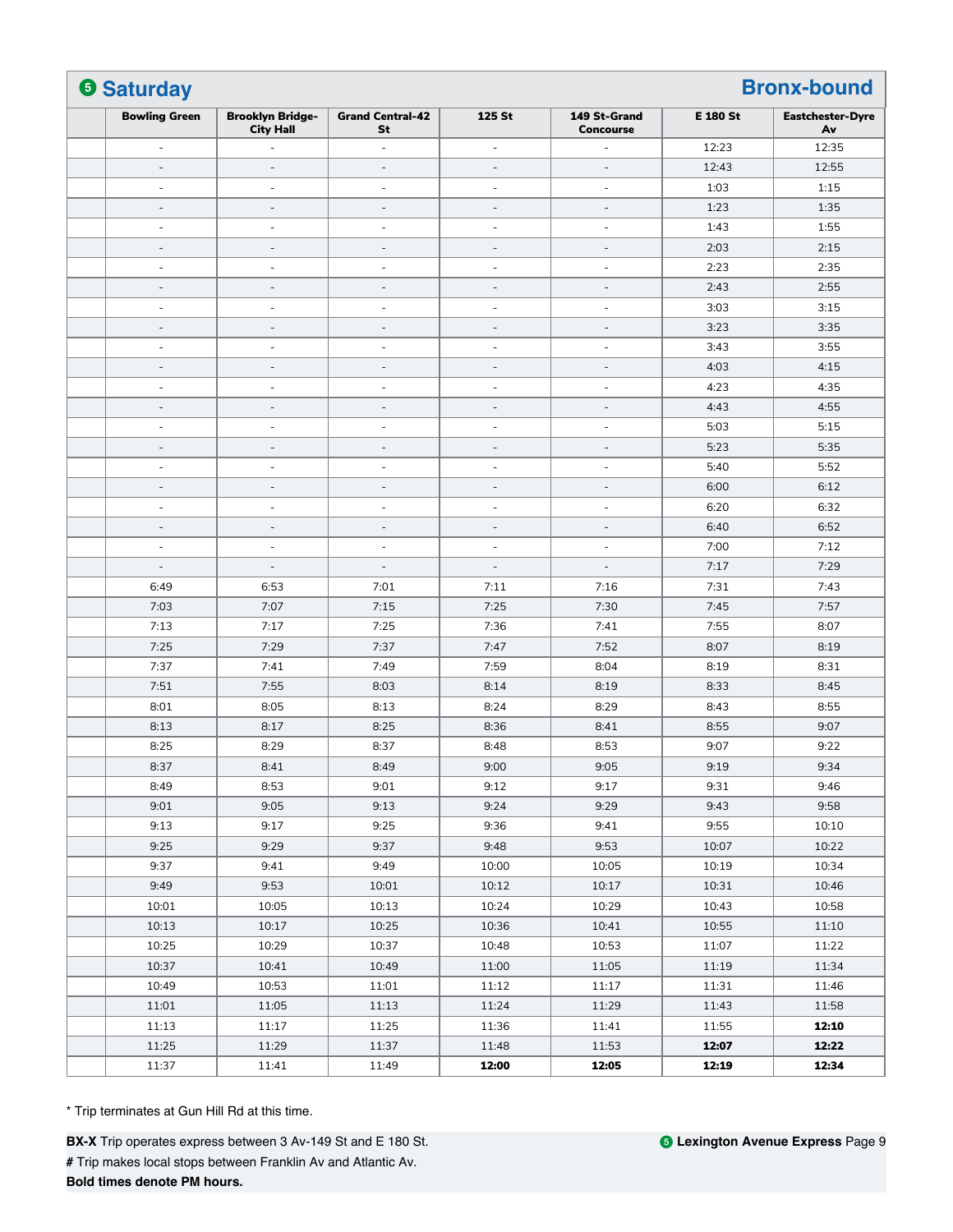| <b>Bowling Green</b> | <b>Brooklyn Bridge-</b><br><b>City Hall</b> | <b>Grand Central-42</b><br>St | 125 St | 149 St-Grand<br><b>Concourse</b> | E 180 St     | <b>Eastchester-Dyre</b><br>Av |
|----------------------|---------------------------------------------|-------------------------------|--------|----------------------------------|--------------|-------------------------------|
| 11:49                | 11:53                                       | 12:01                         | 12:12  | 12:17                            | 12:31        | 12:46                         |
| 12:01                | 12:05                                       | 12:13                         | 12:24  | 12:29                            | 12:43        | 12:58                         |
| 12:13                | 12:17                                       | 12:25                         | 12:36  | 12:41                            | 12:55        | 1:10                          |
| 12:25                | 12:29                                       | 12:37                         | 12:48  | 12:53                            | 1:07         | 1:22                          |
| 12:37                | 12:41                                       | 12:49                         | 1:00   | 1:05                             | 1:19         | 1:34                          |
| 12:49                | 12:53                                       | 1:01                          | 1:12   | 1:17                             | 1:31         | 1:46                          |
| 1:01                 | 1:05                                        | 1:13                          | 1:24   | 1:29                             | 1:43         | 1:58                          |
| 1:13                 | 1:17                                        | 1:25                          | 1:36   | 1:41                             | 1:55         | 2:10                          |
| 1:25                 | 1:29                                        | 1:37                          | 1:48   | 1:53                             | 2:07         | 2:22                          |
| 1:37                 | 1:41                                        | 1:49                          | 2:00   | 2:05                             | 2:19         | 2:34                          |
| 1:49                 | 1:53                                        | 2:01                          | 2:12   | 2:17                             | 2:31         | 2:46                          |
| 2:01                 | 2:05                                        | 2:13                          | 2:24   | 2:29                             | 2:43         | 2:58                          |
| 2:13                 | 2:17                                        | 2:25                          | 2:36   | 2:41                             | 2:55         | 3:10                          |
| 2:25                 | 2:29                                        | 2:37                          | 2:48   | 2:53                             | 3:07         | 3:22                          |
| 2:37                 | 2:41                                        | 2:49                          | 3:00   | 3:05                             | 3:19         | 3:34                          |
| 2:49                 | 2:53                                        | 3:01                          | 3:12   | 3:17                             | 3:31         | 3:46                          |
| 3:01                 | 3:05                                        | 3:13                          | 3:24   | 3:29                             | 3:43         | 3:58                          |
| 3:13                 | 3:17                                        | 3:25                          | 3:36   | 3:41                             | 3:55         | 4:10                          |
| 3:25                 | 3:29                                        | 3:37                          | 3:48   | 3:53                             | 4:07         | 4:22                          |
| 3:37                 | 3:41                                        | 3:49                          | 4:00   | 4:05                             | 4:19         | 4:34                          |
| 3:49                 | 3:53                                        | 4:01                          | 4:12   | 4:17                             | 4:31         | 4:46                          |
| 4:01                 | 4:05                                        | 4:13                          | 4:24   | 4:29                             | 4:43         | 4:58                          |
| 4:13                 | 4:17                                        | 4:25                          | 4:36   | 4:41                             | 4:55         | 5:10                          |
| 4:25                 | 4:29                                        | 4:37                          | 4:48   | 4:53                             | 5:07         | 5:22                          |
| 4:37                 | 4:41                                        | 4:49                          | 5:00   | 5:05                             | 5:19         | 5:34                          |
| 4:49                 | 4:53                                        | 5:01                          | 5:12   | 5:17                             | 5:31         | 5:46                          |
| 5:01                 | 5:05                                        | 5:13                          | 5:24   | 5:29                             | 5:43         | 5:58                          |
| 5:13                 | 5:17                                        | 5:25                          | 5:36   | 5:41                             | 5:55         | 6:10                          |
| 5:25                 | 5:29                                        | 5:37                          | 5:48   | 5:53                             | 6:07         | 6:22                          |
| 5:37                 | 5:41                                        | 5:49                          | 6:00   | 6:05                             | 6:19         | 6:33                          |
| 5:49                 | 5:53                                        | 6:01                          | 6:12   | 6:17                             | 6:31         | 6:45                          |
| 6:01                 | 6:05                                        | 6:13                          | 6:24   | 6:29                             | 6:43         | 6:57                          |
| 6:13                 | 6:17                                        | 6:25                          | 6:36   | 6:41                             | 6:55         | 7:09                          |
|                      | 6:29                                        |                               | 6:48   |                                  |              |                               |
| 6:25<br>6:37         | 6:41                                        | 6:37<br>6:49                  | 7:00   | 6:53<br>7:05                     | 7:07<br>7:19 | 7:21<br>7:31                  |
| 6:49                 | 6:53                                        | 7:01                          | 7:12   | 7:17                             | 7:31         | 7:43                          |
| 7:01                 | 7:05                                        | 7:14                          | 7:24   | 7:29                             | 7:44         | 7:56                          |
| 7:13                 | 7:17                                        | 7:25                          | 7:36   | 7:41                             | 7:55         | 8:07                          |
| 7:25                 | 7:29                                        | 7:37                          | 7:48   | 7:53                             | 8:07         | 8:19                          |
| 7:37                 | 7:41                                        | 7:49                          | 8:00   | 8:05                             | 8:19         | 8:31                          |
| 7:51                 | 7:55                                        | 8:03                          | 8:14   | 8:19                             | 8:33         | 8:45                          |
|                      |                                             | 8:13                          | 8:24   | 8:29                             | 8:43         | 8:55                          |
| 8:01<br>8:15         | 8:05<br>8:19                                | 8:27                          | 8:38   | 8:43                             | 8:57         | 9:09                          |
| 8:28                 | 8:32                                        | 8:40                          | 8:51   | 8:56                             | 9:10         | 9:22                          |
| 8:41                 | 8:45                                        | 8:53                          | 9:04   | 9:09                             | 9:23         | 9:35                          |
|                      |                                             |                               |        |                                  |              |                               |
| 8:53                 | 8:57                                        | 9:05                          | 9:16   | 9:21                             | 9:35         | 9:47                          |
| 9:05                 | 9:09                                        | 9:17                          | 9:28   | 9:33                             | 9:47         | 9:59                          |
| 9:17                 | 9:21                                        | 9:29                          | 9:40   | 9:45                             | 9:59         | 10:11                         |
| 9:29                 | 9:33                                        | 9:41                          | 9:52   | 9:57                             | 10:11        | 10:23                         |

**BX-X** Trip operates express between 3 Av-149 St and E 180 St. **#** Trip makes local stops between Franklin Av and Atlantic Av. **Bold times denote PM hours.**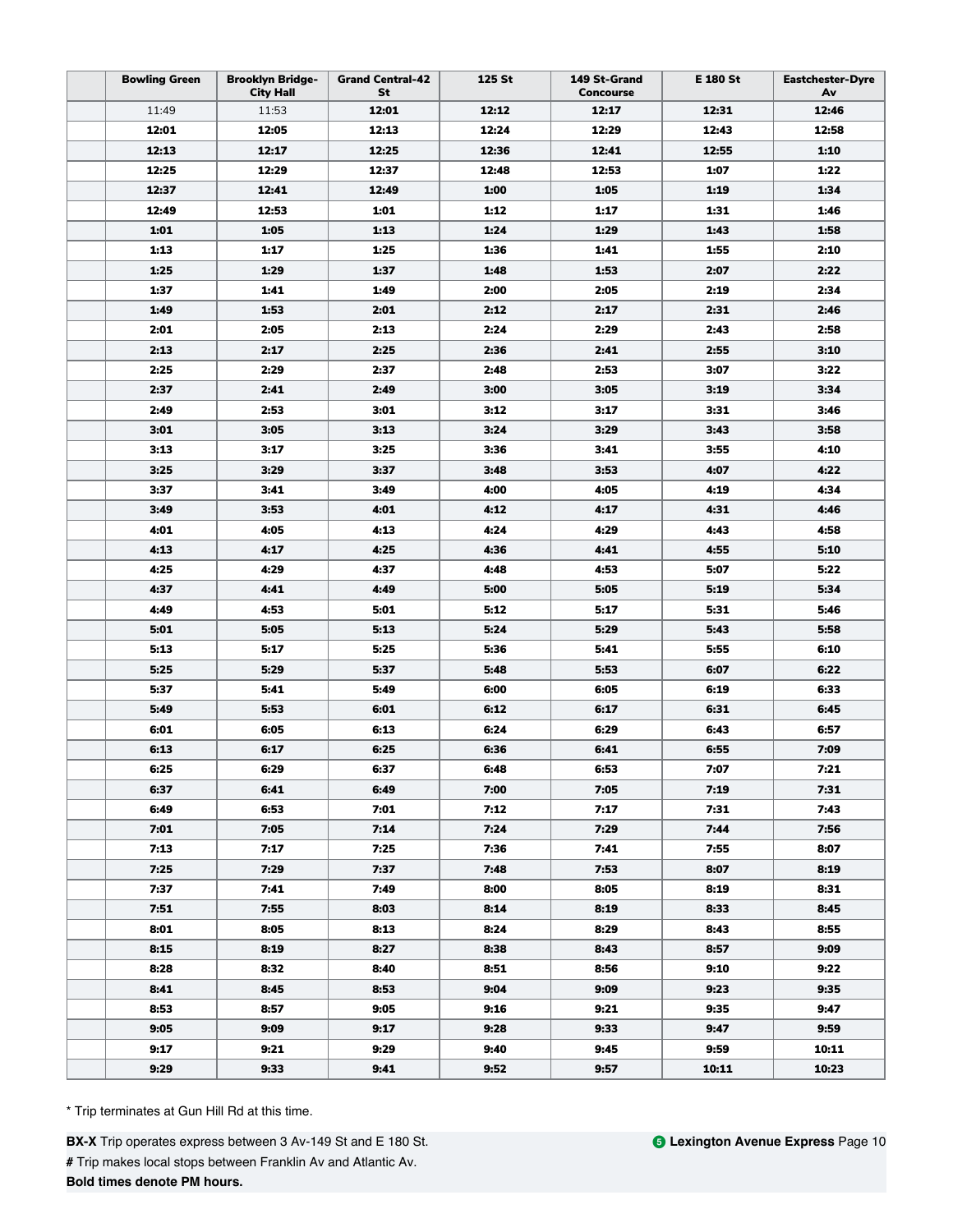| <b>Bowling Green</b>     | <b>Brooklyn Bridge-</b><br><b>City Hall</b> | <b>Grand Central-42</b><br>St | 125 St                   | 149 St-Grand<br>Concourse | <b>E 180 St</b> | <b>Eastchester-Dyre</b><br>Av |
|--------------------------|---------------------------------------------|-------------------------------|--------------------------|---------------------------|-----------------|-------------------------------|
| 9:41                     | 9:45                                        | 9:53                          | 10:04                    | 10:09                     | 10:23           | 10:35                         |
| 9:53                     | 9:57                                        | 10:05                         | 10:16                    | 10:21                     | 10:35           | 10:47                         |
| 10:05                    | 10:09                                       | 10:17                         | 10:28                    | 10:33                     | 10:47           | 10:59                         |
| 10:17                    | 10:21                                       | 10:29                         | 10:40                    | 10:45                     | 10:59           | 11:11                         |
| 10:29                    | 10:33                                       | 10:41                         | 10:52                    | 10:57                     | 11:11           | 11:23                         |
| $\overline{\phantom{a}}$ | $\overline{\phantom{a}}$                    | $\overline{\phantom{0}}$      | $\overline{\phantom{a}}$ | $\sim$                    | 11:20           | 11:32                         |
| ٠                        | ۰                                           | ٠                             | $\overline{\phantom{a}}$ | $\overline{\phantom{a}}$  | 11:32           | 11:44                         |
| $\overline{\phantom{0}}$ | $\sim$                                      | $\overline{\phantom{0}}$      | $\overline{\phantom{a}}$ | $\overline{\phantom{a}}$  | 11:45           | 11:57                         |
| -                        | ۰                                           | ۰                             | $\overline{\phantom{a}}$ | -                         | 12:03           | 12:15                         |

**BX-X** Trip operates express between 3 Av-149 St and E 180 St. **#** Trip makes local stops between Franklin Av and Atlantic Av. **Bold times denote PM hours.**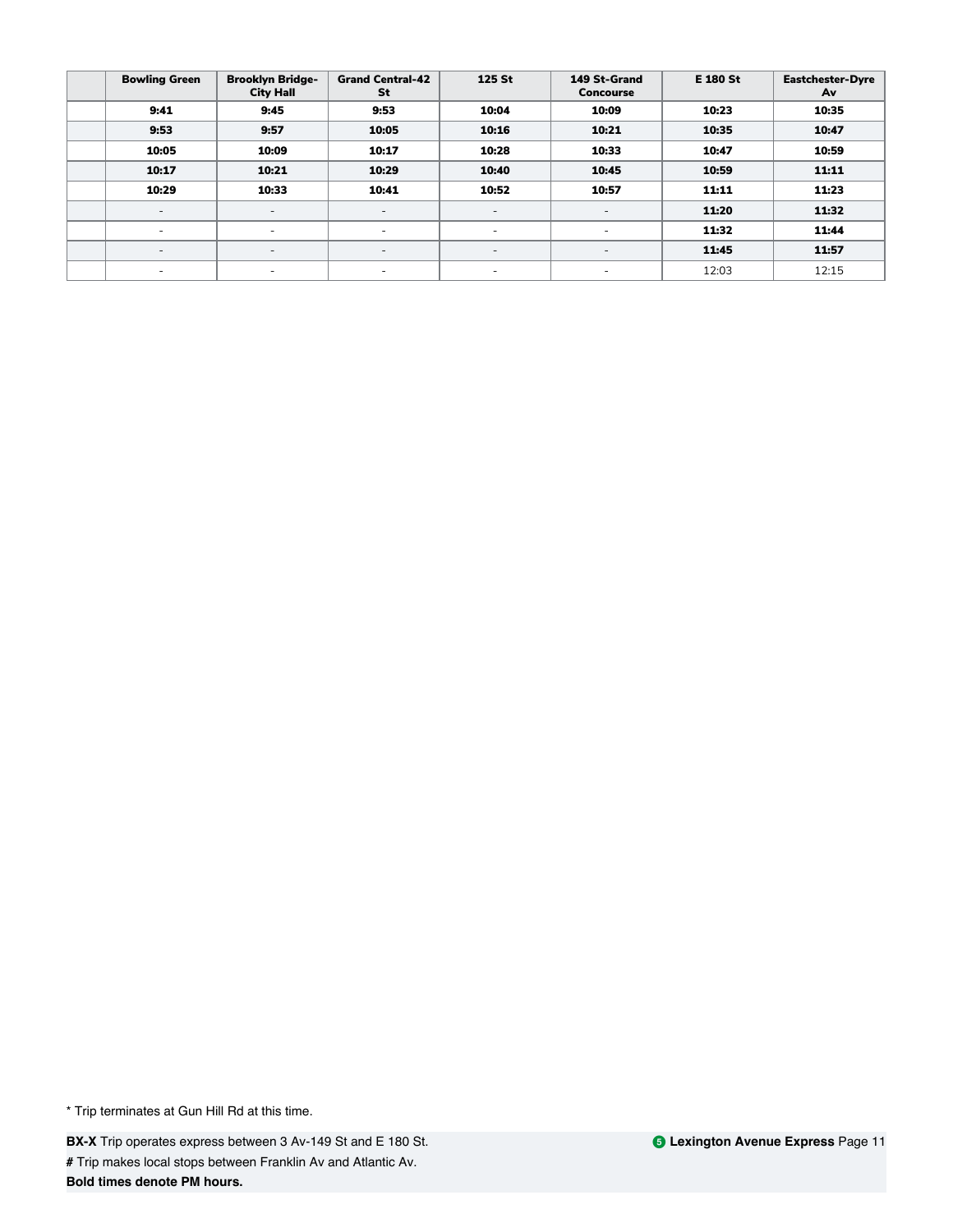| <b>Eastchester-Dyre</b><br><b>E 180 St</b><br>Av<br>12:02<br>12:13<br>12:22<br>12:33<br>12:42<br>12:53<br>1:02<br>1:13<br>1:22<br>1:33<br>1:42<br>1:53<br>2:02<br>2:13<br>2:22<br>2:33<br>2:42<br>2:53<br>3:02<br>3:13<br>3:22<br>3:33<br>3:42<br>3:53<br>4:02<br>4:13<br>4:22<br>4:33<br>4:42<br>4:53<br>5:02<br>5:13<br>5:22<br>5:33<br>5:35<br>5:46<br>5:42<br>5:53<br>5:54<br>6:05<br>6:06<br>6:17 | 149 St-Grand<br><b>Concourse</b><br>ä,<br>$\overline{a}$<br>ä,<br>$\overline{\phantom{a}}$<br>$\overline{\phantom{a}}$<br>$\overline{\phantom{a}}$ | 125 St<br>$\sim$<br>$\sim$<br>$\overline{\phantom{a}}$<br>$\overline{\phantom{a}}$ | <b>Grand Central-42</b><br>St<br>$\overline{a}$<br>L, | <b>Brooklyn Bridge-</b><br><b>City Hall</b> | <b>Bowling Green</b><br>$\sim$ |
|--------------------------------------------------------------------------------------------------------------------------------------------------------------------------------------------------------------------------------------------------------------------------------------------------------------------------------------------------------------------------------------------------------|----------------------------------------------------------------------------------------------------------------------------------------------------|------------------------------------------------------------------------------------|-------------------------------------------------------|---------------------------------------------|--------------------------------|
|                                                                                                                                                                                                                                                                                                                                                                                                        |                                                                                                                                                    |                                                                                    |                                                       |                                             |                                |
|                                                                                                                                                                                                                                                                                                                                                                                                        |                                                                                                                                                    |                                                                                    |                                                       |                                             |                                |
|                                                                                                                                                                                                                                                                                                                                                                                                        |                                                                                                                                                    |                                                                                    |                                                       |                                             |                                |
|                                                                                                                                                                                                                                                                                                                                                                                                        |                                                                                                                                                    |                                                                                    | $\overline{\phantom{a}}$                              | ä,                                          | $\sim$                         |
|                                                                                                                                                                                                                                                                                                                                                                                                        |                                                                                                                                                    |                                                                                    | $\overline{\phantom{a}}$                              | $\overline{\phantom{a}}$                    | $\overline{\phantom{a}}$       |
|                                                                                                                                                                                                                                                                                                                                                                                                        |                                                                                                                                                    |                                                                                    | $\overline{a}$                                        | $\overline{\phantom{0}}$                    | $\overline{\phantom{a}}$       |
|                                                                                                                                                                                                                                                                                                                                                                                                        |                                                                                                                                                    | $\overline{\phantom{a}}$                                                           | $\overline{a}$                                        | ÷                                           | ÷                              |
|                                                                                                                                                                                                                                                                                                                                                                                                        | $\overline{\phantom{a}}$                                                                                                                           | $\overline{\phantom{a}}$                                                           | $\overline{\phantom{a}}$                              | $\overline{\phantom{a}}$                    | $\overline{\phantom{a}}$       |
|                                                                                                                                                                                                                                                                                                                                                                                                        | $\overline{\phantom{a}}$                                                                                                                           | $\overline{\phantom{a}}$                                                           | L,                                                    | ÷,                                          | $\overline{a}$                 |
|                                                                                                                                                                                                                                                                                                                                                                                                        | ä,                                                                                                                                                 |                                                                                    | L,                                                    | ÷                                           | ÷,                             |
|                                                                                                                                                                                                                                                                                                                                                                                                        | ÷                                                                                                                                                  | $\overline{\phantom{a}}$                                                           | $\overline{a}$                                        | ÷                                           | $\overline{\phantom{a}}$       |
|                                                                                                                                                                                                                                                                                                                                                                                                        | $\overline{\phantom{a}}$                                                                                                                           | $\overline{\phantom{a}}$                                                           | ÷,                                                    | ÷                                           | $\overline{\phantom{a}}$       |
|                                                                                                                                                                                                                                                                                                                                                                                                        | $\overline{\phantom{a}}$                                                                                                                           | $\overline{\phantom{a}}$                                                           | $\overline{\phantom{a}}$                              | $\sim$                                      | $\overline{\phantom{a}}$       |
|                                                                                                                                                                                                                                                                                                                                                                                                        | $\overline{\phantom{a}}$                                                                                                                           | $\overline{\phantom{a}}$                                                           | $\overline{a}$                                        | $\overline{\phantom{0}}$                    | $\overline{\phantom{a}}$       |
|                                                                                                                                                                                                                                                                                                                                                                                                        | $\overline{\phantom{a}}$                                                                                                                           | $\overline{\phantom{a}}$                                                           | $\overline{\phantom{a}}$                              | $\overline{\phantom{a}}$                    | $\overline{\phantom{a}}$       |
|                                                                                                                                                                                                                                                                                                                                                                                                        | $\overline{\phantom{a}}$                                                                                                                           | $\sim$                                                                             | ÷,                                                    | ÷                                           | $\overline{\phantom{a}}$       |
|                                                                                                                                                                                                                                                                                                                                                                                                        | $\overline{\phantom{a}}$                                                                                                                           | $\sim$                                                                             | $\overline{a}$                                        | ÷.                                          | $\overline{\phantom{a}}$       |
|                                                                                                                                                                                                                                                                                                                                                                                                        | $\overline{\phantom{a}}$                                                                                                                           | $\overline{\phantom{a}}$                                                           | ÷,                                                    | ÷                                           | ÷,                             |
|                                                                                                                                                                                                                                                                                                                                                                                                        |                                                                                                                                                    |                                                                                    |                                                       |                                             |                                |
|                                                                                                                                                                                                                                                                                                                                                                                                        | $\overline{\phantom{a}}$                                                                                                                           | $\overline{\phantom{a}}$                                                           | $\overline{\phantom{a}}$                              | $\overline{\phantom{a}}$                    | $\overline{a}$                 |
|                                                                                                                                                                                                                                                                                                                                                                                                        | 6:08                                                                                                                                               | 6:13                                                                               | 6:24                                                  | 6:32                                        | 6:36                           |
|                                                                                                                                                                                                                                                                                                                                                                                                        | 6:20                                                                                                                                               | 6:25                                                                               | 6:36                                                  | 6:44                                        | 6:48                           |
|                                                                                                                                                                                                                                                                                                                                                                                                        | 6:32                                                                                                                                               | 6:37                                                                               | 6:48                                                  | 6:56                                        | 7:00                           |
| 6:18<br>6:29                                                                                                                                                                                                                                                                                                                                                                                           | 6:44                                                                                                                                               | 6:49                                                                               | 7:00                                                  | 7:08                                        | 7:12                           |
| 6:30<br>6:41                                                                                                                                                                                                                                                                                                                                                                                           | 6:56                                                                                                                                               | 7:01                                                                               | 7:12                                                  | 7:20                                        | 7:24                           |
| 6:42<br>6:53                                                                                                                                                                                                                                                                                                                                                                                           | 7:08                                                                                                                                               | 7:13                                                                               | 7:24                                                  | 7:32                                        | 7:36                           |
| 6:54<br>7:05                                                                                                                                                                                                                                                                                                                                                                                           | 7:20                                                                                                                                               | 7:25                                                                               | 7:36                                                  | 7:44                                        | 7:48                           |
| 7:06<br>7:17                                                                                                                                                                                                                                                                                                                                                                                           | 7:32                                                                                                                                               | 7:37                                                                               | 7:48                                                  | 7:56                                        | 8:00                           |
| 7:18<br>7:29                                                                                                                                                                                                                                                                                                                                                                                           | 7:44                                                                                                                                               | 7:49                                                                               | 8:00                                                  | 8:08                                        | 8:12                           |
| 7:30<br>7:41                                                                                                                                                                                                                                                                                                                                                                                           | 7:56                                                                                                                                               | 8:01                                                                               | 8:12                                                  | 8:21                                        | 8:25                           |
| 7:42<br>7:53                                                                                                                                                                                                                                                                                                                                                                                           | 8:08                                                                                                                                               | 8:13                                                                               | 8:24                                                  | 8:33                                        | 8:37                           |
| 7:54<br>8:05                                                                                                                                                                                                                                                                                                                                                                                           | 8:20                                                                                                                                               | 8:25                                                                               | 8:36                                                  | 8:45                                        | 8:49                           |
| 8:06<br>8:17                                                                                                                                                                                                                                                                                                                                                                                           | 8:32                                                                                                                                               | 8:37                                                                               | 8:48                                                  | 8:57                                        | 9:01                           |
| 8:18<br>8:29                                                                                                                                                                                                                                                                                                                                                                                           | 8:44                                                                                                                                               | 8:49                                                                               | 9:00                                                  | 9:09                                        | 9:13                           |
| 8:30<br>8:41                                                                                                                                                                                                                                                                                                                                                                                           | 8:56                                                                                                                                               | 9:01                                                                               | 9:12                                                  | 9:21                                        | 9:25                           |
| 8:42<br>8:53                                                                                                                                                                                                                                                                                                                                                                                           | 9:08                                                                                                                                               | 9:13                                                                               | 9:24                                                  | 9:33                                        | 9:37                           |
| 8:54<br>9:05                                                                                                                                                                                                                                                                                                                                                                                           | 9:20                                                                                                                                               | 9:25                                                                               | 9:36                                                  | 9:45                                        | 9:51                           |
| 9:06<br>9:17                                                                                                                                                                                                                                                                                                                                                                                           | 9:32                                                                                                                                               | 9:37                                                                               | 9:48                                                  | 9:57                                        | 10:01                          |
| 9:18<br>9:29                                                                                                                                                                                                                                                                                                                                                                                           | 9:44                                                                                                                                               | 9:49                                                                               | 10:00                                                 | 10:09                                       | 10:15                          |
| 9:30<br>9:41                                                                                                                                                                                                                                                                                                                                                                                           | 9:56                                                                                                                                               | 10:01                                                                              | 10:12                                                 | 10:21                                       | 10:25                          |
| 9:53<br>9:42                                                                                                                                                                                                                                                                                                                                                                                           | 10:08                                                                                                                                              | 10:13                                                                              | 10:24                                                 | 10:33                                       | 10:39                          |
| 9:54<br>10:05                                                                                                                                                                                                                                                                                                                                                                                          | 10:20                                                                                                                                              | 10:25                                                                              | 10:36                                                 | 10:45                                       | 10:49                          |
| 10:06<br>10:17                                                                                                                                                                                                                                                                                                                                                                                         | 10:32                                                                                                                                              | 10:37                                                                              | 10:48                                                 | 10:57                                       | 11:03                          |
| 10:18<br>10:29                                                                                                                                                                                                                                                                                                                                                                                         | 10:44                                                                                                                                              | 10:49                                                                              | 11:00                                                 | 11:09                                       | 11:13                          |
| 10:30<br>10:41                                                                                                                                                                                                                                                                                                                                                                                         | 10:56                                                                                                                                              | 11:01                                                                              | 11:12                                                 | 11:21                                       | 11:27                          |
| 10:42<br>10:53                                                                                                                                                                                                                                                                                                                                                                                         | 11:08                                                                                                                                              | 11:13                                                                              | 11:24                                                 | 11:33                                       | 11:37                          |
| 10:54<br>11:05                                                                                                                                                                                                                                                                                                                                                                                         |                                                                                                                                                    |                                                                                    | 11:36                                                 | 11:45                                       | 11:51                          |
| 11:06<br>11:17                                                                                                                                                                                                                                                                                                                                                                                         |                                                                                                                                                    |                                                                                    |                                                       |                                             |                                |
| 11:18<br>11:29                                                                                                                                                                                                                                                                                                                                                                                         | 11:20<br>11:32                                                                                                                                     | 11:25<br>11:37                                                                     | 11:48                                                 | 11:57                                       | 12:01                          |

**BX-X** Trip operates express between 3 Av-149 St and E 180 St. **#** Trip makes local stops between Franklin Av and Atlantic Av. **Bold times denote PM hours.**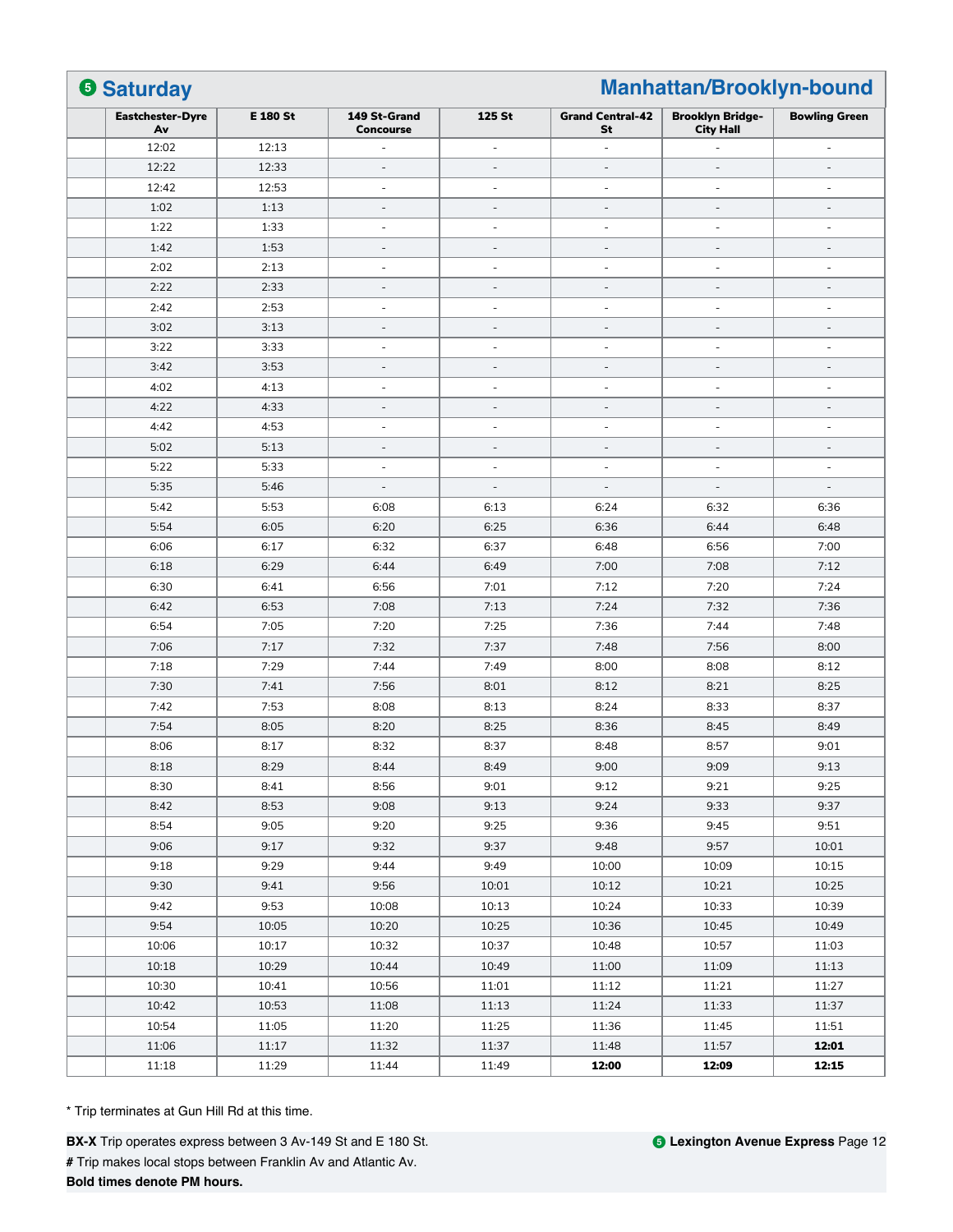| <b>Eastchester-Dyre</b><br>Av | E 180 St | 149 St-Grand<br><b>Concourse</b> | 125 St | <b>Grand Central-42</b><br>St | <b>Brooklyn Bridge-</b><br><b>City Hall</b> | <b>Bowling Green</b> |
|-------------------------------|----------|----------------------------------|--------|-------------------------------|---------------------------------------------|----------------------|
| 11:30                         | 11:41    | 11:56                            | 12:01  | 12:12                         | 12:21                                       | 12:25                |
| 11:42                         | 11:53    | 12:08                            | 12:13  | 12:24                         | 12:33                                       | 12:39                |
| 11:54                         | 12:05    | 12:20                            | 12:25  | 12:36                         | 12:45                                       | 12:49                |
| 12:06                         | 12:17    | 12:32                            | 12:37  | 12:48                         | 12:57                                       | 1:03                 |
| 12:18                         | 12:29    | 12:44                            | 12:49  | 1:00                          | 1:09                                        | 1:13                 |
| 12:30                         | 12:41    | 12:56                            | 1:01   | 1:12                          | 1:21                                        | 1:27                 |
| 12:42                         | 12:53    | 1:08                             | 1:13   | 1:24                          | 1:33                                        | 1:37                 |
| 12:54                         | 1:05     | 1:20                             | 1:25   | 1:36                          | 1:45                                        | 1:51                 |
| 1:06                          | 1:17     | 1:32                             | 1:37   | 1:48                          | 1:57                                        | 2:01                 |
| 1:18                          | 1:29     | 1:44                             | 1:49   | 2:00                          | 2:09                                        | 2:15                 |
| 1:30                          | 1:41     | 1:56                             | 2:01   | 2:12                          | 2:21                                        | 2:25                 |
| 1:42                          | 1:53     | 2:08                             | 2:13   | 2:24                          | 2:33                                        | 2:39                 |
| 1:54                          | 2:05     | 2:20                             | 2:25   | 2:36                          | 2:45                                        | 2:49                 |
| 2:06                          | 2:17     | 2:32                             | 2:37   | 2:48                          | 2:57                                        | 3:03                 |
| 2:18                          | 2:29     | 2:44                             | 2:49   | 3:00                          | 3:09                                        | 3:13                 |
| 2:30                          | 2:41     | 2:56                             | 3:01   | 3:12                          | 3:21                                        | 3:27                 |
| 2:42                          | 2:53     | 3:08                             | 3:13   | 3:24                          | 3:33                                        | 3:37                 |
| 2:54                          | 3:05     | 3:20                             | 3:25   | 3:36                          | 3:45                                        | 3:51                 |
| 3:06                          | 3:17     | 3:32                             | 3:37   | 3:48                          | 3:57                                        | 4:01                 |
| 3:18                          | 3:29     | 3:44                             | 3:49   | 4:00                          | 4:09                                        | 4:15                 |
| 3:30                          | 3:41     | 3:56                             | 4:01   | 4:12                          | 4:21                                        | 4:25                 |
| 3:42                          | 3:53     | 4:08                             | 4:13   | 4:24                          | 4:33                                        | 4:39                 |
| 3:54                          | 4:05     | 4:20                             | 4:25   | 4:36                          | 4:45                                        | 4:49                 |
| 4:06                          | 4:17     | 4:32                             | 4:37   | 4:48                          | 4:57                                        | 5:03                 |
| 4:18                          | 4:29     | 4:44                             | 4:49   | 5:00                          | 5:09                                        | 5:13                 |
| 4:30                          | 4:41     | 4:56                             | 5:01   | 5:12                          | 5:21                                        | 5:27                 |
| 4:42                          | 4:53     | 5:08                             | 5:13   | 5:24                          | 5:33                                        | 5:37                 |
| 4:54                          | 5:05     | 5:20                             | 5:25   | 5:36                          | 5:45                                        | 5:51                 |
| 5:06                          | 5:17     | 5:32                             | 5:37   | 5:48                          | 5:57                                        | 6:01                 |
| 5:18                          | 5:29     | 5:44                             | 5:49   | 6:00                          | 6:09                                        | 6:15                 |
| 5:30                          | 5:41     | 5:56                             | 6:01   | 6:12                          | 6:20                                        | 6:24                 |
| 5:42                          | 5:53     | 6:08                             | 6:13   | 6:24                          | 6:32                                        | 6:38                 |
| 5:54                          | 6:05     | 6:20                             | 6:25   | 6:36                          | 6:44                                        | 6:48                 |
| 6:06                          | 6:17     | 6:32                             | 6:37   | 6:48                          | 6:56                                        | 7:02                 |
| 6:18                          | 6:29     | 6:44                             | 6:49   | 7:00                          | 7:08                                        | 7:12                 |
| 6:31                          | 6:42     | 6:57                             | 7:02   | 7:13                          | 7:21                                        | 7:25                 |
| 6:44                          | 6:55     | 7:10                             | 7:15   | 7:26                          | 7:34                                        | 7:38                 |
| 6:56                          | 7:07     | 7:22                             | 7:27   | 7:38                          | 7:46                                        | 7:50                 |
| 7:08                          | 7:19     | 7:34                             | 7:39   | 7:50                          | 7:58                                        | 8:02                 |
| 7:20                          | 7:31     | 7:46                             | 7:51   | 8:02                          | 8:10                                        | 8:14                 |
| 7:32                          | 7:43     | 7:58                             | 8:03   | 8:14                          | 8:22                                        | 8:26                 |
| 7:44                          | 7:55     | 8:10                             | 8:15   | 8:26                          | 8:34                                        | 8:38                 |
| 7:56                          | 8:07     | 8:22                             | 8:27   | 8:38                          | 8:46                                        | 8:50                 |
| 8:08                          | 8:19     | 8:34                             | 8:39   | 8:50                          | 8:58                                        | 9:02                 |
| 8:20                          | 8:31     | 8:46                             | 8:51   | 9:02                          | 9:10                                        | 9:14                 |
| 8:33                          | 8:44     | 8:58                             | 9:03   | 9:14                          | 9:22                                        | 9:26                 |
| 8:45                          | 8:56     | 9:10                             | 9:15   | 9:26                          | 9:34                                        | 9:38                 |
| 8:57                          | 9:08     | 9:22                             | 9:27   | 9:38                          | 9:46                                        | 9:50                 |
| 9:09                          | 9:20     | 9:34                             | 9:39   | 9:50                          | 9:58                                        | 10:02                |

**BX-X** Trip operates express between 3 Av-149 St and E 180 St. **#** Trip makes local stops between Franklin Av and Atlantic Av. **Bold times denote PM hours.**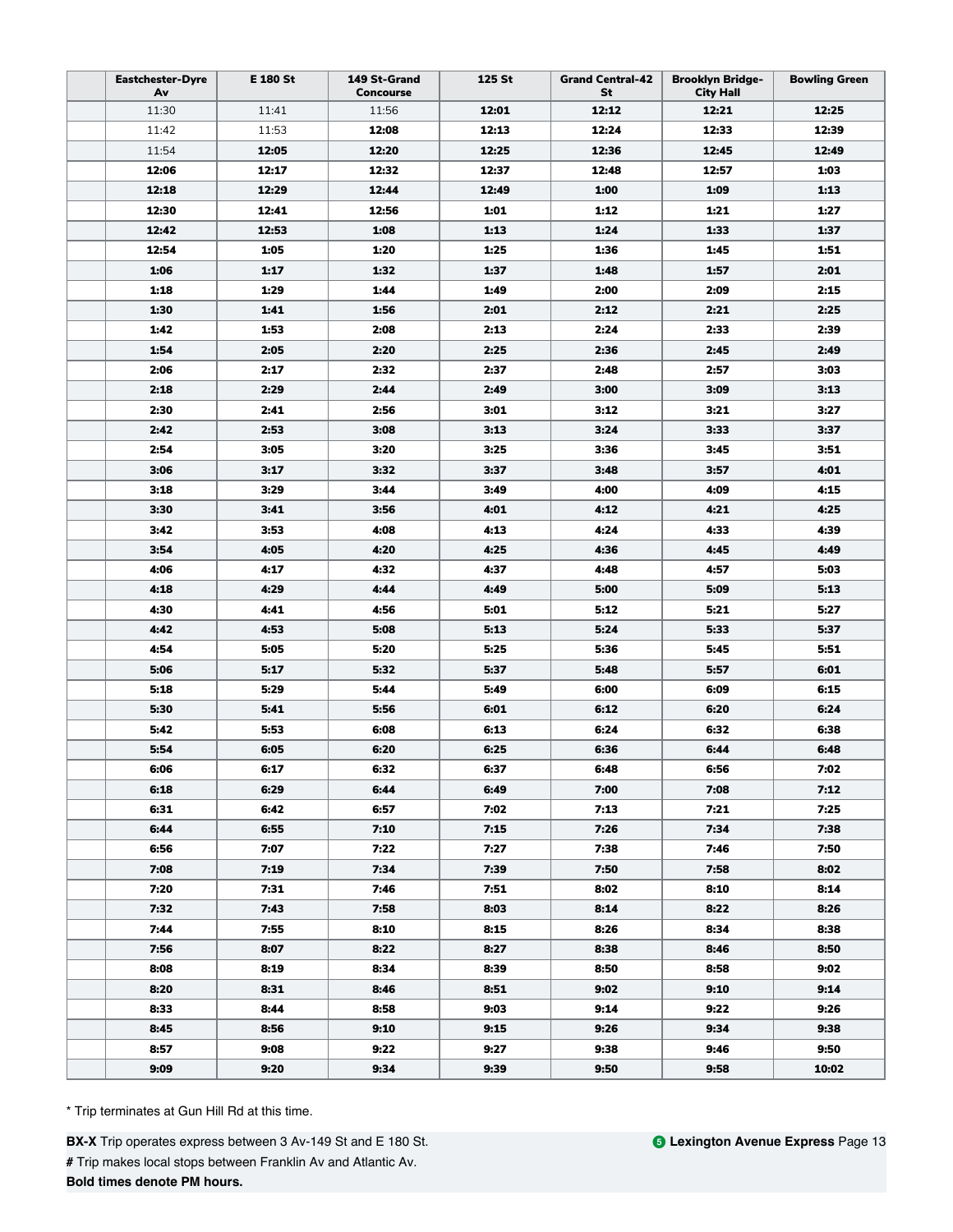| <b>Eastchester-Dyre</b><br>Av | <b>E 180 St</b> | 149 St-Grand<br><b>Concourse</b> | 125 St                   | <b>Grand Central-42</b><br>St | <b>Brooklyn Bridge-</b><br><b>City Hall</b> | <b>Bowling Green</b>     |
|-------------------------------|-----------------|----------------------------------|--------------------------|-------------------------------|---------------------------------------------|--------------------------|
| 9:21                          | 9:32            | 9:46                             | 9:51                     | 10:02                         | 10:10                                       | 10:14                    |
| 9:33                          | 9:44            | $\overline{\phantom{a}}$         | $\overline{\phantom{a}}$ |                               |                                             |                          |
| 9:45                          | 9:56            | ٠                                | ٠                        | ٠                             | $\overline{\phantom{a}}$                    | $\overline{\phantom{0}}$ |
| 9:57                          | 10:08           | ٠                                | $\overline{\phantom{a}}$ | $\overline{\phantom{a}}$      | $\overline{\phantom{a}}$                    | $\overline{\phantom{0}}$ |
| 10:09                         | 10:20           |                                  |                          |                               |                                             |                          |
| 10:21                         | 10:32           | $\overline{\phantom{0}}$         |                          |                               |                                             |                          |
| 10:33                         | 10:44           | ٠                                | $\overline{\phantom{a}}$ | ٠                             |                                             | ٠                        |
| 10:45                         | 10:56           | ٠                                | ٠                        | $\overline{\phantom{a}}$      | $\overline{\phantom{a}}$                    | $\overline{\phantom{0}}$ |
| 10:59                         | 11:10           | ٠                                | ٠                        | ٠                             | $\overline{\phantom{a}}$                    | $\overline{\phantom{a}}$ |
| 11:11                         | 11:22           | $\overline{\phantom{a}}$         | $\overline{\phantom{a}}$ | $\overline{\phantom{a}}$      |                                             | $\overline{\phantom{a}}$ |
| 11:25                         | 11:36           | $\overline{\phantom{0}}$         |                          | ٠                             |                                             | $\overline{\phantom{0}}$ |
| 11:42                         | 11:53           | $\overline{\phantom{a}}$         | $\overline{\phantom{a}}$ | ٠                             |                                             |                          |

**BX-X** Trip operates express between 3 Av-149 St and E 180 St. **#** Trip makes local stops between Franklin Av and Atlantic Av. **Bold times denote PM hours.**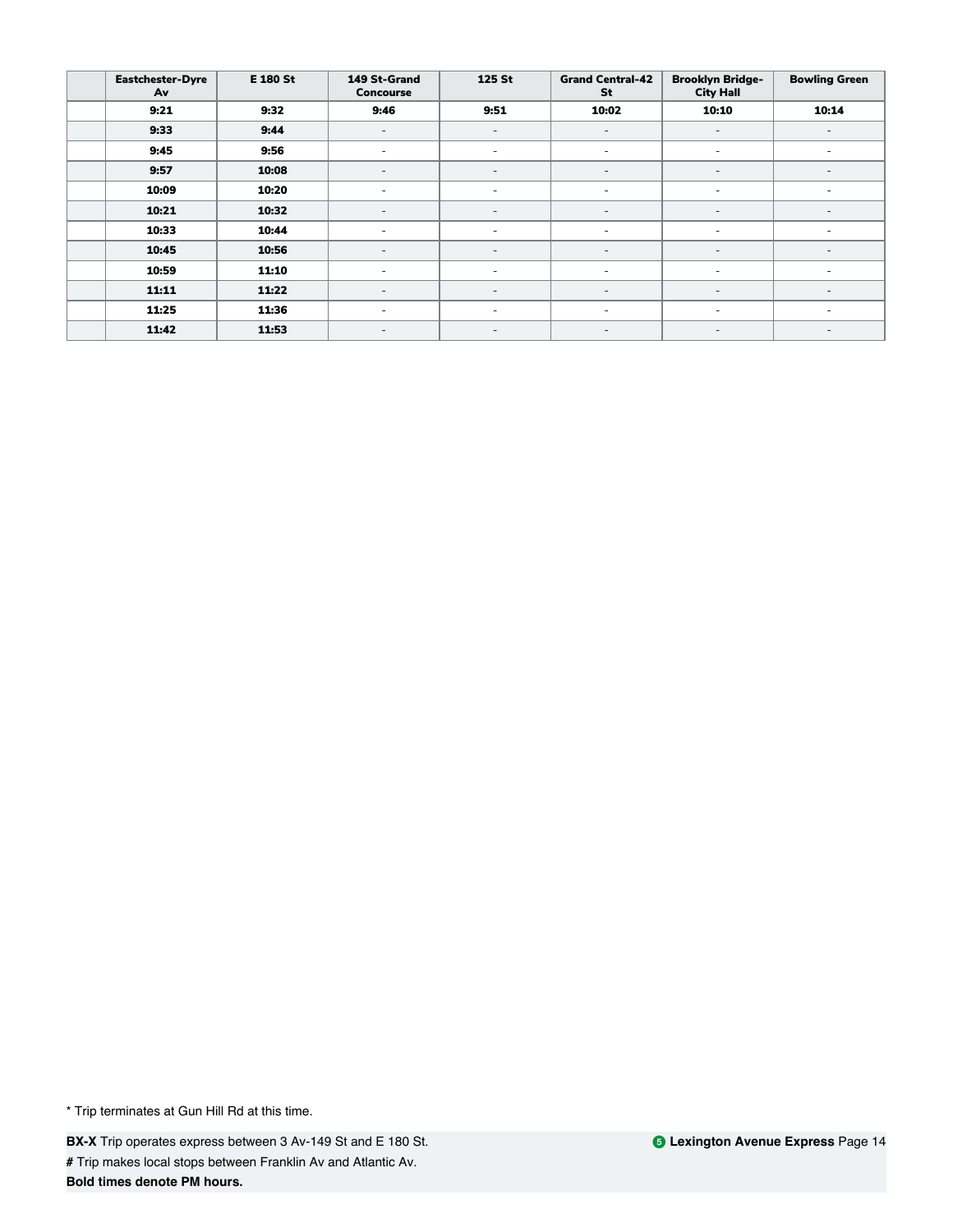| <b>6 Sunday</b>          |                                             |                               |                          |                                  |                 |                               |
|--------------------------|---------------------------------------------|-------------------------------|--------------------------|----------------------------------|-----------------|-------------------------------|
| <b>Bowling Green</b>     | <b>Brooklyn Bridge-</b><br><b>City Hall</b> | <b>Grand Central-42</b><br>St | 125 St                   | 149 St-Grand<br><b>Concourse</b> | <b>E 180 St</b> | <b>Eastchester-Dyre</b><br>Av |
| $\overline{\phantom{a}}$ |                                             | ä,                            | $\overline{\phantom{a}}$ | ÷,                               | 12:23           | 12:35                         |
| $\sim$                   | $\overline{a}$                              | $\overline{a}$                | $\overline{\phantom{a}}$ | $\sim$                           | 12:43           | 12:55                         |
| ÷,                       | $\overline{a}$                              | ÷,                            | $\overline{\phantom{a}}$ | $\overline{\phantom{a}}$         | 1:03            | 1:15                          |
| $\overline{\phantom{a}}$ | $\overline{\phantom{a}}$                    | $\overline{a}$                | $\overline{\phantom{a}}$ | $\overline{\phantom{a}}$         | 1:23            | 1:35                          |
| $\sim$                   | $\sim$                                      | ä,                            | $\sim$                   | $\sim$                           | 1:43            | 1:55                          |
| $\overline{a}$           |                                             | L,                            | $\qquad \qquad -$        | $\overline{a}$                   | 2:03            | 2:15                          |
| $\sim$                   | $\sim$                                      | ä,                            | ÷,                       | $\sim$                           | 2:23            | 2:35                          |
| $\overline{\phantom{a}}$ | $\overline{\phantom{a}}$                    | $\overline{a}$                | $\qquad \qquad -$        | $\overline{\phantom{a}}$         | 2:43            | 2:55                          |
| $\sim$                   | ÷.                                          | ä,                            | ä,                       | $\sim$                           | 3:03            | 3:15                          |
| $\overline{a}$           |                                             | $\overline{a}$                | $\qquad \qquad -$        | $\overline{a}$                   | 3:23            | 3:35                          |
| $\overline{\phantom{m}}$ | $\overline{\phantom{a}}$                    | $\overline{a}$                | $\overline{\phantom{a}}$ | $\overline{\phantom{a}}$         | 3:43            | 3:55                          |
| $\overline{\phantom{a}}$ | $\overline{\phantom{a}}$                    | ÷,                            | $\overline{\phantom{a}}$ | $\overline{\phantom{a}}$         | 4:03            | 4:15                          |
| ÷,                       | ÷                                           | ä,                            | ÷,                       | $\sim$                           | 4:23            | 4:35                          |
| $\overline{\phantom{a}}$ | $\overline{\phantom{a}}$                    | $\overline{a}$                | $\qquad \qquad -$        | $\sim$                           | 4:43            | 4:55                          |
| $\overline{\phantom{a}}$ | $\overline{a}$                              | ÷                             | $\overline{\phantom{m}}$ | $\overline{\phantom{a}}$         | 5:03            | 5:15                          |
| $\overline{\phantom{a}}$ | $\overline{\phantom{a}}$                    | L,                            | $\overline{\phantom{a}}$ | $\sim$                           | 5:23            | 5:35                          |
| ÷,                       | $\overline{\phantom{a}}$                    | ä,                            | ÷,                       | $\sim$                           | 5:43            | 5:55                          |
| $\overline{\phantom{a}}$ | $\overline{\phantom{a}}$                    | $\qquad \qquad -$             | $\overline{\phantom{a}}$ | $\overline{\phantom{a}}$         | 6:03            | 6:15                          |
| $\overline{\phantom{a}}$ | $\overline{\phantom{a}}$                    | ÷,                            | $\overline{\phantom{a}}$ | $\overline{\phantom{a}}$         | 6:23            | 6:35                          |
| $\sim$                   | $\overline{\phantom{a}}$                    | L,                            | $\overline{\phantom{a}}$ | $\sim$                           | 6:40            | 6:52                          |
| $\overline{\phantom{a}}$ | $\overline{\phantom{a}}$                    | ä,                            | ÷,                       | $\overline{\phantom{a}}$         | 7:00            | 7:12                          |
| $\overline{\phantom{a}}$ | $\overline{\phantom{a}}$                    | $\overline{\phantom{0}}$      | $\overline{\phantom{a}}$ | $\overline{\phantom{a}}$         | 7:20            | 7:32                          |
| $\blacksquare$           | ٠                                           | ä,                            | $\overline{\phantom{a}}$ | $\sim$                           | 7:40            | 7:52                          |
| L,                       |                                             |                               | L,                       | $\overline{\phantom{a}}$         | 7:55            | 8:07                          |
| ÷,                       | $\overline{\phantom{a}}$                    | ä,                            | $\sim$                   | $\sim$                           | 8:10            | 8:22                          |
| $\overline{\phantom{a}}$ | $\overline{\phantom{a}}$                    | $\overline{\phantom{0}}$      | $\overline{\phantom{a}}$ | $\overline{\phantom{a}}$         | 8:25            | 8:37                          |
| $\sim$                   | $\overline{\phantom{a}}$                    | ÷,                            | ٠                        | $\sim$                           | 8:40            | 8:52                          |
| $\overline{\phantom{a}}$ | $\overline{\phantom{a}}$                    | $\overline{a}$                | $\overline{\phantom{a}}$ | $\sim$                           | 8:55            | 9:07                          |
| $\sim$                   | ÷                                           | $\sim$                        | $\overline{\phantom{a}}$ | $\sim$                           | 9:10            | 9:22                          |
| 8:48                     | 8:52                                        | 9:00                          | 9:10                     | 9:15                             | 9:30            | 9:42                          |
| 9:00                     | 9:04                                        | 9:12                          | 9:22                     | 9:28                             | 9:43            | 9:55                          |
| 9:12                     | 9:16                                        | 9:24                          | 9:34                     | 9:41                             | 9:55            | 10:07                         |
| 9:24                     | 9:28                                        | 9:36                          | 9:46                     | 9:53                             | 10:07           | 10:19                         |
| 9:36                     | 9:40                                        | 9:48                          | 9:58                     | 10:05                            | 10:19           | 10:31                         |
| 9:48                     | 9:52                                        | 10:00                         | 10:10                    | 10:17                            | 10:31           | 10:43                         |
| 10:00                    | 10:04                                       | 10:12                         | 10:22                    | 10:29                            | 10:43           | 10:55                         |
| 10:12                    | 10:16                                       | 10:24                         | 10:34                    | 10:41                            | 10:55           | 11:07                         |
| 10:24                    | 10:28                                       | 10:36                         | 10:46                    | 10:53                            | 11:07           | 11:19                         |
| 10:36                    | 10:40                                       | 10:48                         | 10:58                    | 11:05                            | 11:19           | 11:31                         |
| 10:48                    | 10:52                                       | 11:01                         | 11:11                    | 11:17                            | 11:31           | 11:46                         |
| 11:00                    | 11:04                                       | 11:12                         | 11:23                    | 11:29                            | 11:44           | 11:59                         |
| 11:12                    | 11:16                                       | 11:24                         | 11:35                    | 11:40                            | 11:54           | 12:09                         |
| 11:25                    | 11:29                                       | 11:37                         | 11:48                    | 11:53                            | 12:07           | 12:22                         |
| 11:37                    | 11:41                                       | 11:49                         | 12:00                    | 12:05                            | 12:19           | 12:34                         |
| 11:49                    | 11:53                                       | 12:01                         | 12:12                    | 12:17                            | 12:31           | 12:46                         |
| 12:01                    | 12:05                                       | 12:13                         | 12:24                    | 12:29                            | 12:43           | 12:58                         |
| 12:13                    | 12:17                                       | 12:25                         | 12:36                    | 12:41                            | 12:55           | 1:10                          |

**BX-X** Trip operates express between 3 Av-149 St and E 180 St. **#** Trip makes local stops between Franklin Av and Atlantic Av. **Bold times denote PM hours.**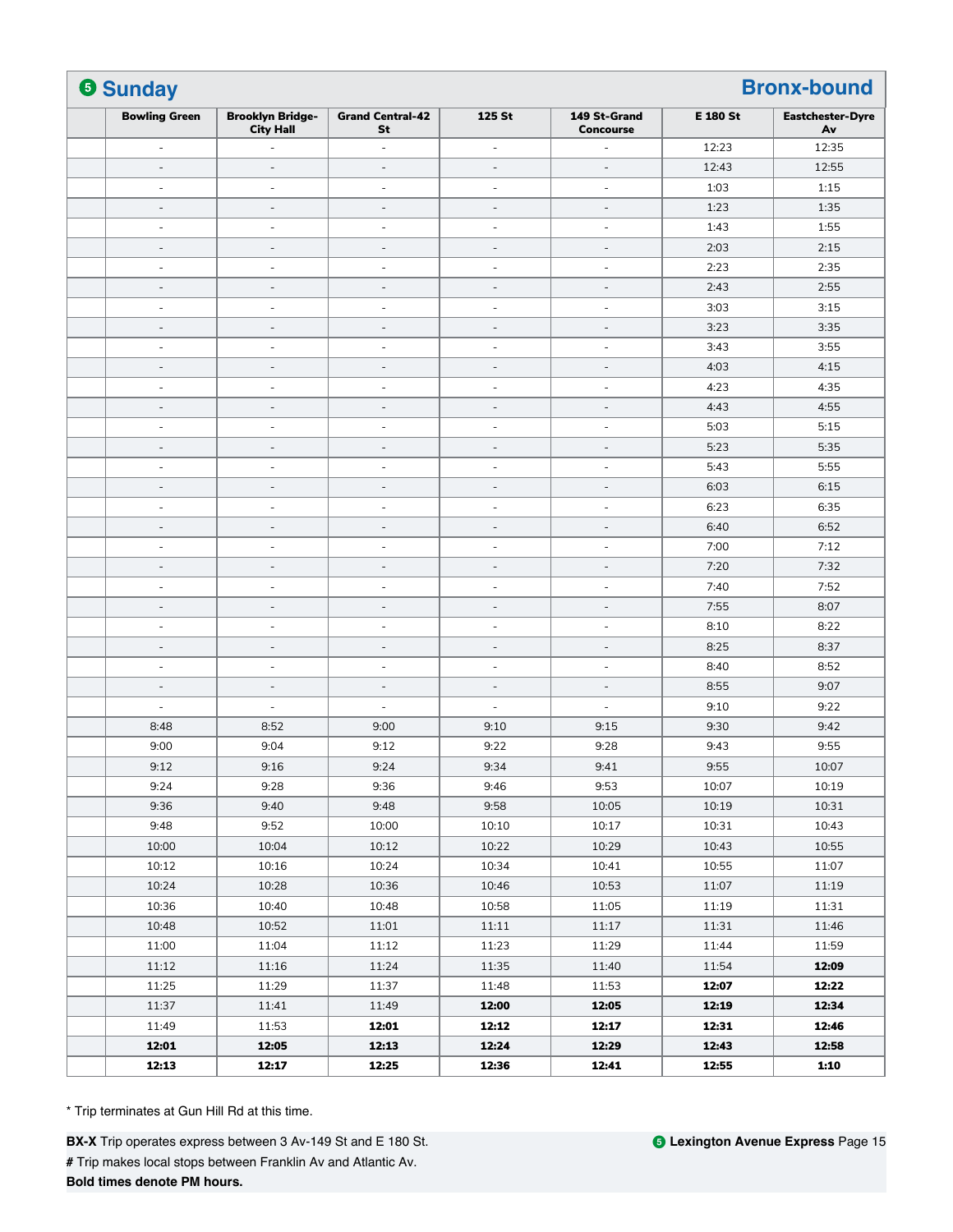| <b>Bowling Green</b> | <b>Brooklyn Bridge-</b><br><b>City Hall</b> | <b>Grand Central-42</b><br>St | 125 St | 149 St-Grand<br><b>Concourse</b> | E 180 St | <b>Eastchester-Dyre</b><br>Av |
|----------------------|---------------------------------------------|-------------------------------|--------|----------------------------------|----------|-------------------------------|
| 12:25                | 12:29                                       | 12:37                         | 12:48  | 12:53                            | 1:07     | 1:22                          |
| 12:37                | 12:41                                       | 12:49                         | 1:00   | 1:05                             | 1:19     | 1:34                          |
| 12:49                | 12:53                                       | 1:01                          | 1:12   | 1:17                             | 1:31     | 1:46                          |
| 1:01                 | 1:05                                        | 1:13                          | 1:24   | 1:29                             | 1:43     | 1:58                          |
| 1:13                 | 1:17                                        | 1:25                          | 1:36   | 1:41                             | 1:55     | 2:10                          |
| 1:25                 | 1:29                                        | 1:37                          | 1:48   | 1:53                             | 2:07     | 2:22                          |
| 1:37                 | 1:41                                        | 1:49                          | 2:00   | 2:05                             | 2:19     | 2:34                          |
| 1:49                 | 1:53                                        | 2:01                          | 2:12   | 2:17                             | 2:31     | 2:46                          |
| 2:01                 | 2:05                                        | 2:13                          | 2:24   | 2:29                             | 2:43     | 2:58                          |
| 2:13                 | 2:17                                        | 2:25                          | 2:36   | 2:41                             | 2:55     | 3:10                          |
| 2:25                 | 2:29                                        | 2:37                          | 2:48   | 2:53                             | 3:07     | 3:22                          |
| 2:37                 | 2:41                                        | 2:49                          | 3:00   | 3:05                             | 3:19     | 3:34                          |
| 2:49                 | 2:53                                        | 3:01                          | 3:12   | 3:17                             | 3:31     | 3:46                          |
| 3:01                 | 3:05                                        | 3:13                          | 3:24   | 3:29                             | 3:43     | 3:58                          |
| 3:13                 | 3:17                                        | 3:25                          | 3:36   | 3:41                             | 3:55     | 4:10                          |
| 3:25                 | 3:29                                        | 3:37                          | 3:48   | 3:53                             | 4:07     | 4:22                          |
| 3:37                 | 3:41                                        | 3:49                          | 4:00   | 4:05                             | 4:19     | 4:34                          |
| 3:49                 | 3:53                                        | 4:01                          | 4:12   | 4:17                             | 4:31     | 4:46                          |
| 4:01                 | 4:05                                        | 4:13                          | 4:24   | 4:29                             | 4:43     | 4:58                          |
| 4:13                 | 4:17                                        | 4:25                          | 4:36   | 4:41                             | 4:55     | 5:10                          |
| 4:25                 | 4:29                                        | 4:37                          | 4:48   | 4:53                             | 5:07     | 5:22                          |
| 4:37                 | 4:41                                        | 4:49                          | 5:00   | 5:05                             | 5:19     | 5:34                          |
| 4:49                 | 4:53                                        | 5:01                          | 5:12   | 5:17                             | 5:31     | 5:46                          |
| 5:01                 | 5:05                                        | 5:13                          | 5:24   | 5:29                             | 5:43     | 5:58                          |
| 5:13                 | 5:17                                        | 5:25                          | 5:36   | 5:41                             | 5:55     | 6:10                          |
| 5:25                 | 5:29                                        | 5:37                          | 5:48   | 5:53                             | 6:07     | 6:22                          |
| 5:37                 | 5:41                                        | 5:49                          | 6:00   | 6:05                             | 6:19     | 6:34                          |
| 5:49                 | 5:53                                        | 6:01                          | 6:12   | 6:17                             | 6:31     | 6:46                          |
| 6:01                 | 6:05                                        | 6:13                          | 6:24   | 6:29                             | 6:43     | 6:58                          |
| 6:13                 | 6:17                                        | 6:25                          | 6:36   | 6:41                             | 6:55     | 7:10                          |
| 6:25                 | 6:29                                        | 6:37                          | 6:48   | 6:53                             | 7:07     | 7:22                          |
| 6:37                 | 6:41                                        | 6:49                          | 7:00   | 7:05                             | 7:19     | 7:31                          |
| 6:49                 | 6:53                                        | 7:01                          | 7:12   | 7:17                             | 7:31     | 7:43                          |
| 7:03                 | 7:07                                        | 7:15                          | 7:25   | 7:30                             | 7:45     | 7:57                          |
| 7:16                 | 7:20                                        | 7:28                          | 7:39   | 7:45                             | 7:59     | 8:11                          |
| 7:29                 | 7:33                                        | 7:41                          | 7:52   | 7:57                             | 8:11     | 8:23                          |
| 7:41                 | 7:45                                        | 7:53                          | 8:04   | 8:09                             | 8:23     | 8:35                          |
| 7:53                 | 7:57                                        | 8:05                          | 8:16   | 8:21                             | 8:35     | 8:47                          |
| 8:05                 | 8:09                                        | 8:17                          | 8:28   | 8:33                             | 8:47     | 8:59                          |
| 8:17                 | 8:21                                        | 8:29                          | 8:40   | 8:45                             | 8:59     | 9:11                          |
| 8:29                 | 8:33                                        | 8:41                          | 8:52   | 8:57                             | 9:11     | 9:23                          |
| 8:41                 | 8:45                                        | 8:53                          | 9:04   | 9:09                             | 9:23     | 9:35                          |
| 8:53                 | 8:57                                        | 9:05                          | 9:16   | 9:21                             | 9:35     | 9:47                          |
| 9:05                 | 9:09                                        | 9:17                          | 9:28   | 9:33                             | 9:47     | 9:59                          |
| 9:17                 | 9:21                                        | 9:29                          | 9:40   | 9:45                             | 9:59     | 10:11                         |
| 9:29                 | 9:33                                        | 9:41                          | 9:52   | 9:57                             | 10:11    | 10:23                         |
| 9:41                 | 9:45                                        | 9:53                          | 10:04  | 10:09                            | 10:23    | 10:35                         |
| 9:53                 | 9:57                                        | 10:05                         | 10:16  | 10:21                            | 10:35    | 10:47                         |
| 10:05                | 10:09                                       | 10:17                         | 10:28  | 10:33                            | 10:47    | 10:59                         |

**BX-X** Trip operates express between 3 Av-149 St and E 180 St. **#** Trip makes local stops between Franklin Av and Atlantic Av. **Bold times denote PM hours.**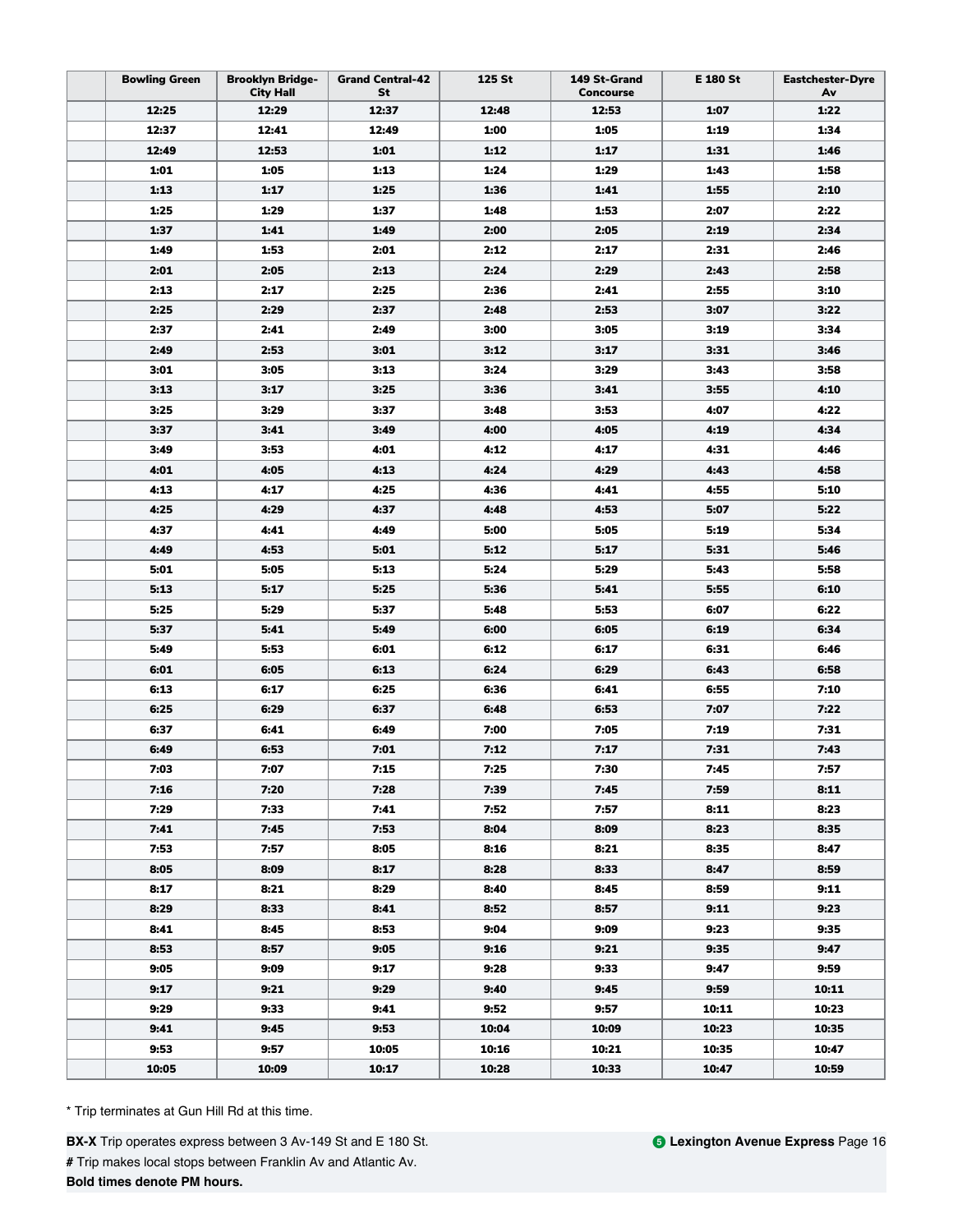| <b>Bowling Green</b>     | <b>Brooklyn Bridge-</b><br><b>City Hall</b> | <b>Grand Central-42</b><br>St | 125 St                   | 149 St-Grand<br><b>Concourse</b> | <b>E 180 St</b> | <b>Eastchester-Dyre</b><br>Av |
|--------------------------|---------------------------------------------|-------------------------------|--------------------------|----------------------------------|-----------------|-------------------------------|
| 10:17                    | 10:21                                       | 10:29                         | 10:40                    | 10:45                            | 10:59           | 11:11                         |
| 10:29                    | 10:33                                       | 10:41                         | 10:52                    | 10:57                            | 11:11           | 11:23                         |
| $\overline{\phantom{0}}$ | ۰                                           | -                             | $\overline{\phantom{a}}$ | $\overline{\phantom{a}}$         | 11:20           | 11:32                         |
| $\overline{a}$           | $\sim$                                      | $\overline{\phantom{0}}$      | $\overline{\phantom{a}}$ | $\sim$                           | 11:32           | 11:44                         |
| $\overline{\phantom{a}}$ | ۰                                           | $\overline{\phantom{0}}$      | $\overline{\phantom{a}}$ | $\sim$                           | 11:45           | 11:57                         |
| $\overline{\phantom{0}}$ | $\sim$                                      | $\overline{\phantom{0}}$      | $\overline{\phantom{a}}$ | $\overline{\phantom{a}}$         | 12:03           | 12:15                         |

**BX-X** Trip operates express between 3 Av-149 St and E 180 St. **#** Trip makes local stops between Franklin Av and Atlantic Av. **Bold times denote PM hours.**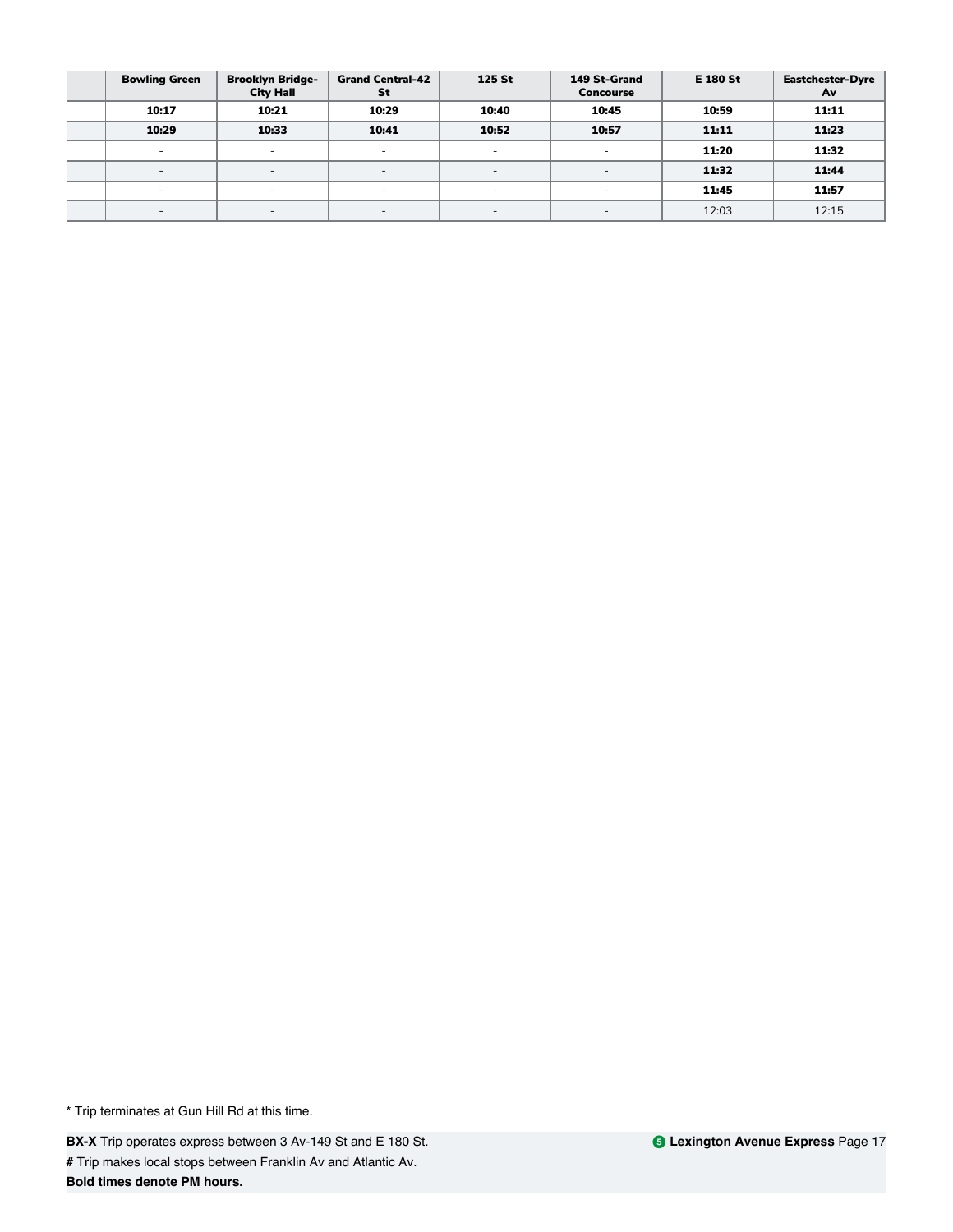| <b>6 Sunday</b><br>Manhattan/Brooklyn-bound |          |                                  |                          |                               |                                             |                              |
|---------------------------------------------|----------|----------------------------------|--------------------------|-------------------------------|---------------------------------------------|------------------------------|
| <b>Eastchester-Dyre</b><br>Av               | E 180 St | 149 St-Grand<br><b>Concourse</b> | 125 St                   | <b>Grand Central-42</b><br>St | <b>Brooklyn Bridge-</b><br><b>City Hall</b> | <b>Bowling Green</b>         |
| 12:02                                       | 12:13    | ٠                                | $\sim$                   | ä,                            |                                             | $\overline{\phantom{a}}$     |
| 12:22                                       | 12:33    | $\frac{1}{2}$                    | $\overline{\phantom{a}}$ | L,                            | ÷                                           | ÷                            |
| 12:42                                       | 12:53    | $\overline{\phantom{a}}$         | $\overline{\phantom{a}}$ | $\overline{\phantom{a}}$      | $\sim$                                      | $\overline{\phantom{a}}$     |
| 1:02                                        | 1:13     | $\overline{\phantom{a}}$         | $\overline{\phantom{a}}$ | $\overline{\phantom{a}}$      | $\overline{\phantom{a}}$                    | $\overline{\phantom{a}}$     |
| 1:22                                        | 1:33     | ä,                               | $\overline{\phantom{a}}$ | L,                            | ÷                                           | ÷,                           |
| 1:42                                        | 1:53     | $\overline{\phantom{a}}$         | $\overline{\phantom{a}}$ | $\overline{a}$                | $\overline{a}$                              | $\overline{\phantom{a}}$     |
| 2:02                                        | 2:13     | $\overline{\phantom{a}}$         | $\overline{\phantom{a}}$ | $\overline{\phantom{a}}$      | ÷                                           | $\overline{\phantom{a}}$     |
| 2:22                                        | 2:33     | ÷,                               | $\overline{\phantom{a}}$ | $\overline{\phantom{a}}$      | $\overline{\phantom{a}}$                    | $\overline{\phantom{a}}$     |
| 2:42                                        | 2:53     | ÷,                               | $\overline{\phantom{m}}$ | ÷,                            | ÷                                           | $\overline{\phantom{a}}$     |
| 3:02                                        | 3:13     | $\overline{\phantom{a}}$         | $\overline{\phantom{a}}$ | $\overline{\phantom{a}}$      | $\overline{\phantom{a}}$                    | $\overline{\phantom{a}}$     |
| 3:22                                        | 3:33     | $\overline{\phantom{a}}$         | $\overline{\phantom{a}}$ | ÷,                            | $\overline{\phantom{a}}$                    | $\overline{\phantom{a}}$     |
| 3:42                                        | 3:53     | $\overline{\phantom{a}}$         | $\overline{\phantom{a}}$ | $\overline{\phantom{a}}$      | $\overline{\phantom{a}}$                    | $\overline{\phantom{a}}$     |
| 4:02                                        | 4:13     | $\overline{\phantom{m}}$         | $\overline{\phantom{a}}$ | $\overline{a}$                | $\overline{\phantom{0}}$                    | $\overline{\phantom{a}}$     |
| 4:22                                        | 4:33     | $\overline{\phantom{0}}$         | $\overline{\phantom{a}}$ | $\overline{\phantom{a}}$      | $\overline{\phantom{m}}$                    | $\qquad \qquad \blacksquare$ |
| 4:42                                        | 4:53     | ä,                               | $\sim$                   | $\overline{a}$                | ÷                                           | $\sim$                       |
| 5:02                                        | 5:13     | $\overline{\phantom{a}}$         | $\overline{\phantom{a}}$ | L,                            | ÷                                           | ÷                            |
| 5:22                                        | 5:33     | ÷,                               | $\overline{\phantom{a}}$ | ÷,                            | $\overline{\phantom{a}}$                    | $\overline{\phantom{a}}$     |
| 5:42                                        | 5:53     | $\overline{\phantom{a}}$         | $\overline{\phantom{a}}$ | $\overline{\phantom{a}}$      | $\overline{\phantom{a}}$                    | $\overline{\phantom{a}}$     |
| 6:02                                        | 6:13     | $\sim$                           | $\sim$                   | $\sim$                        | ÷                                           | $\sim$                       |
| 6:19                                        | 6:30     | $\frac{1}{2}$                    | $\overline{\phantom{a}}$ | $\overline{a}$                | ÷,                                          | $\overline{a}$               |
| 6:39                                        | 6:50     | $\overline{\phantom{a}}$         | $\overline{\phantom{a}}$ | ÷,                            | $\overline{\phantom{a}}$                    | $\overline{\phantom{a}}$     |
| 6:59                                        | 7:10     | $\overline{\phantom{a}}$         | $\overline{\phantom{a}}$ | $\overline{\phantom{a}}$      | $\sim$                                      | $\overline{\phantom{a}}$     |
| 7:19                                        | 7:30     | ä,                               | $\sim$                   | ÷,                            | ä,                                          | ä,                           |
| 7:31                                        | 7:42     | $\frac{1}{2}$                    | $\overline{\phantom{a}}$ | $\overline{a}$                | $\overline{a}$                              | $\overline{a}$               |
| 7:42                                        | 7:53     | 8:08                             | 8:13                     | 8:24                          | 8:33                                        | 8:37                         |
| 7:54                                        | 8:05     | 8:20                             | 8:25                     | 8:36                          | 8:45                                        | 8:49                         |
| 8:06                                        | 8:17     | 8:32                             | 8:37                     | 8:48                          | 8:57                                        | 9:01                         |
| 8:18                                        | 8:29     | 8:44                             | 8:49                     | 9:00                          | 9:09                                        | 9:13                         |
| 8:30                                        | 8:41     | 8:56                             | 9:01                     | 9:12                          | 9:21                                        | 9:25                         |
| 8:42                                        | 8:53     | 9:08                             | 9:13                     | 9:24                          | 9:33                                        | 9:37                         |
| 8:54                                        | 9:05     | 9:20                             | 9:25                     | 9:36                          | 9:45                                        | 9:51                         |
| 9:06                                        | 9:17     | 9:32                             | 9:37                     | 9:48                          | 9:57                                        | 10:01                        |
| 9:18                                        | 9:29     | 9:44                             | 9:49                     | 10:00                         | 10:09                                       | 10:13                        |
| 9:30                                        | 9:41     | 9:56                             | 10:01                    | 10:12                         | 10:21                                       | 10:25                        |
| 9:42                                        | 9:53     | 10:08                            | 10:13                    | 10:24                         | 10:33                                       | 10:39                        |
| 9:54                                        | 10:05    | 10:20                            | 10:25                    | 10:36                         | 10:45                                       | 10:51                        |
| 10:07                                       | 10:18    | 10:33                            | 10:38                    | 10:49                         | 10:57                                       | 11:03                        |
| 10:18                                       | 10:29    | 10:44                            | 10:49                    | 11:00                         | 11:08                                       | 11:13                        |
| 10:30                                       | 10:41    | 10:56                            | 11:01                    | 11:12                         | 11:21                                       | 11:27                        |
| 10:42                                       | 10:53    | 11:08                            | 11:13                    | 11:24                         | 11:33                                       | 11:38                        |
| 10:54                                       | 11:05    | 11:20                            | 11:25                    | 11:36                         | 11:45                                       | 11:51                        |
| 11:06                                       | 11:17    | 11:32                            | 11:37                    | 11:48                         | 11:57                                       | 12:02                        |
| 11:18                                       | 11:29    | 11:44                            | 11:49                    | 12:00                         | 12:09                                       | 12:15                        |
| 11:30                                       | 11:41    | 11:56                            | 12:01                    | 12:12                         | 12:21                                       | 12:26                        |
| 11:42                                       | 11:53    | 12:08                            | 12:13                    | 12:24                         | 12:33                                       | 12:39                        |
| 11:54                                       | 12:05    | 12:20                            | 12:25                    | 12:36                         | 12:45                                       | 12:50                        |
| 12:06                                       | 12:17    | 12:32                            | 12:37                    | 12:48                         | 12:57                                       | 1:03                         |

**BX-X** Trip operates express between 3 Av-149 St and E 180 St. **#** Trip makes local stops between Franklin Av and Atlantic Av. **Bold times denote PM hours.**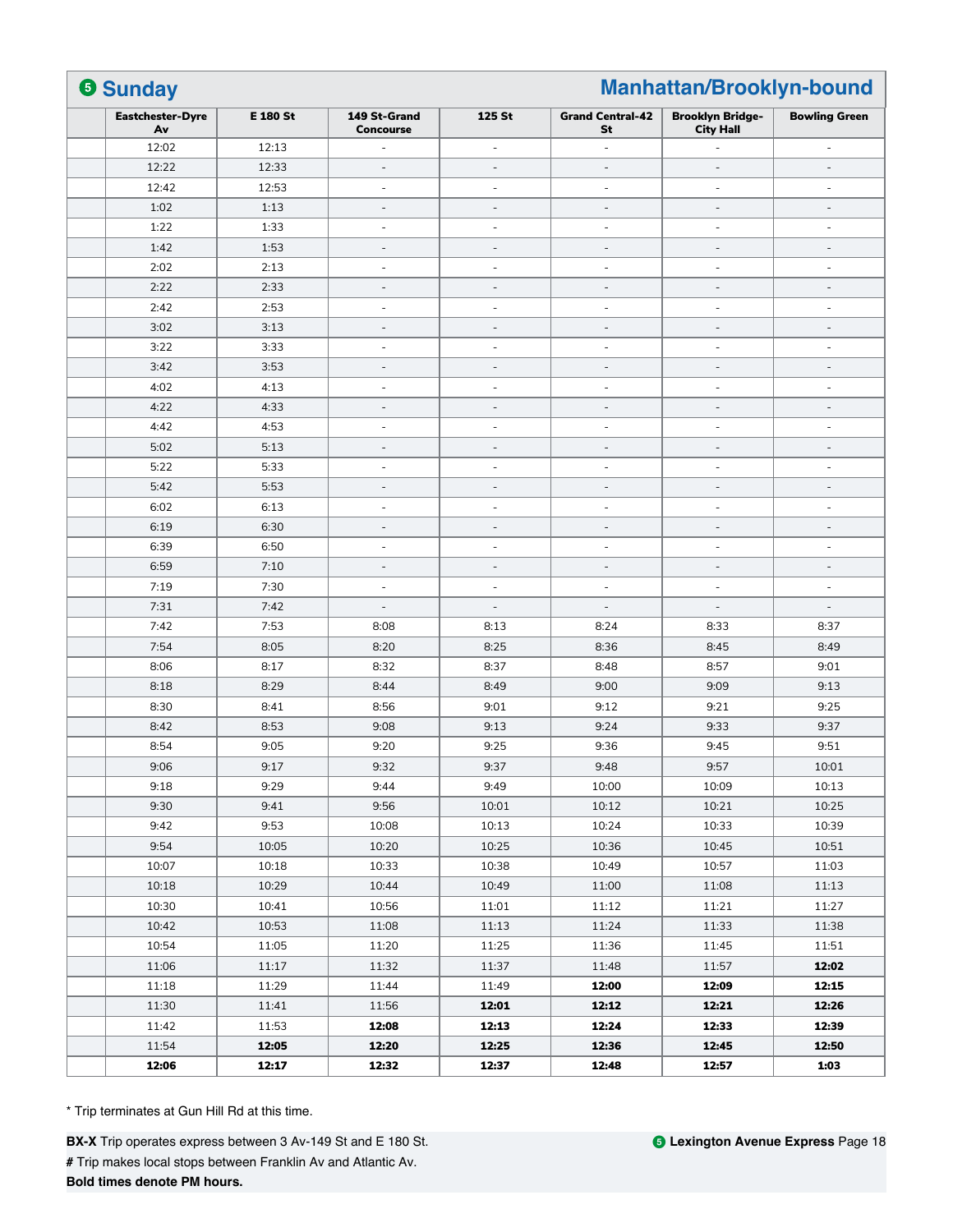| <b>Eastchester-Dyre</b><br>Av | E 180 St     | 149 St-Grand<br><b>Concourse</b> | 125 St                   | <b>Grand Central-42</b><br>St | <b>Brooklyn Bridge-</b><br><b>City Hall</b> | <b>Bowling Green</b>     |
|-------------------------------|--------------|----------------------------------|--------------------------|-------------------------------|---------------------------------------------|--------------------------|
| 12:18                         | 12:29        | 12:44                            | 12:49                    | 1:00                          | 1:09                                        | 1:14                     |
| 12:30                         | 12:41        | 12:56                            | 1:01                     | 1:12                          | 1:21                                        | 1:27                     |
| 12:42                         | 12:53        | 1:08                             | 1:13                     | 1:24                          | 1:33                                        | 1:38                     |
| 12:54                         | 1:05         | 1:20                             | 1:25                     | 1:36                          | 1:45                                        | 1:51                     |
| 1:06                          | 1:17         | 1:32                             | 1:37                     | 1:48                          | 1:57                                        | 2:02                     |
| 1:18                          | 1:29         | 1:44                             | 1:49                     | 2:00                          | 2:09                                        | 2:15                     |
| 1:30                          | 1:41         | 1:56                             | 2:01                     | 2:12                          | 2:21                                        | 2:26                     |
| 1:42                          | 1:53         | 2:08                             | 2:13                     | 2:24                          | 2:33                                        | 2:39                     |
| 1:54                          | 2:05         | 2:20                             | 2:25                     | 2:36                          | 2:45                                        | 2:50                     |
| 2:06                          | 2:17         | 2:32                             | 2:37                     | 2:48                          | 2:57                                        | 3:03                     |
| 2:18                          | 2:29         | 2:44                             | 2:49                     | 3:00                          | 3:09                                        | 3:14                     |
| 2:30                          | 2:41         | 2:56                             | 3:01                     | 3:12                          | 3:21                                        | 3:27                     |
| 2:42                          | 2:53         | 3:08                             | 3:13                     | 3:24                          | 3:33                                        | 3:38                     |
| 2:54                          | 3:05         | 3:20                             | 3:25                     | 3:36                          | 3:45                                        | 3:51                     |
| 3:06                          | 3:17         | 3:32                             | 3:37                     | 3:48                          | 3:57                                        | 4:02                     |
| 3:18                          | 3:29         | 3:44                             | 3:49                     | 4:00                          | 4:09                                        | 4:15                     |
| 3:30                          | 3:41         | 3:56                             | 4:01                     | 4:12                          | 4:21                                        | 4:26                     |
| 3:42                          | 3:53         | 4:08                             | 4:13                     | 4:24                          | 4:33                                        | 4:39                     |
| 3:54                          | 4:05         | 4:20                             | 4:25                     | 4:36                          | 4:45                                        | 4:50                     |
| 4:06                          | 4:17         | 4:32                             | 4:37                     | 4:48                          | 4:57                                        | 5:03                     |
| 4:18                          | 4:29         | 4:44                             | 4:49                     | 5:00                          | 5:09                                        | 5:14                     |
| 4:30                          | 4.41         | 4:56                             | 5:01                     | 5:12                          | 5:21                                        | 5:27                     |
| 4:42                          | 4:53         | 5:08                             | 5:13                     | 5:24                          | 5:33                                        | 5:38                     |
| 4:54                          | 5:05         | 5:20                             | 5:25                     | 5:36                          | 5:45                                        | 5:51                     |
| 5:06                          | 5:17         | 5:32                             | 5:37                     | 5:48                          | 5:57                                        | 6:02                     |
| 5:18                          | 5:29         | 5:44                             | 5:49                     | 6:00                          | 6:09                                        | 6:15                     |
| 5:30                          | 5:41         | 5:56                             | 6:01                     | 6:12                          | 6:21                                        | 6:26                     |
| 5:42                          | 5:53         | 6:08                             | 6:13                     | 6:24                          | 6:33                                        | 6:39                     |
| 5:54                          | 6:05         | 6:20                             | 6:25                     | 6:36                          | 6:45                                        | 6:51                     |
| 6:07                          | 6:18         | 6:33                             | 6:38                     | 6:49                          | 6:57                                        | 7:03                     |
| 6:20                          | 6:31         | 6:46                             | 6:51                     | 7:02                          | 7:10                                        | 7:15                     |
| 6:32                          | 6:43         | 6:58                             | 7:03                     | 7:14                          | 7:22                                        | 7:26                     |
| 6:44                          | 6:55         | 7:10                             | 7:15                     | 7:26                          | 7:34                                        | 7:38                     |
|                               |              |                                  |                          |                               |                                             |                          |
| 6:56<br>7:08                  | 7:07<br>7:19 | 7:22<br>7:34                     | 7:27<br>7:39             | 7:38<br>7:50                  | 7:46<br>7:58                                | 7:50<br>8:02             |
| 7:20                          | 7:31         | 7:46                             | 7:51                     | 8:02                          | 8:10                                        | 8:14                     |
| 7:32                          | 7:43         | 7:58                             | 8:03                     | 8:14                          | 8:22                                        | 8:26                     |
| 7:44                          | 7:55         | 8:10                             | 8:15                     | 8:26                          | 8:34                                        | 8:38                     |
| 7:56                          | 8:07         | 8:22                             | 8:27                     | 8:38                          | 8:46                                        | 8:50                     |
| 8:08                          | 8:19         | 8:34                             | 8:39                     | 8:50                          | 8:58                                        | 9:02                     |
| 8:20                          | 8:31         | 8:46                             | 8:51                     | 9:02                          | 9:10                                        | 9:14                     |
|                               |              |                                  |                          |                               |                                             |                          |
| 8:33                          | 8:44         | 8:58                             | 9:03                     | 9:14                          | 9:22                                        | 9:26                     |
| 8:45                          | 8:56         | 9:10                             | 9:15                     | 9:26<br>9:38                  | 9:34                                        | 9:38<br>9:50             |
| 8:57                          | 9:08         | 9:22                             | 9:27                     |                               | 9:46<br>9:58                                |                          |
| 9:09                          | 9:20         | 9:34                             | 9:39                     | 9:50                          |                                             | 10:02                    |
| 9:21                          | 9:32         | 9:46                             | 9:51                     | 10:02                         | 10:10                                       | 10:14                    |
| 9:33                          | 9:44         | $\blacksquare$                   | $\sim$                   | $\sim$                        | $\sim$                                      | $\overline{\phantom{a}}$ |
| 9:45                          | 9:56         | $\blacksquare$                   | $\overline{\phantom{a}}$ | $\overline{\phantom{a}}$      | $\overline{\phantom{a}}$                    | $\overline{\phantom{a}}$ |
| 9:57                          | 10:08        | $\overline{\phantom{a}}$         | $\overline{\phantom{a}}$ | $\overline{\phantom{a}}$      | $\overline{\phantom{a}}$                    | $\overline{\phantom{a}}$ |

**BX-X** Trip operates express between 3 Av-149 St and E 180 St. **#** Trip makes local stops between Franklin Av and Atlantic Av. **Bold times denote PM hours.**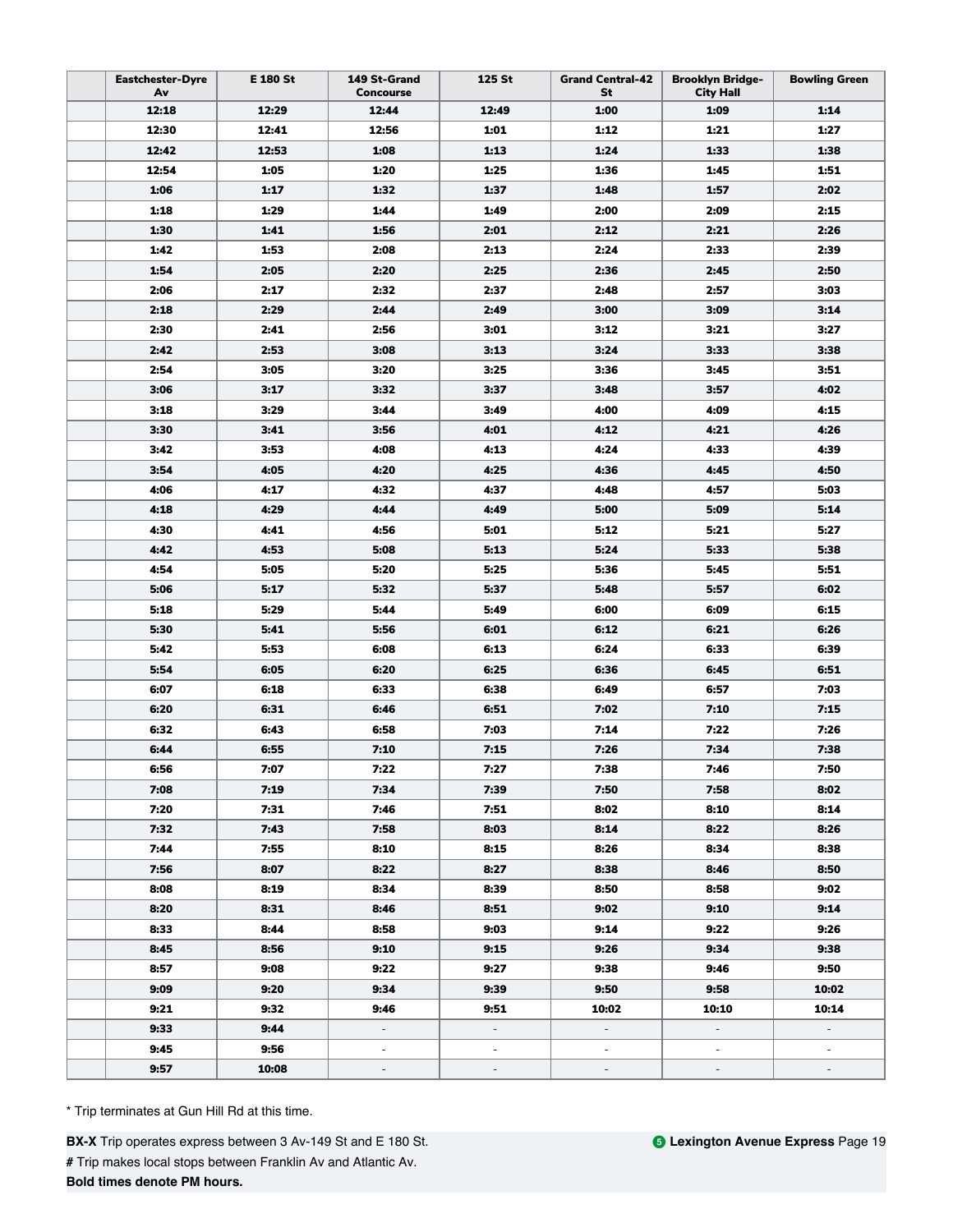| <b>Eastchester-Dyre</b><br>Av | <b>E 180 St</b> | 149 St-Grand<br><b>Concourse</b> | 125 St                   | <b>Grand Central-42</b><br>St | <b>Brooklyn Bridge-</b><br><b>City Hall</b> | <b>Bowling Green</b>     |
|-------------------------------|-----------------|----------------------------------|--------------------------|-------------------------------|---------------------------------------------|--------------------------|
| 10:09                         | 10:20           |                                  | $\overline{\phantom{a}}$ |                               |                                             |                          |
| 10:24                         | 10:35           | $\overline{\phantom{a}}$         | $\overline{\phantom{a}}$ | $\overline{\phantom{a}}$      | $\overline{\phantom{a}}$                    | $\overline{\phantom{a}}$ |
| 10:39                         | 10:50           | $\overline{\phantom{a}}$         | $\overline{\phantom{a}}$ | $\overline{\phantom{a}}$      | <b>COL</b>                                  | $\overline{\phantom{a}}$ |
| 10:54                         | 11:05           | $\overline{a}$                   | $\overline{\phantom{a}}$ | $\overline{\phantom{a}}$      | $\sim$                                      | $\overline{a}$           |
| 11:11                         | 11:22           | $\overline{\phantom{a}}$         | $\overline{\phantom{a}}$ | $\sim$                        | $\sim$                                      | $\sim$                   |
| 11:25                         | 11:36           | $\overline{\phantom{0}}$         | $\overline{\phantom{a}}$ | $\overline{a}$                | $\sim$                                      | $\overline{\phantom{0}}$ |
| 11:42                         | 11:53           | $\overline{\phantom{a}}$         | $\overline{\phantom{a}}$ | $\overline{\phantom{a}}$      | ۰.                                          | $\overline{\phantom{a}}$ |

**BX-X** Trip operates express between 3 Av-149 St and E 180 St. **#** Trip makes local stops between Franklin Av and Atlantic Av. **Bold times denote PM hours.**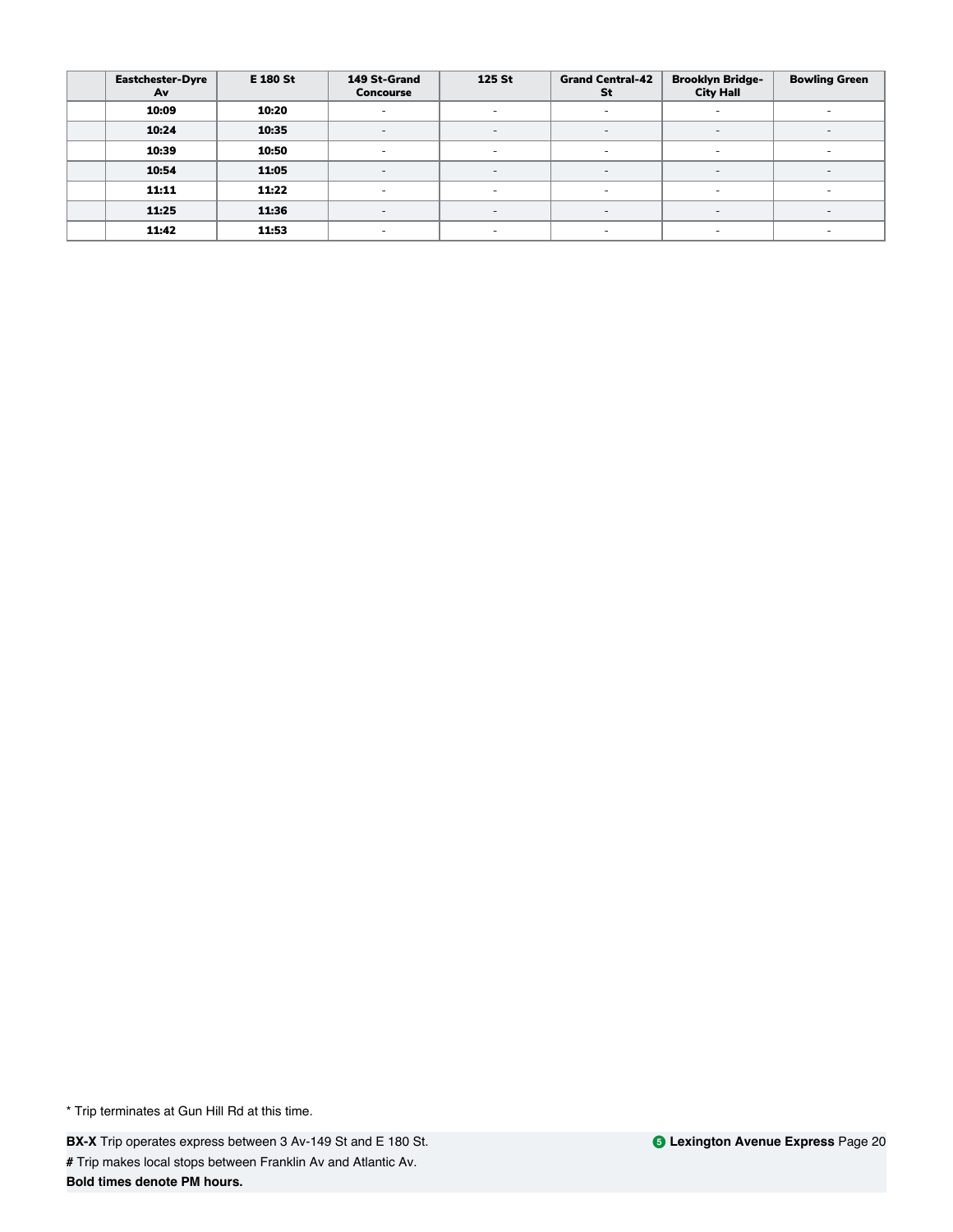